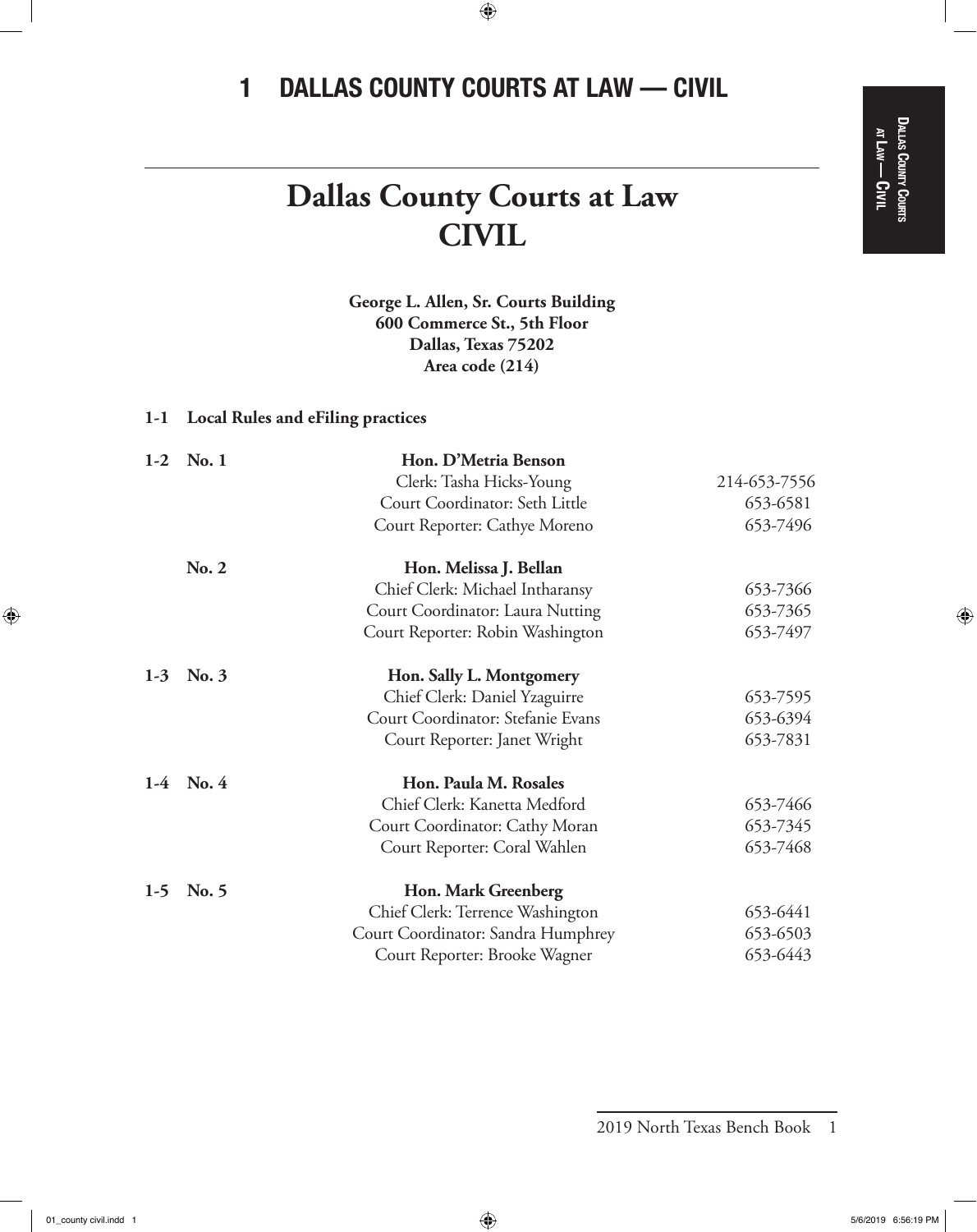$\bigoplus$ 

# 1 DALLAS COUNTY COURTS AT LAW — CIVIL

 $\bigoplus$ 

 $\bigoplus$ 

<sup>2</sup> 2019 North Texas Bench Book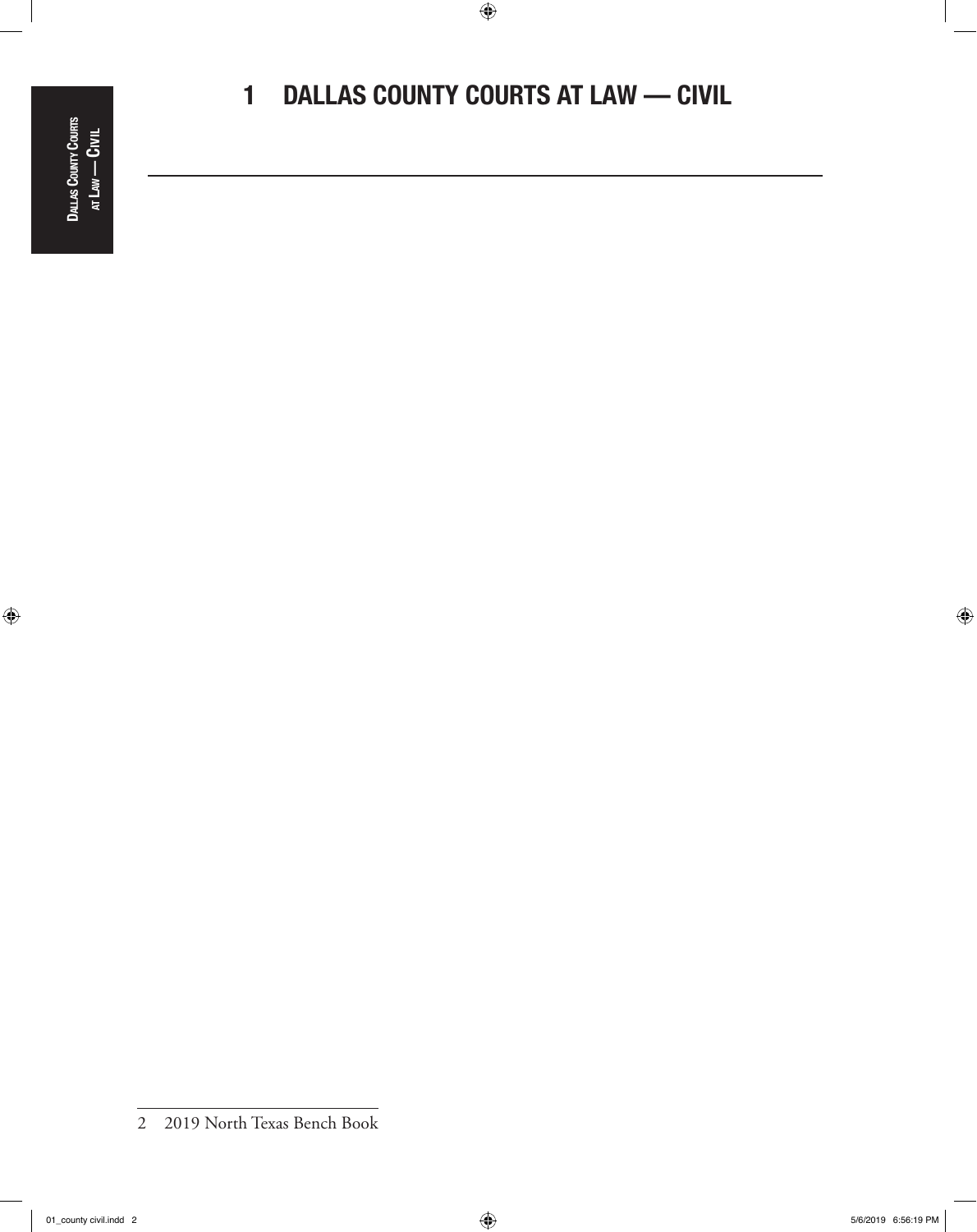⊕

1-1 Dallas Civil Court Local Rules and eFiling practices

LOCAL RULES of THE CIVIL COURTS OF DALLAS COUNTY, TEXAS including revisions approved by the Texas Supreme Court

#### PART I - FILING, ASSIGNMENT AND TRANSFER

- 1.01. RANDOM ASSIGNMENT
- 1.02. COLLATERAL ATTACK
- 1.03. ANCILLARY PROCEEDINGS (revised)
- 1.04. MOTION TO CONSOLIDATE
- 1.05. TRANSFER BY LOCAL ADMINISTRATIVE JUDGE
- 1.06. RELATED CASES
- 1.07. CASES SUBJECT TO TRANSFER (revised)
- 1.08. DISCLOSURE REGARDING CASES SUBJECT TO TRANSFER
- 1.09. SEVERANCE
- 1.10. SEVERANCE OF MULTIPLE PLAINTIFFS
- 1.11. TRANSFER OR APPEAL TO SPECIFIC DALLAS COURT INEFFECTIVE
- 1.12. PAYBACK OF TRANSFERRED CASES
- 1.13. SUGGESTION OF BANKRUPTCY

## PART II- MOTIONS AND DISCOVERY

- 2.01. FILING WITH THE COURT IN EMERGENCY ONLY (revised)
- 2.02. APPLICATION FOR TRO AND OTHER EX PARTE ORDERS
- 2.03. JUDGMENTS AND DISMISSAL ORDERS
- 2.04. FILING OF PLEADINGS (revised)
- 2.05. SERVICE OF PAPERS FILED WITH THE COURT
- 2.06. UNCONTESTED OR AGREED MA TIERS (revised)
- 2.07. CONFERENCE REQUIREMENT (revised)
- 2.08. SUBMISSION OF PROPOSED ORDERS BY COUNSEL (revised)
- 2.09. BRIEFS (revised)
- 2.1 0. DEFAULT PROVE-UPS
- 2.11. NOTICE OF HEARING (new)
- 2.12. EFFECT OF MOTION TO QUASH

#### DEPOSITION PART III - TRIALS

3.01. REQUESTS TO CONTINUE TRIAL DATE (revised)

- 3.02. ANNOUNCEMENTS FOR TRIAL
- 3.03. CONFLICTING ENGAGEMENTS OF COUNSEL
- 3.04. CARRYOVER CASES
- 3.05. COUNSEL TO BE AVAILABLE

#### PART IV- ATTORNEYS

4.01. ATTORNEY CONTACT INFORMATION (revised) 4.02. WITHDRAWAL OF COUNSEL

⊕

<sup>2019</sup> North Texas Bench Book 3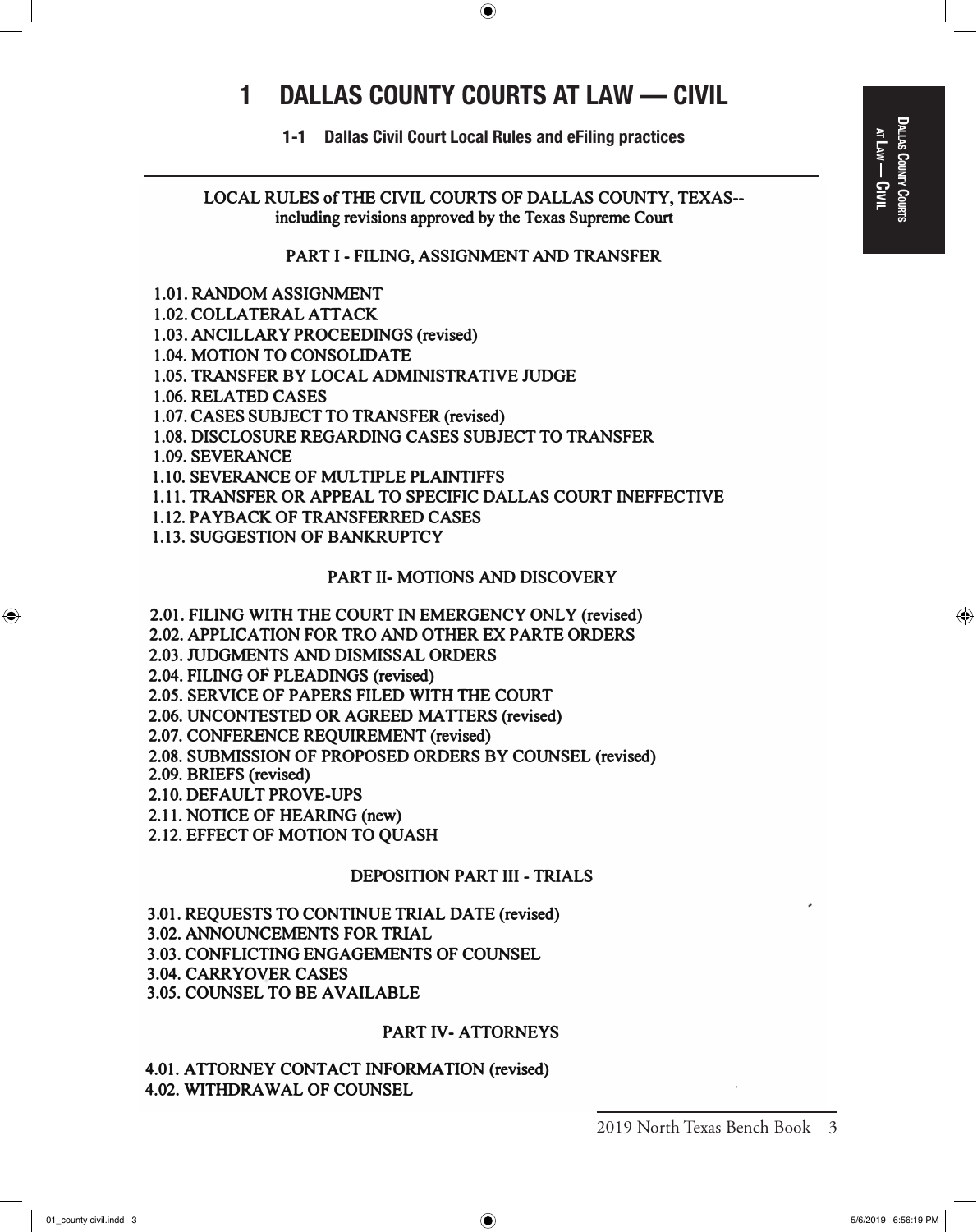⊕

# 1 DALLAS COUNTY COURTS AT LAW — CIVIL

 $\bigoplus$ 

1-1 Dallas Civil Court Local Rules and eFiling practices

4.03. APPEARANCE OF A TIORNEYS NOT LICENSED IN TEXAS 4.04. VACATION LEITERS 4.05. SELF-REPRESENTED/PROSE LITIGANTS (revised) 4.06. GUARDIAN AD LITEM 4.07. LOCAL RULES AND DECORUM (revised) 4.08. PRO BONO MATTERS

## PART V- COUNTY COURT AT LAW MODIFICATIONS

5.01. CLERK OF THE COURTS 5.02. RANDOM ASSIGNMENT 5.03. EMINENT DOMAIN CASES 5.04. COUNSEL TO APPEAR AT TRIAL

## PART VI-FAMILY, JUVENILE, CRIMINAL, & PROBATE COURTS

## 6.01. RULES FOR OTHER COURTS

## DALLAS CIVIL COURT RULES

#### PART I- FILING, ASSIGNMENT AND TRANSFER

## 1.01. RANDOM ASSIGNMENT

All civil cases filed with the District Clerk shall be filed in the Civil District Courts in random order.

#### 1.02. COLLATERAL ATIACK

Every proceeding seeking to attack, avoid, modify, or set aside any judgment, order or decree of a Civil Court of Dallas County shall be assigned to the Court in which such judgment, order or decree was rendered.

#### 1.03. ANCILLARY PROCEEDINGS (revised)

Every proceeding ancillary to a civil action shall be assigned or transferred to the Court in which the suit to which the proceeding is ancillary is pending.

#### 1.04. MOTION TO CONSOLIDATE

Every motion for consolidation or joint hearing of two or more cases under Texas Rules of Civil Procedure ("TRCP") Rule 174(a), shall be filed in the earliest case filed with notice to the later filed Court and all parties in each case.

## 1.05. TRANSFER BY LOCAL ADMINISTRATIVE JUDGE

The Local Administrative Judge may, upon request of a Court, transfer any case from that Court to any other Court having subject matter jurisdiction of the case. The selection of the transferee Court shall be by random or serial selection.

<sup>4</sup> 2019 North Texas Bench Book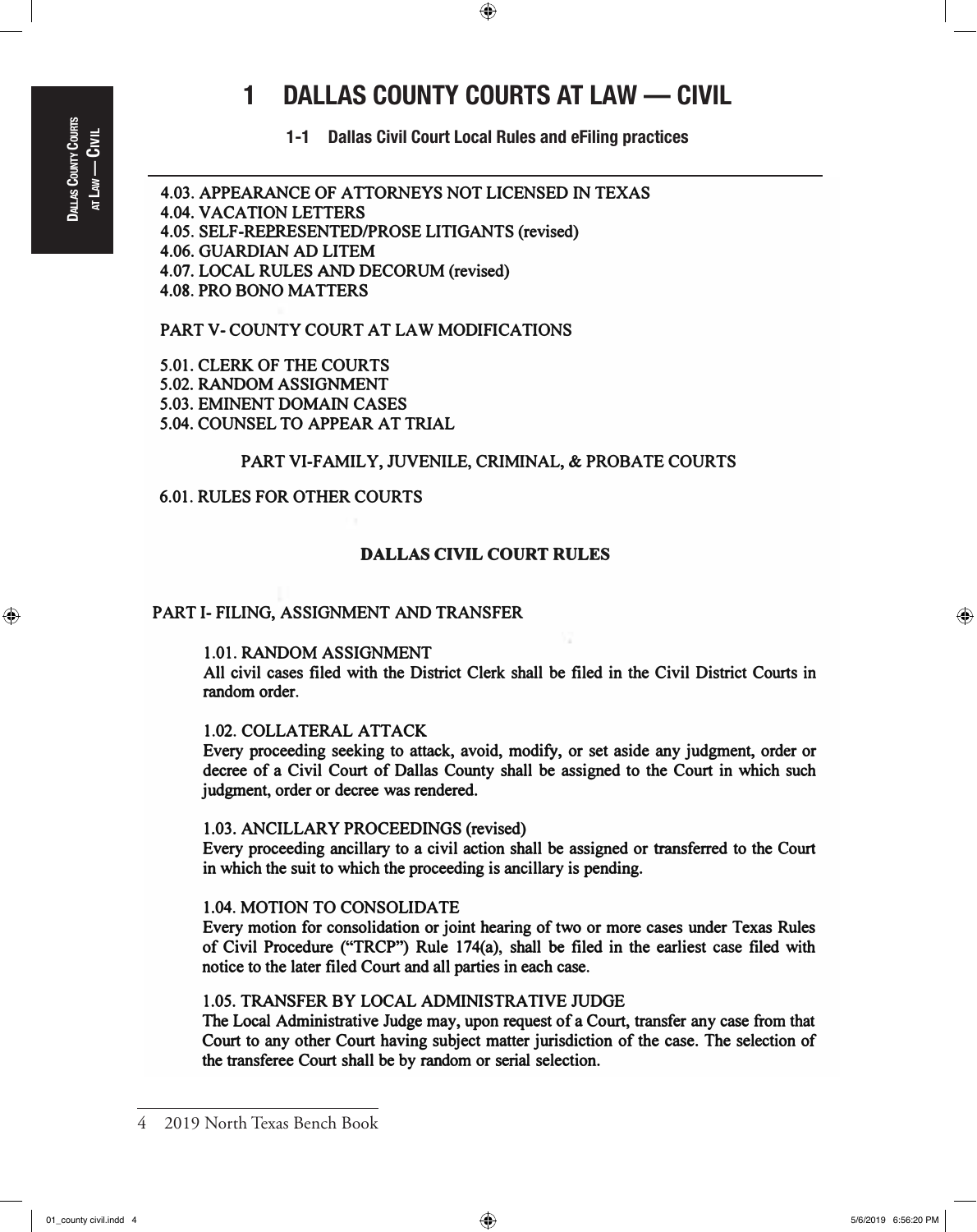## DALAS COUNTY COURTS Dallas County Courts at Law<br>| <u>ດ</u><br>ອ

⊕

# 1 DALLAS COUNTY COURTS AT LAW — CIVIL

 $\bigoplus$ 

1-1 Dallas Civil Court Local Rules and eFiling practices

## 1.06. RELATED CASES

Whenever any pending case is so related to another case previously filed in or disposed of by another Court of Dallas County having subject matter jurisdiction that a transfer of the later case to such other Court would facilitate orderly and efficient disposition of the litigation, the Judge of the Court in which the earlier case is or was pending may, upon notice to all affected parties and Courts, transfer the later case to such Court.

### 1.07. CASES SUBJECT TO TRANSFER (revised)

Without limitation, the following types of cases shall be subject to transfer under Local Rule 1.06:

a. Any case arising out of the same transaction or occurrence as an earlier case, particularly if the earlier case was dismissed by plaintiff before fmal judgment.

b. Any case involving a plea that a judgment in the earlier case is conclusive of any of the issues of the later case by way of res judicata or estoppel by judgment, or any pleading that requires a construction of the earlier judgment or a determination of its effect.

c. Any suit for declaratory judgment regarding the alleged duty of an insurer to provide a defense for a party to the earlier suit.

d. Any suit concerning which the duty of an insurer to defend was involved in the earlier suit.

e. Any application for approval of a transfer of structured settlement payment rights in which the original settlement pertained to a suit in a court of Dallas County, or in which a previous application involving the same transferor was filed in a court of Dallas County.

## 1.08. DISCLOSURE REGARDING CASES SUBJECT TO TRANSFER

The attorneys of record for the parties in any case within the categories of Local Rule 1.07 must notify the Judges of the respective Courts in which the earlier and later cases are assigned of the pendency of the later case. The attorney filing a case that is so related to another previously filed case shall disclose in the original pleading or in a separate simultaneous filing that the case is so related and identify by style, case number and Court the related case. If no such disclosure is made, the signature of the attorney filing the case on the original pleading shall be that attorney's certification that the case is not so related to another previously filed case. The attorney answering any filed case shall point out in the original defensive pleading or in a separate simultaneous filing any failure of the attorney filing the case to have made a proper and accurate disclosure. In the absence of any such plea, the signature of the attorney filing the original defensive pleading shall be that attorney's certificate either that the disclosure of the attorney filing the case was accurate, or, if no disclosure was made by the attorney filing the case, that the case is not so related to a prior filed or disposed of case.

#### 1.09. SEVERANCE

Whenever a motion to sever is sustained, the severed claim shall be filed as a new case in

 $\textcircled{\scriptsize{+}}$ 

01\_county civil.indd 5 5/6/2019 6:56:20 PM  $\langle\clubsuit\rangle$ 

<sup>2019</sup> North Texas Bench Book 5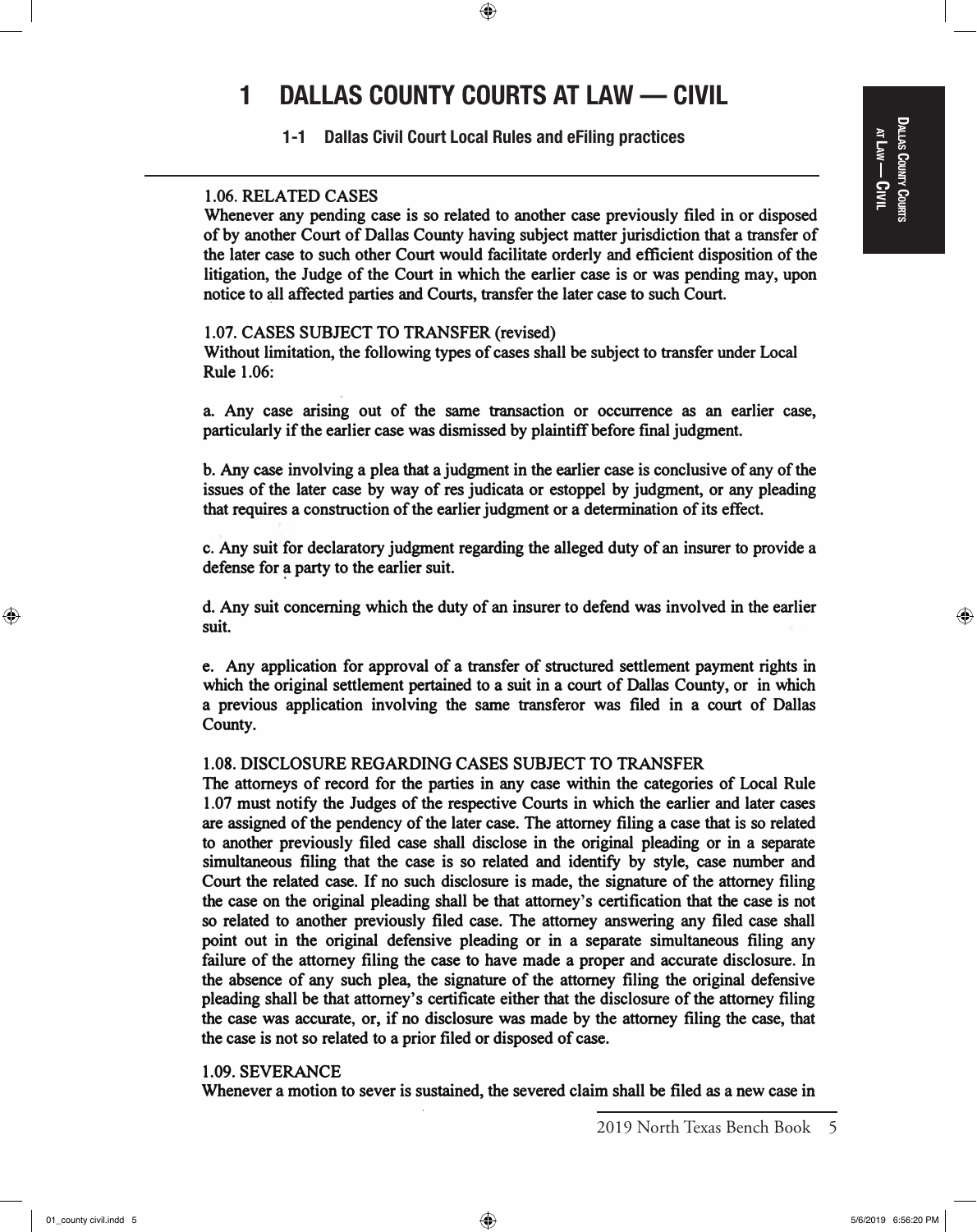1-1 Dallas Civil Court Local Rules and eFiling practices

the same Court and shall be given the next number available at the filing desk in the office of the Clerk. Unless otherwise ordered, the Court assignment otherwise designated by that number shall be disregarded. Before the severed claim is assigned a new cause number, the attorney for plaintiff in the new cause shall meet the Clerk's requirement concerning deposit for costs.

## 1.1 0. SEVERANCE OF MULTIPLE PLAINTIFFS

If a single pending case with multiple plaintiffs includes causes of action that do not arise out of a common nucleus of operative facts, the Court may on its own motion or the motion of any party order that the claims be severed in accordance with Local Rule.

1.11. TRANSFER OR APPEAL TO SPECIFIC DALLAS COURT INEFFECTIVE Whenever a case is transferred to Dallas County by a Court of another county, or is appealed, and the order of transfer or the appeal specifies the particular Court to which the case is transferred, such specification shall be disregarded and the case shall be assigned in the manner provided in Local Rule 1.01, and shall thereafter be subject to the provisions of this Part.

## 1.12. PAYBACK OF TRANSFERRED CASES

Any Court receiving a case transferred by judicial order may transfer a case of comparable age and complexity to the transferor Court.

#### 1.13. SUGGESTION OF BANKRUPTCY

Any party to a pending case shall promptly notify the Court of the filing by any other party of a petition in bankruptcy. Such notice shall be made by filing a Suggestion of Bankruptcy with the clerk of the Court and serving copies on all counsel of record. The Suggestion of Bankruptcy shall be filed as soon as practicable, but in no event more than 20 days after a party receives notice of the filing of a petition in bankruptcy by any other party.

## PART II - MOTIONS AND DISCOVERY

2.01. FILING WITH THE COURT IN EMERGENCY ONLY (revised)

a. Except in emergencies when the Clerk's office is not open for business, no application for immediate or temporary relief shall be presented to a Judge until it has been filed and assigned to a Court as provided in Local Rule 1.01.

b. Whenever immediate action of a Judge is required in an emergency when the Clerk's office is not open for business, the case shall nevertheless at the earliest practicable time be docketed and assigned to a Court as provided in Local Rule 1.01 and all writs and process shall be returnable to that Court. Any Judge taking such emergency action shall notify the Court in which such case is docketed at the earliest convenient and practical time.

## 2.02. APPLICATION FOR TRO AND OTHER EX PARTE ORDERS

⊕

⊕

 $\bigoplus$ 

<sup>6</sup> 2019 North Texas Bench Book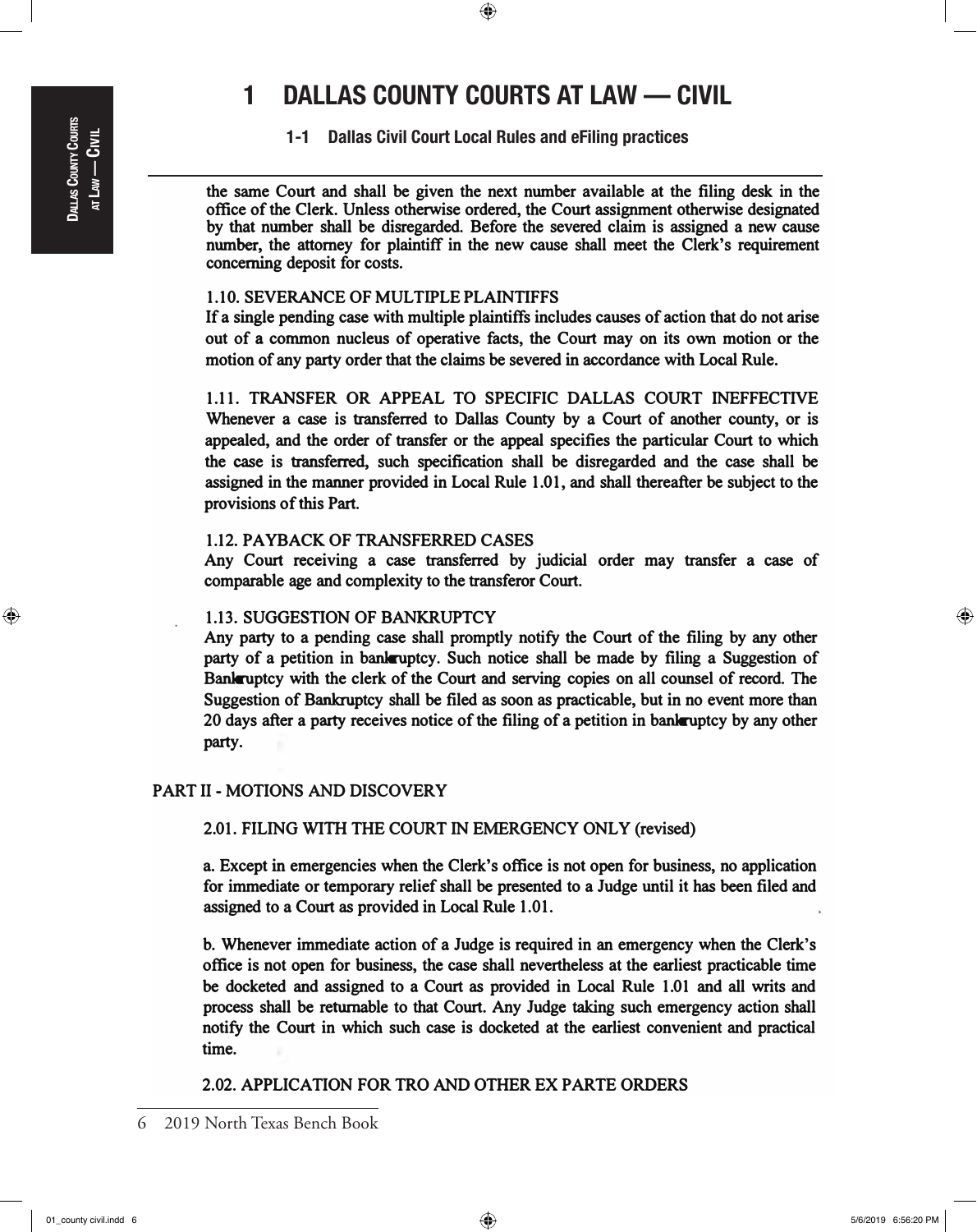## DALAS COUNTY COURTS Dallas County Courts at Law<br>| <u>ດ</u><br>ອ

⊕

# 1 DALLAS COUNTY COURTS AT LAW — CIVIL

 $\bigoplus$ 

1-1 Dallas Civil Court Local Rules and eFiling practices

a) Counsel presenting any application for a temporary restraining order or other ex parte relief shall notify the opposing party's counsel, or the opposing party if unrepresented by counsel in the present controversy, and provide opposing counsel or party with a copy of the application and proposed order at least 2 hours before the application and proposed order are to be presented to the Court for decision, except as provided in subparagraph b) hereof.

b) Compliance with the provisions of subparagraph a) hereof is not required if a verified certificate of a party or a certificate of counsel is filed with the application,

1) That irreparable harm is imminent and there is insufficient time to notify the opposing party or counsel; or

2) That to notify the opposing party or counsel would impair or annul the court's power to grant relief because the subject matter of the application could be accomplished or property removed, secreted or destroyed, if notice were required.

c) Counsel presenting any application for a temporary restraining order shall at the time the application is presented further certify that to the best of counsel's knowledge, the case in which the application is presented is not subject to transfer under Local Rule 1.06. If the case is subject to transfer, counsel shall fully advise the Court of the circumstances, particularly as to whether there has been any previous application for the same or similar relief or whether the relief sought will conflict with any other previous order, and the Judge to whom the application is presented may decline to act and refer the application or the entire case to the Judge of the Court to which the earlier related case is assigned.

#### 2.03. JUDGMENTS AND DISMISSAL ORDERS

Within 30 days after the Court has announced a verdict or judgment or the Court receives a written announcement of settlement from either party or from a mediator, counsel shall submit to the Court a proposed judgment or dismissal order, unless ordered otherwise. Failure to so furnish the Court with such a proposed judgment or dismissal order will be interpreted to mean that counsel wish the Court to enter an Order of Dismissal with prejudice with costs taxed at the Judge's discretion.

2.04. FILING OF PLEADINGS, MOTIONS, BRIEFS, ORDERS, AND OTHER PAPERS (revised)

All pleadings, motions, briefs, orders and other papers, including exhibits attached thereto, when offered for filing or entry, shall be descriptively titled. Each page of each instrument shall, in the lower margin thereof, be consecutively numbered and titled; e.g., "Plaintiffs Original Petition- Page 2." Page numbers should continue in sequential order through the last page of any attachments or exhibits (i.e. should not re-start with each succeeding document). Any reference to an attachment shall include the sequential page number where the reference can be found. Orders and Judgments shall be separate documents completely separated from all other papers. If documents not conforming to this Local Rule are offered, the Clerk before receiving them shall require the consent of a

<sup>2019</sup> North Texas Bench Book 7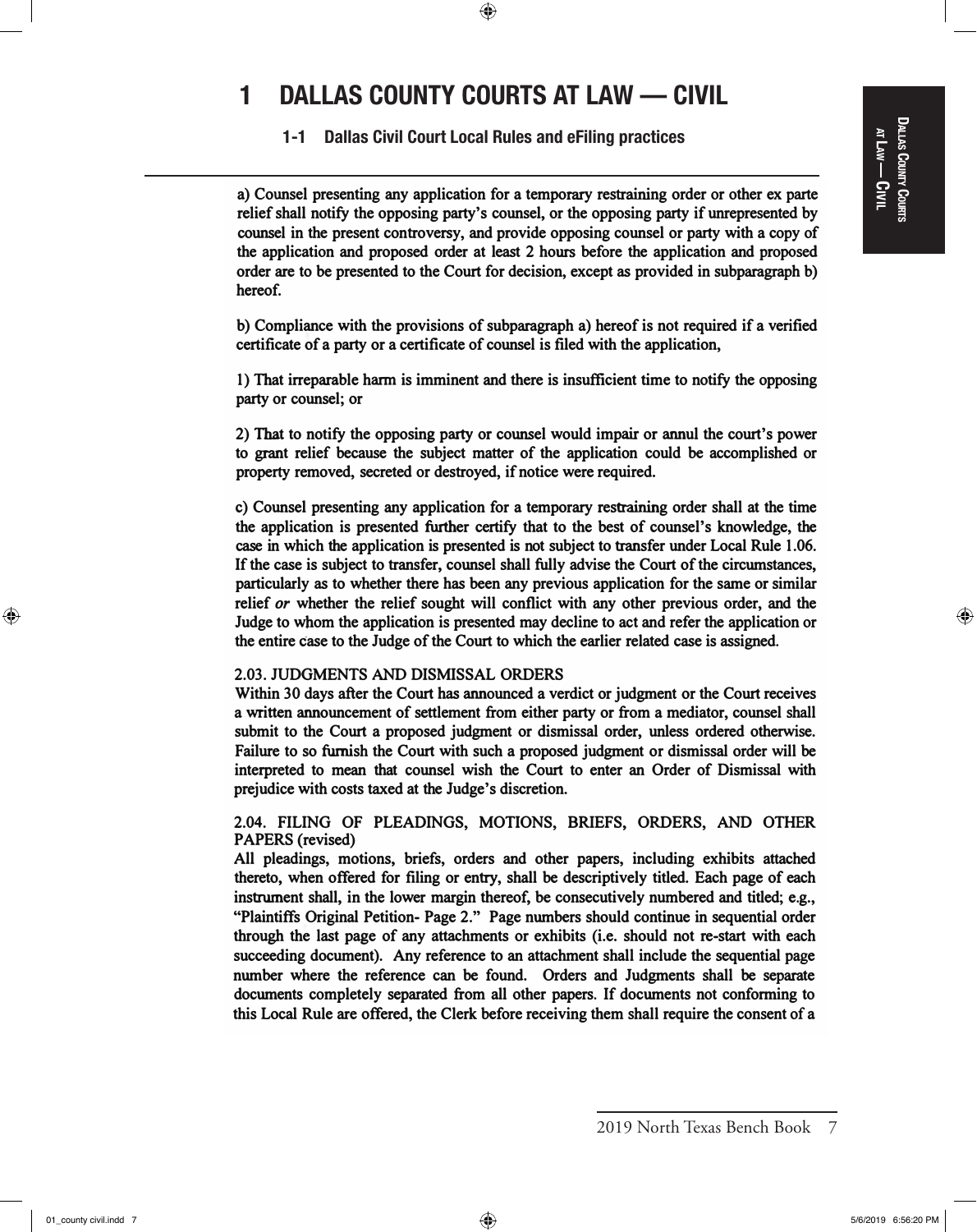$\textcircled{\scriptsize{+}}$ 

# 1 DALLAS COUNTY COURTS AT LAW — CIVIL

 $\textcolor{black}{\textcircled{\tiny \#}}$ 

1-1 Dallas Civil Court Local Rules and eFiling practices

#### Judge.

### 2.05. SERVICE OF PAPERS FILED WITH THE COURT

Other than original petitions and any accompanying applications for temporary restraining order, any documents filed with the Court that relate to requests for expedited relief or to matters set for hearing within seven days of filing must be served upon all opposing parties in a manner that will ensure receipt of the papers by them on the same day the papers are filed with the Court or Clerk.

#### 2.06. UNCONTESTED OR AGREED MATTERS (revised)

The Court does not require a separate motion or hearing on agreed matters, except for continuances in cases over one year old or as otherwise provided. All uncontested or agreed matters should be presented with a proposed form of order and should reflect the agreement of all parties either (a) by personal or authorized signature on the form of order, or (b) in the certificate of conference on the motion. This Rule does not apply to cases involving financial settlements to minors.

#### 2.07. CONFERENCE REQUIREMENT (revised)

a. No counsel for a party shall file, nor shall any clerk set for hearing, any motion unless accompanied with a "Certificate of Conference" signed by counsel for movant in one of the forms set out in Rule 2.07(c).

b. Prior to the filing of a motion, counsel for the potential movant shall personally attempt to contact counsel for the potential respondent to hold or schedule a conference to resolve the disputed matters. Counsel for the potential movant shall make at least three attempts to contact counsel for the potential respondent. The attempts shall be made during regular business hours on at least two business days.

c. For the purpose of Rule 2.07(a), a "Certificate of Conference" shall mean the appropriate one of the following four paragraphs (verbatim):

(1)

"Counsel for movant and counsel for respondent have personally conducted a conference at which there was a substantive discussion of every item presented to the Court in this motion and despite best efforts the counsel have not been able to resolve those matters presented.

Certified to the Day of 30 by"

, or (2)

"Counsel for movant has personally attempted to contact the counsel for respondent to resolve the matters presented as follows:

(Dates, times, methods of contact, results)

<sup>8</sup> 2019 North Texas Bench Book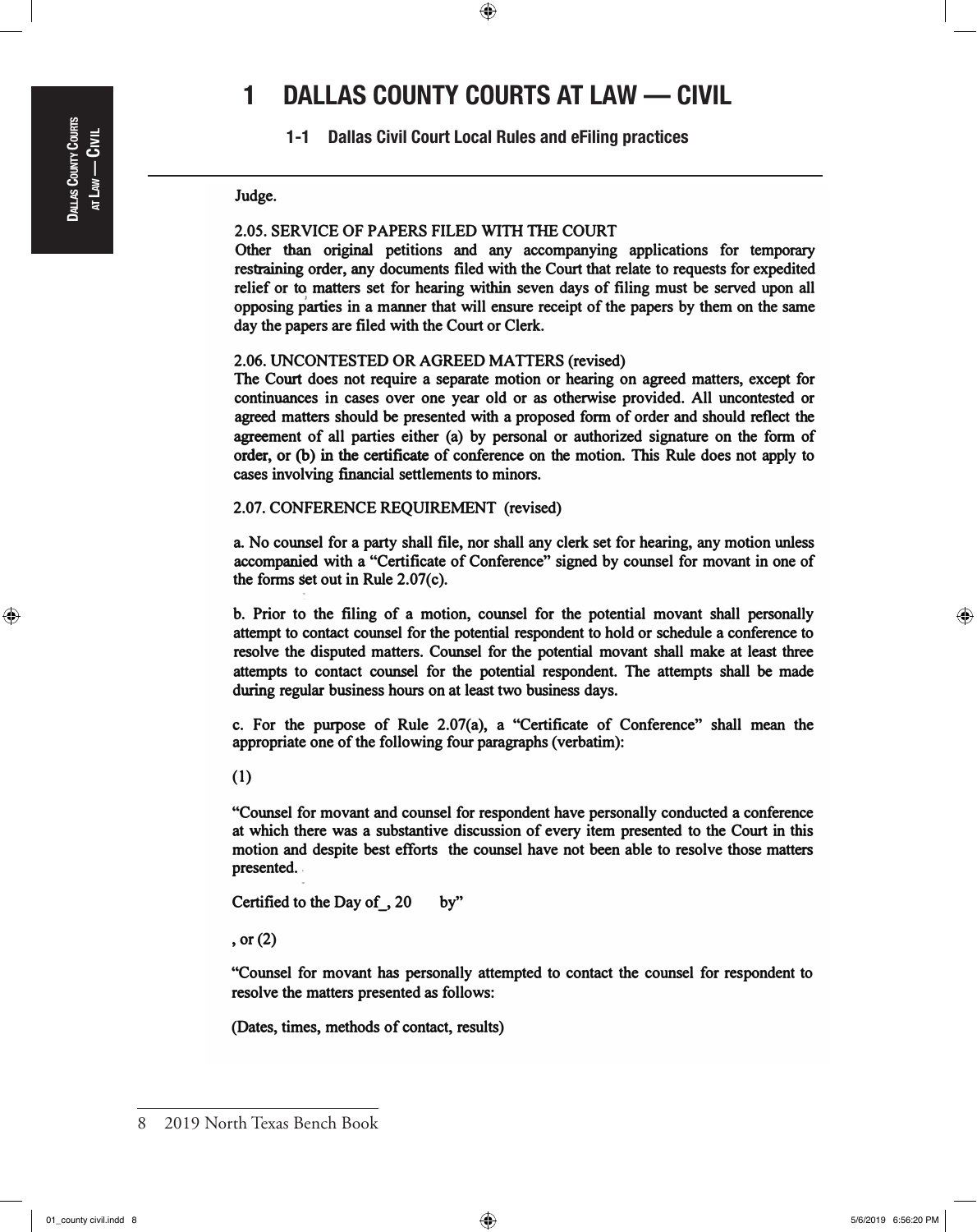$\bigoplus$ 

⊕

at

1-1 Dallas Civil Court Local Rules and eFiling practices

Counsel for the movant has caused to be delivered to counsel for respondent and counsel for respondent has received a copy of the proposed motion. At least one attempt to contact the counsel for respondent followed the receipt by counsel for respondent of the proposed motion. Counsel for respondent has failed to respond or attempt to resolve the matters presented.

Certified to the Day  $_0$  of  $_$ , 20 by"

(3)

"Counsel for movant has personally attempted to contact counsel for respondent, as follows:

(Dates, times, methods of contact, results)

An emergency exists of such a nature that further delay would cause irreparable harm to the movant, as follows:

(details of emergency and harm).

Certified to the Day of  $\Box$ , 20 by"

, or (4) I, the undersigned attorney, hereby certify to the Court that I have conferred with opposing counsel in an effort to resolve the issues contained in this motion without the necessity of Court intervention, and opposing counsel has indicated that he does not oppose this motion.

Certified to the Day of 30 by"

d. Sections (a) and (b) of this Rule do not pertain to dispositive motions, motions for summary judgment, default judgments, motions to confirm arbitration awards, motions to exclude expert testimony, pleas to the jurisdiction, motions to designate responsible third • parties, motions to strike designations of responsible third parties, motions for voluntary dismissal or nonsuit, post-verdict motions and motions involving service of citation.

2.08. SUBMISSION OF PROPOSED ORDERS BY COUNSEL

Counsel seeking affirmative relief shall be prepared to tender a proposed order to the court at the commencement of any hearing on any contested matter.

Should the court notify counsel of its decision at any time following the hearing on any contested matter and direct counsel to prepare one or more orders for submission to the court any such order shall be tendered to opposing counsel at least two working days before it is submitted to the court.

The opposing party must either approve the proposed order as to form or file objections in writing with the court. If an order is not approved as to form and no objections are

 $\textcircled{\scriptsize{+}}$ 

<sup>2019</sup> North Texas Bench Book 9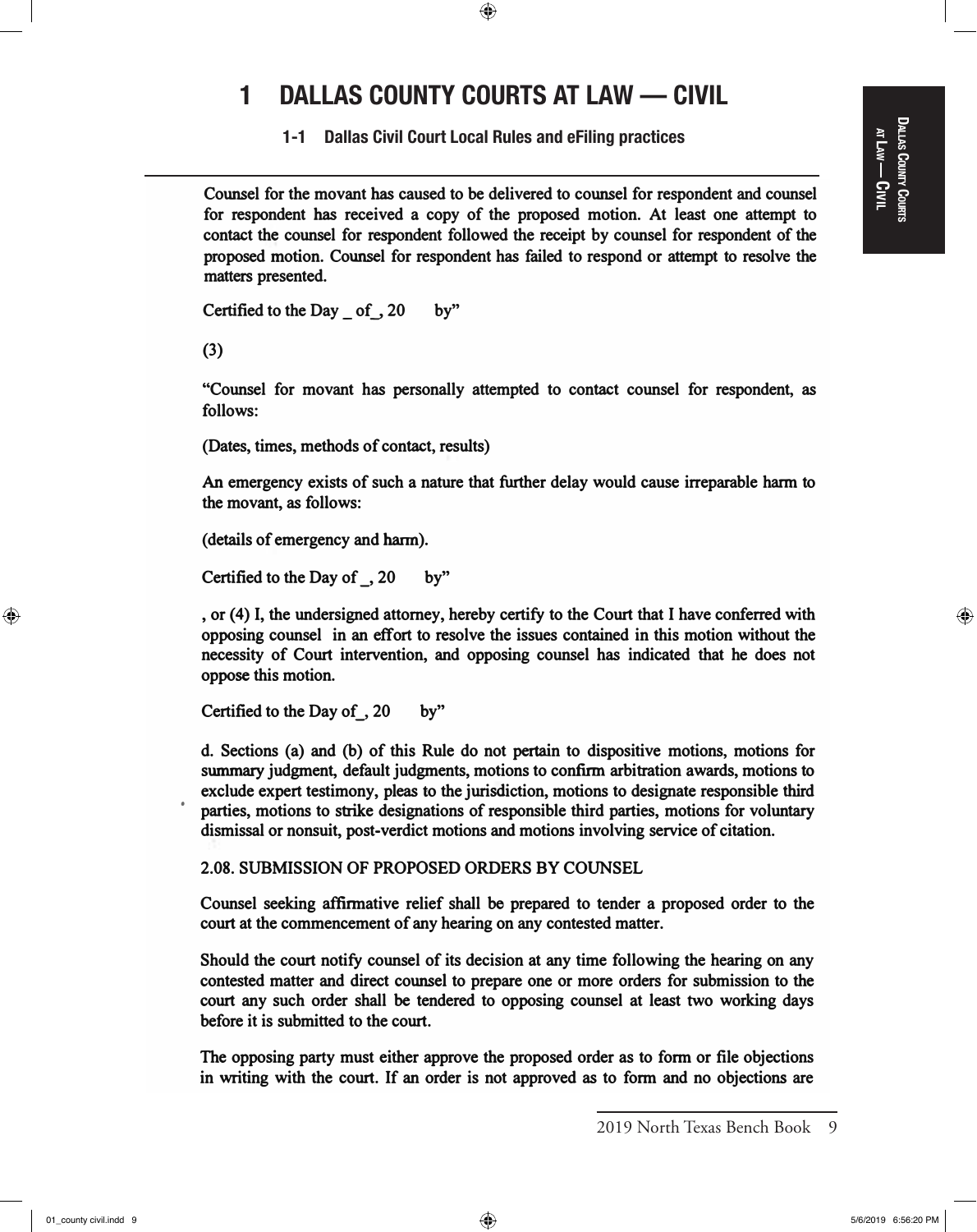# DALLAS COUNTY COURTS Dallas County Courts Civil  $A$ TLAW —

⊕

# 1 DALLAS COUNTY COURTS AT LAW — CIVIL

 $\bigoplus$ 

1-1 Dallas Civil Court Local Rules and eFiling practices

filed within five days of the submission of the proposed order to the court, the proposed order is deemed approved as to form. Nothing herein prevents the court from making its own order at any time after the hearing in accordance with the Texas Rules of Civil Procedure.

## 2.09. BRIEFS, RESPONSES AND REPLIES (revised)

Except in case of emergency, briefs, responses and replies relating to a motion (other than for summary judgment) set for hearing must be served and filed with the Clerk of the Court no later than three working days before the scheduled hearing. Briefs in support of a motion for summary judgment must be filed and served with that motion; briefs in opposition to a motion for summary judgment must be filed and served at or before the time the response is due; reply briefs in support of a motion for summary judgment must be filed and served no less than three days before the hearing. Briefs not filed and served in accordance with this paragraph likely will not be considered. Any brief that is ten or more pages long must begin with a summary of argument.

### 2.10. DEFAULT PROVE-UPS

Upon request by the Court, default prove-ups may be made through affidavits and without hearing.

## 2.11. NOTICE OF HEARING (new)

A party who sets for hearing any motion or other matter must serve written notice of such setting on all parties, with a copy to the Clerk of the Court, within one business day of receipt of such setting. Nothing in this rule shall be construed to shorten any notice requirement in the Texas Rules of Civil Procedure or other rule or statute.

## 2.12. EFFECT OF MOTION TO QUASH DEPOSITION

a. For purposes of this rule, the date of delivery of a notice of deposition or motion to quash a notice of deposition is the date of actual delivery to counsel or a party, unless received after 5:00 p.m. in which case the date of delivery is deemed to be the next day on which the courthouse is open. Delivery by mail is presumed to be the third business day following mailing.

b. The filing of a motion to quash a deposition with the district clerk and service on opposing counsel or parties in accordance with Local Rule 2.05, if done no later than the third day the courthouse is open after delivery of the notice of deposition, is effective to stay the deposition subject to determination of the motion to quash. The filing of a motion to quash does not otherwise stay a deposition.

c. The parties may, by Rule 11 agreement, agree to proceed with a partial deposition while still reserving part or all of the objections made in the motion to quash.

## PART III- TRIALS

## 3.01. REQUESTS TO CONTINUE TRIAL DATE

<sup>10</sup> 2019 North Texas Bench Book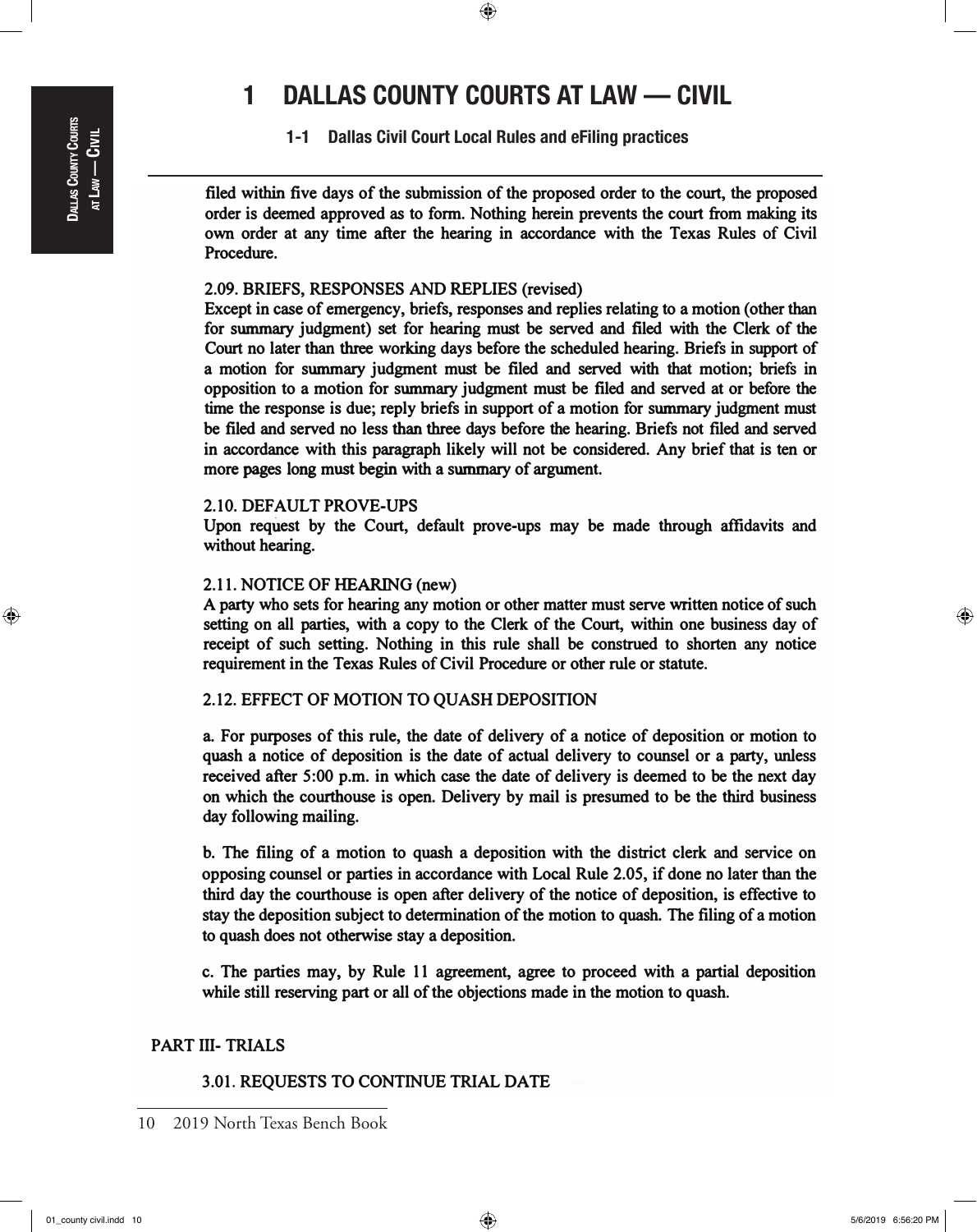$\textcolor{black}{\textcircled{\tiny \#}}$ 

## 1-1 Dallas Civil Court Local Rules and eFiling practices

a. Unless otherwise permitted by Court policy, no request to pass, postpone or reset any trial shall be granted unless counsel for all parties consent, or unless all parties not joining in such request or their counsel have been notified and have had opportunity to object; provided, however, that failure to make an announcement under Local Rule 3.02 shall constitute that party's consent to pass, postpone, reset or dismiss for want of prosecution any case set for trial the following week.

b. After a case has been on file for one year, it shall not be reset for a party except upon written motion for continuance, personally approved by the client in writing, and granted by the Court. Except as provided by statute, no party is entitled of right to a "pass" of any trial setting.

### 3.02. ANNOUNCEMENTS FOR TRIAL

a. In all cases set for trial in a particular week, counsel are required to make announcements to the Court Administrator on the preceding Thursday and in any event, no later than 10:30 A.M. on the preceding Friday concerning their readiness for trial. Such announcement shall include confirmation of compliance with Local Rule 2.08, if such compliance is required in the case. Any unqualified announcement of "ready" or "ready subject to" another Court engagement may be made to the Court Administrator in person or by telephone.

b. If Plaintiff does not make an announcement by 10:30 A.M. on Friday preceding the week in which the case is set for trial, the Court may dismiss the case for want of prosecution.

c. If one or more Defendants do not make an announcement by 10:30 A.M. on Friday preceding the week in which the case is set for trial, the Court may deem said Defendant(s) to be ready and may proceed with the taking of testimony, with or without the presence of said Defendant or Defendants or their respective counsel.

d. Counsel shall notify all parties of their announcement.

e. An announcement of "ready" shall be taken as continuing throughout the week in which the case is set for trial except to the extent that such announcement is qualified when it is made or later by prompt advice to the Clerk.

f. Whenever a non-jury case is set for trial at a time other than Monday, counsel are required to appear and make their announcements at the day and hour specified in the notice of setting without further notification.

#### 3.03. CONFLICTING ENGAGEMENTS OF COUNSEL

a. Where counsel has more than one trial setting in a case on call in the Courts of Dallas County in the same week, the Court in which the case is first reached for trial shall have priority. If cases are reached in more than one Court at the same time and day, any case specially set case has priority; if no case is specially set, the older case shall have priority.

⊕

<sup>2019</sup> North Texas Bench Book 11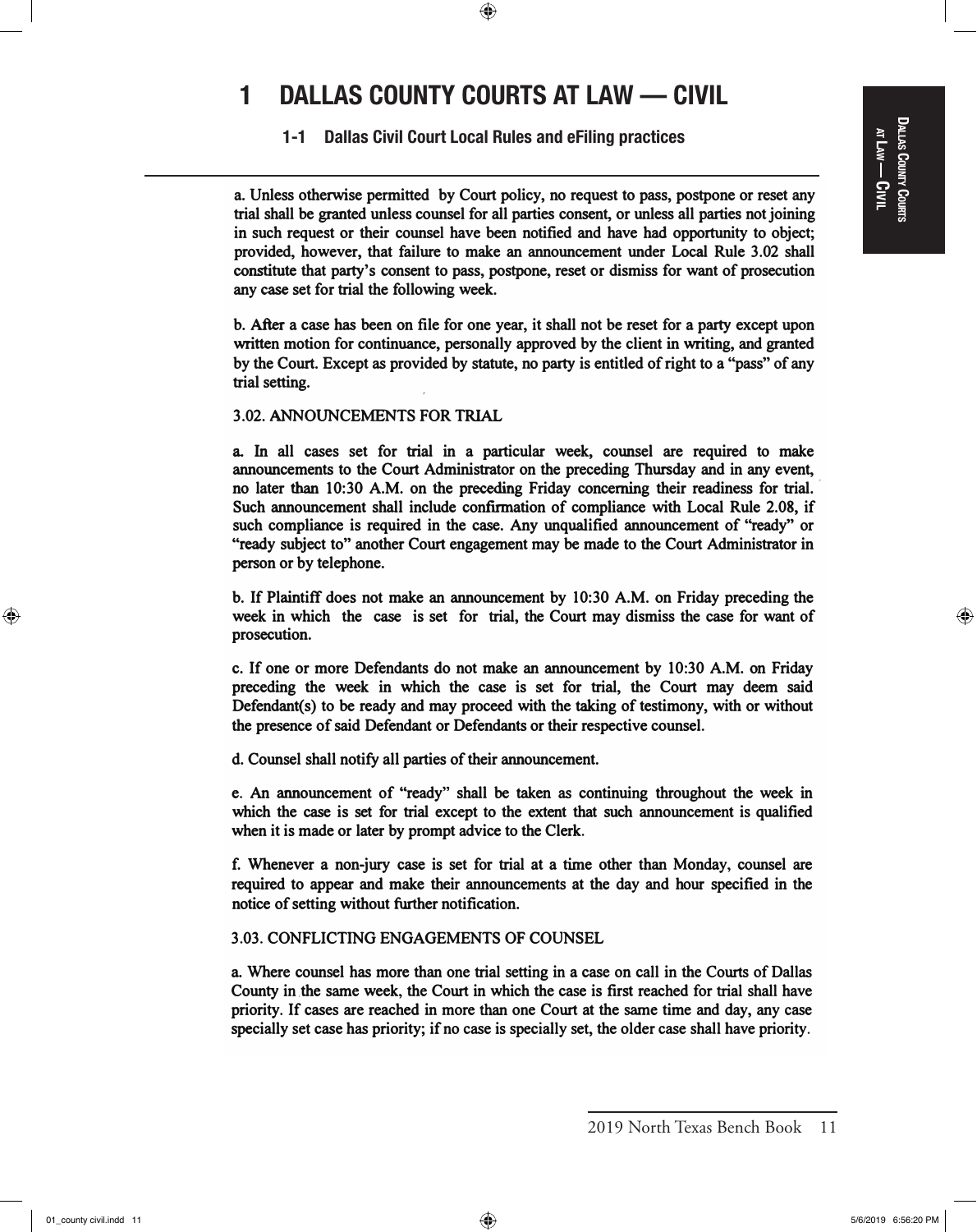$\bigoplus$ 

1-1 Dallas Civil Court Local Rules and eFiling practices

b. Where counsel for either party has a conflicting trial setting in another county, the Court may, in its discretion, defer to the out of county court and hold the case until the trial in the other county is completed.

c. Where counsel has a conflicting engagement in any Court of the United States or in any Appellate Court, the case in Dallas County may be held until such engagement has been completed.

### 3.04. CARRYOVER CASES

If a case is not tried within the week, the Court may with prior written notice carry the case from week to week. Counsel are required to answer concerning their readiness for trial in these cases in the normal manner for the subsequent week.

## 3.05. COUNSEL TO BE AVAILABLE

Unless released by the Court, during the week a case is set for trial counsel are required to be available upon a telephone call from the Court Administrator. Telephone notice to counsel's office or such other telephone number as counsel may provide to the Court Administrator will be deemed actual notice that a case is called for trial. Counsel shall promptly advise the Court Administrator of any matter that arises during the week that affects counsel's readiness or availability for trial. If counsel is engaged during the week in trial in another Court, whether in Dallas County or elsewhere, counsel shall advise the Court Administrator upon completion of such other trial.

## PART IV- ATTORNEYS

#### 4.01. ATTORNEY CONTACT INFORMATION (revised)

Every pleading of a party shall include the information required by Tex. R. Civ. P. 57. Attorneys are required to notify the District Clerk of any change in address, email address, telephone, or fax number. Any notice or communication directed to the attorney at the address, telephone, or fax number indicated in the records of the District Clerk will be deemed received.

### 4.02. WITHDRAWAL OF COUNSEL

No attorney of record shall be permitted to withdraw from any case without presenting a motion and obtaining from the Court an order granting leave to withdraw. When withdrawal is made at the request of or on agreement of client such motion shall be accompanied by the client's written consent to such withdrawal or a certificate by another lawyer that he has been employed to represent the client in the case. In the event the client has not consented, a copy of such motion shall be mailed by certified and regular first class mail to the client at his last known address, with a letter advising that the motion will be presented to the Court on or after a certain hour not less than ten days after mailing the letter, and that any objection to such withdrawal should be made to the Court in writing before such time. A copy of such letter shall be attached to the motion. A copy of the motion shall be served upon all counsel of record. Unless allowed in the discretion of the Court, no such motion shall be presented within 30 days of the trial date or at such

 $\textcircled{\scriptsize{+}}$ 

<sup>12</sup> 2019 North Texas Bench Book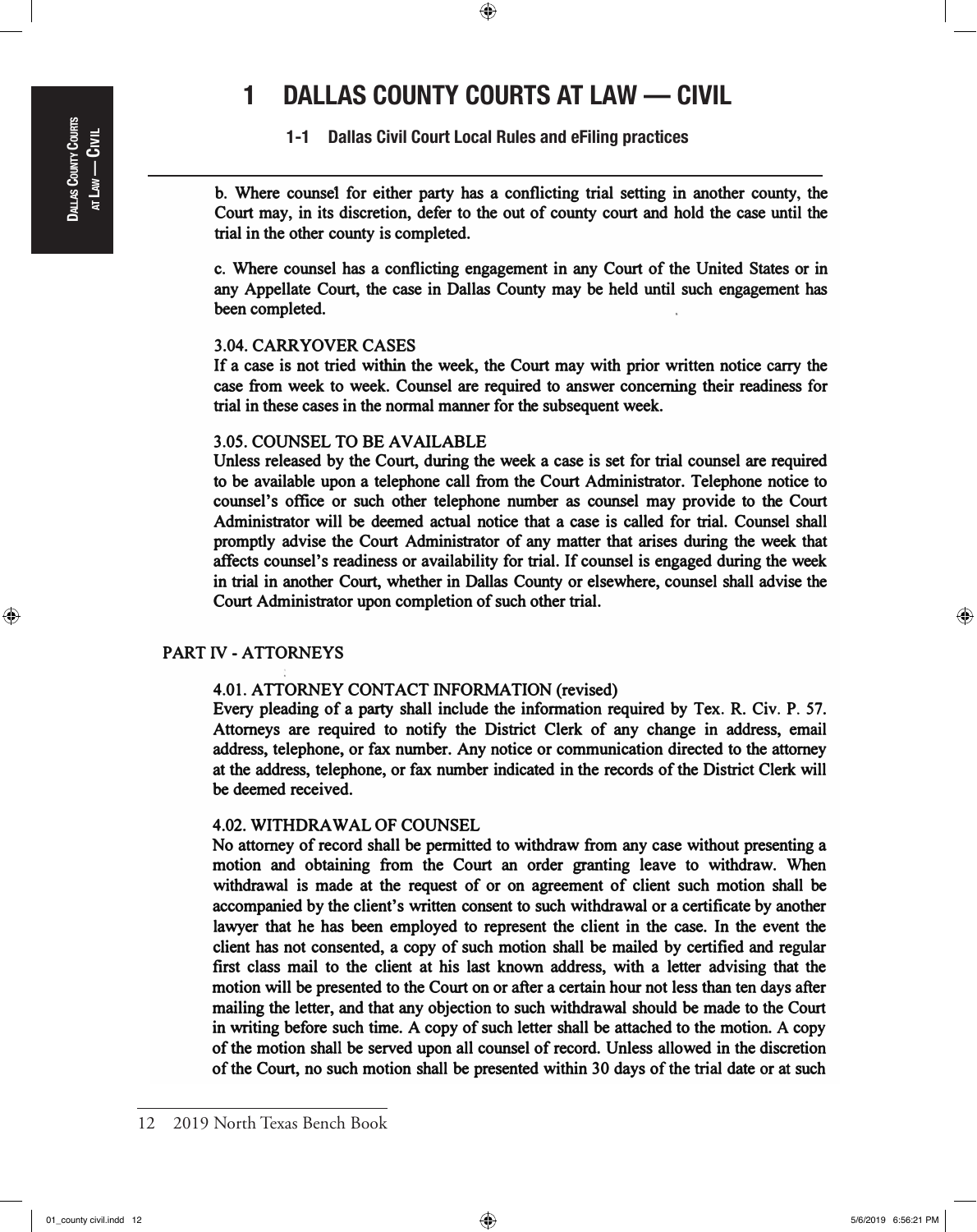## DALLAS COUNTY COURTS Dallas County Courts at Law<br>| <u>ດ</u><br>ອ

⊕

# 1 DALLAS COUNTY COURTS AT LAW — CIVIL

 $\bigoplus$ 

1-1 Dallas Civil Court Local Rules and eFiling practices

time as to require delay of the trial. After leave is granted, the withdrawing attorney shall send the client a letter by regular mail with a copy of the order of the withdrawal, stating any settings for trial or other hearings and any pending discovery deadlines, and advising him to secure other counsel, and shall forward a copy of such letter to all counsel of record and to the Clerk of the Court in which the case is pending. The requirements of this Local Rule are supplemental to, and not in place of, the requirements of TRCP Rule 10.

### 4.03. APPEARANCE OF AITORNEYS NOT LICENSED IN TEXAS

A request by an attorney not licensed to practice law in the State of Texas to appear in a pending case must comply with the requirements of Rule XIX of the Rules Governing Admission to the Bar.

### 4.04. VACATION LEITERS

Any attorney may reserve up to three weeks in any calendar year for vacations by sending a "vacation letter" for each case (with appropriate cause number and style) to the Court Coordinator and opposing counsel, reserving weeks in which no hearings, depositions, or trials are set as of the date of the letter. Once a letter is on file, no hearings, depositions, or trials may be set during the reserved weeks except upon notice and hearing.

## 4.05. SELF-REPRESENTED/PRO SE LITIGANTS (revised)

All requirements of these rules applicable to attorneys or counsel apply with equal force to self-represented litigants. Self-represented litigants are required to provide address, email, and telephone listings at which they can be reached by Court personnel and opposing counsel. Failure to accept delivery or to pick up mail addressed to the address provided by a self-represented litigant will be considered constructive receipt of the mailed or delivered document and may be established by a postal service receipt for certified or registered mail or comparable proof of delivery. Wherever "counsel'' is used it includes a party not represented by an attorney.

## 4.06. GUARDIAN AD LITEM

When it is necessary or appropriate for the Court to appoint a guardian ad litem for minor or incompetent parties or an attorney ad litem for absent parties, independent counsel, not suggested by any of the parties or their counsel, will be appointed.

## 4.07. LOCAL RULES AND DECORUM (revised)

All counsel and any self-represented person appearing in the civil courts of Dallas County shall by entering an appearance acknowledge that he or she has read and is familiar with these Local Rules, the Rules of Decorum set forth in Appendix 2, and The Texas Lawyers Creed set forth in Appendix 3.

Every attorney permitted to practice in these courts shall familiarize oneself with and comply with the standards of professional conduct required of members of the State Bar of Texas and contained in the Texas Disciplinary Rules of Professional Conduct, V.T.C.A. Government Code, Title 2, Subtitle G-Appendix and the decisions of any court

<sup>2019</sup> North Texas Bench Book 13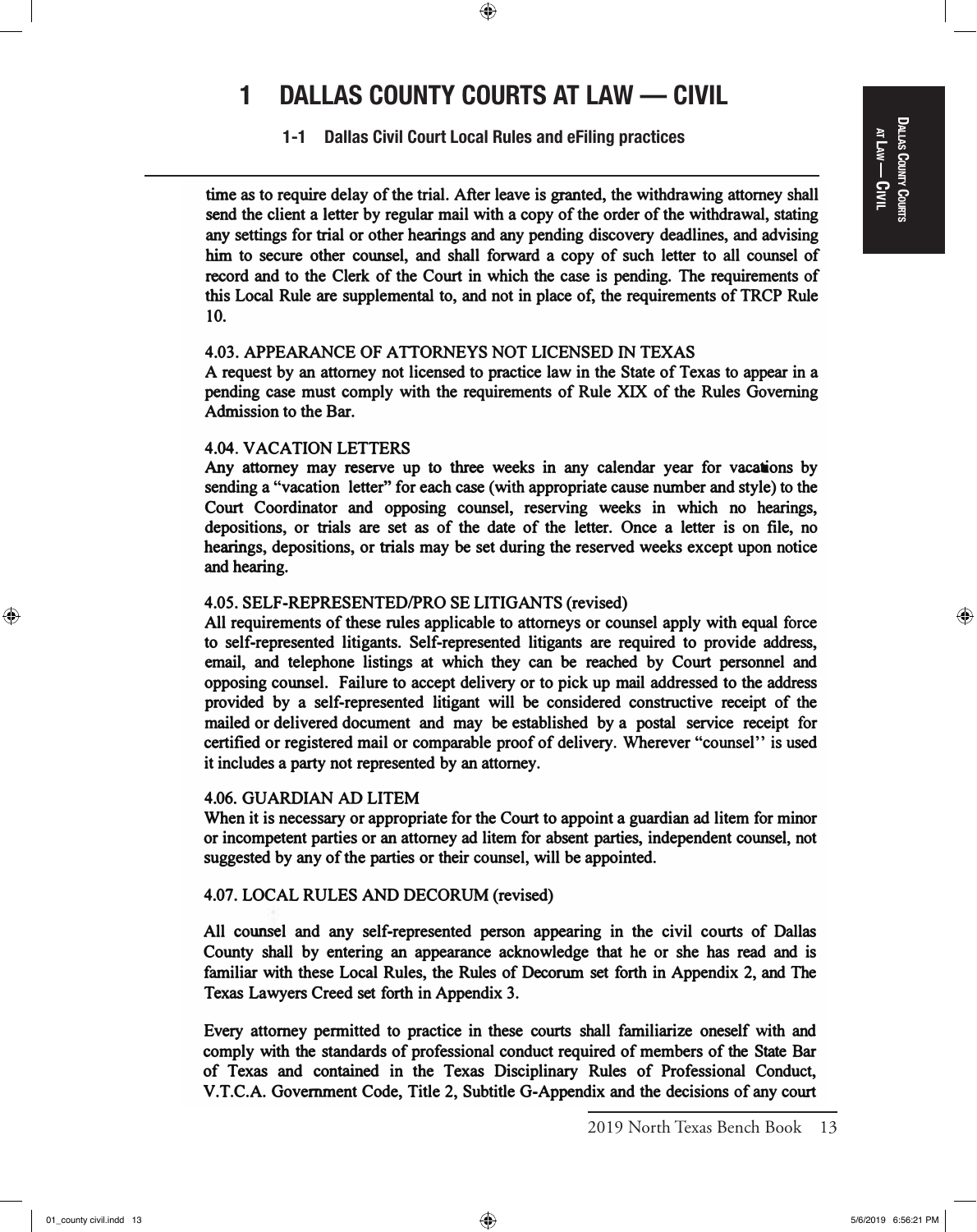$\bigoplus$ 

1-1 Dallas Civil Court Local Rules and eFiling practices

applicable thereto, which are hereby adopted as standards of professional conduct of these courts.

Counsel, witnesses under their control, and parties should exercise good taste and common sense in matters concerning dress, personal appearance, and behavior when appearing in court or when interacting with court personnel. All lawyers should become familiar with their duties and obligations as defined and classified generally in the Lawyers Creed, Disciplinary Rules, common law decisions, the statutes, and the usages, customs, and practices of the bar.

### 4.08. PRO BONO MAITERS

The civil courts of Dallas County encourage attorneys to represent deserving clients on a pro bono basis. An attorney representing a pro bono client on a matter, set for hearing on a docket for which multiple other cases are also set, may inform the appropriate court staff of his or her pro bono representation. The court will then attempt to accommodate that attorney by moving the matter towards the beginning of the docket, subject to the other scheduling needs of the court.

## PART V- COUNTY COURT AT LAW MODIFICATIONS

#### 5.01. CLERK OF THE COURTS

In all matters before the County Courts at Law wherever "District Clerk" is used, "County Clerk" is substituted.

#### 5.02. RANDOM ASSIGNMENT

Except as required in Local Rule 6.03, all civil cases filed with the County Clerk shall be filed in the County Courts at Law in random order.

#### 5.03. EMINENT DOMAIN CASES

The County Clerk shall assign eminent domain cases to the County Courts at Law sequentially, pursuant to statute.

5.04. COUNSEL TO APPEAR AT TRIAL

Notwithstanding Rule 3.05, in all cases in the County Courts at Law, all parties and counsel are expected to be present at all trial settings, unless advised otherwise by the Court Administrator or the Judge. Failure to so timely appear may result in the rendering of a default judgment or in dismissal or in other action required by justice and equity.

PART VI- FAMILY, JUVENILE, CRIMINAL, & PROBATE COURTS

## 6.01. RULES FOR OTHER COURTS

"Civil District Courts" as used herein shall mean the 14th, 44th, 68th, 95th, 101st, 116th, 134th, 160th, 162nd, 19lst, 192nd, 193rd, 298th District Courts and any district courts created hereafter for Dallas County which are designated to give preference to the trying of civil cases.

 $\textcircled{\scriptsize{+}}$ 

<sup>14</sup> 2019 North Texas Bench Book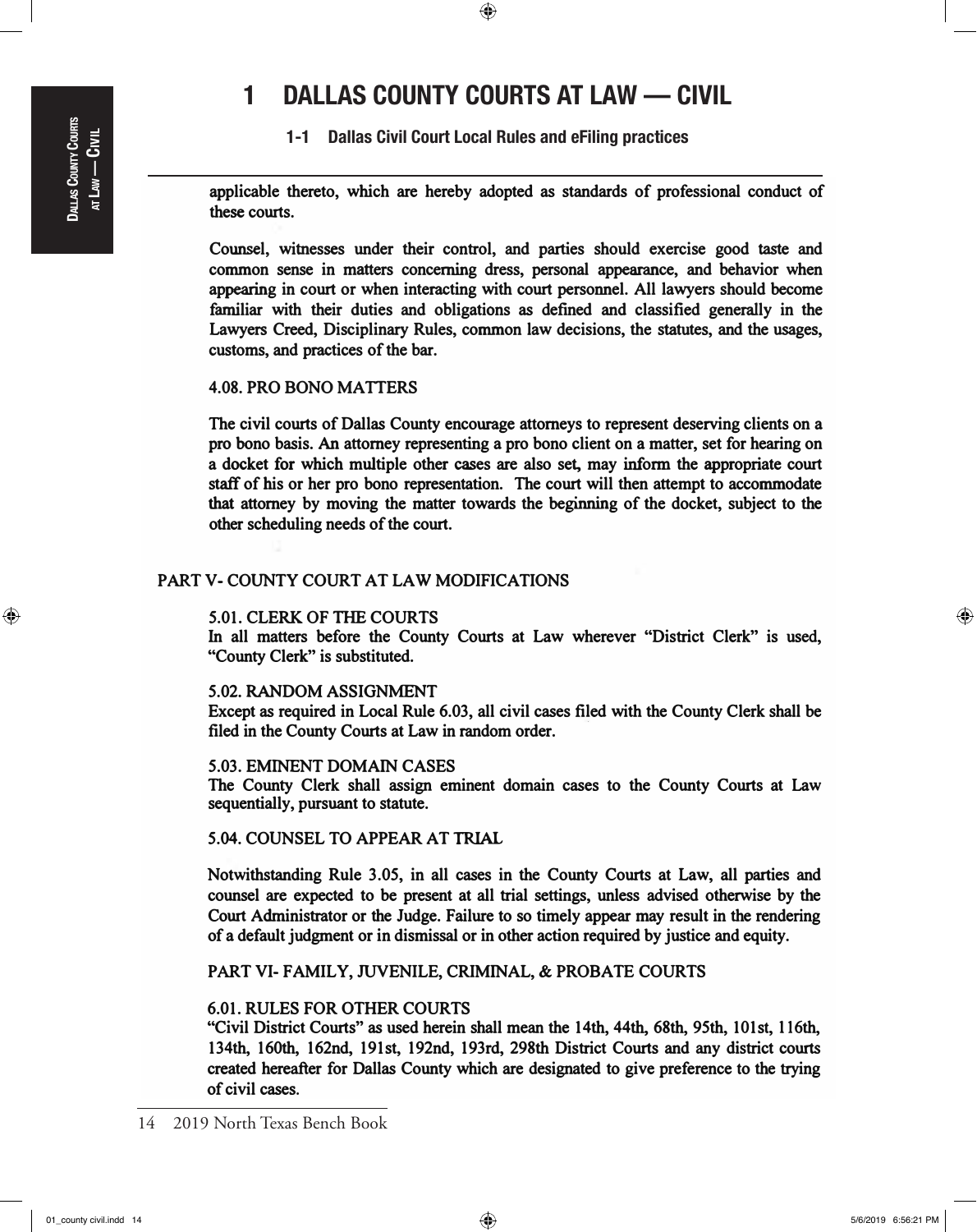$\bigoplus$ 

1-1 Dallas Civil Court Local Rules and eFiling practices

"County Courts at Law" as used herein shall mean the County Court at Law No. 1, County Court at Law No. 2, County Court at Law No. 3, County Court at Law No. 4, County Court at Law No. 5, and any County Courts at Law created hereafter for Dallas County.

The Dallas Civil Court Rules set forth herein govern and affect the conduct of the Civil District Courts and the County Courts at Law only. Nothing in these Local Rules shall repeal, modify, or affect any currently existing or subsequently adopted rules of the FAMILY, JUVENILE, CRIMINAL, or PROBATE COURTS of Dallas County.

⊕

2019 North Texas Bench Book 15

 $\bigoplus$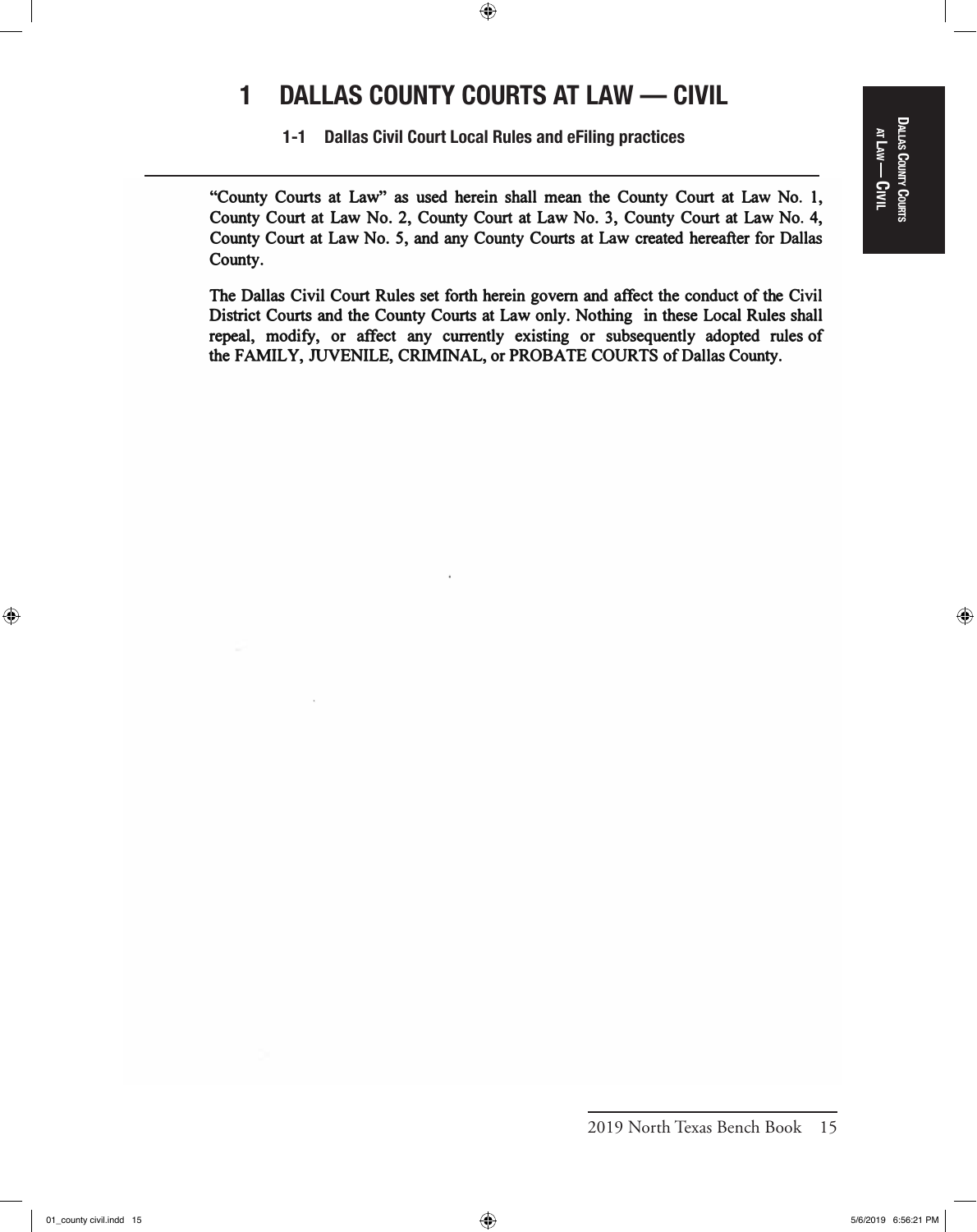$\textcolor{black}{\textcircled{\tiny \#}}$ 

1-2 County Court at Law No. 1 *Hon. D'Metria Benson*

**County Court at Law No. 1** *Hon. D'Metria Benson*

Date Licensed: **November 2, 1984**

Year Elected/Appointed: **2006**

Previous legal experience/area of practice before becoming a judge & with whom:

**Administrative Law, Municipal Prosecution, Municipal Law, Environmental Law, Health law, Code Enforcement, Zoning, Governmental/Inter-governmental Contract law, Trial Practice, Private practice focused on Labor & Employment and included some Personal Injury and Probate law.**

Clerk's Name and Phone No.: **Tasha Hicks-Young; 214-653-7556**

Court Coordinator's Name and Phone No.: **Seth Little; 214-653-6581**

Bailiff's Name and Phone No.: **Jose Sorola; 214-653-6581**

Court Reporter's Name and Phone No.: **Cathye Moreno; 214-653-7496**

## **SCHEDULING ORDERS/COURT'S SETTINGS**

Does the Court use a specific scheduling order? What specific dates are included in the scheduling order and are there specific time periods used (e.g. mediation set at 6 months from filing, trial date set at 10 months from filing). Is the scheduling order used in all cases or just in level 3 cases?

**Level I debt collection cases are set for trial within 270 days pursuant to expedited case rules. Case with counsel are given the chance to select their mediator, but cases with pro se parties are assigned to a low-cost mediation service.**

**Any other level case is sent a request for a scheduling order. The Court lets parties draft their own scheduling order with deadlines that adhere to the discovery level and the parties' schedules, however once signed the parties are held to the deadlines within that order. A specific form is not used by the Court; instead attorneys/individuals are directed to draft their own as long as they follow the guidelines published on the Court's website. The guidelines state that the scheduling order must include:**

- **1. Original signatures from all counsel. Electronic/copied/faxed signatures are okay, but stamped signatures are not acceptable.**
- **2. A proposed trial date. Trial dates should be set according to the level of the case (6-8 months level one, 9-12 months level two, 12-15 months level three). Jury trials are held Monday-Wednesday. A short, non-jury docket takes place on Thursday, there are no trials on Friday. If your case will take several days, even if it is a bench trial, pick a Monday or Tuesday and let the coordinator know the case will need multiple days.**

⊕



<sup>16</sup> 2019 North Texas Bench Book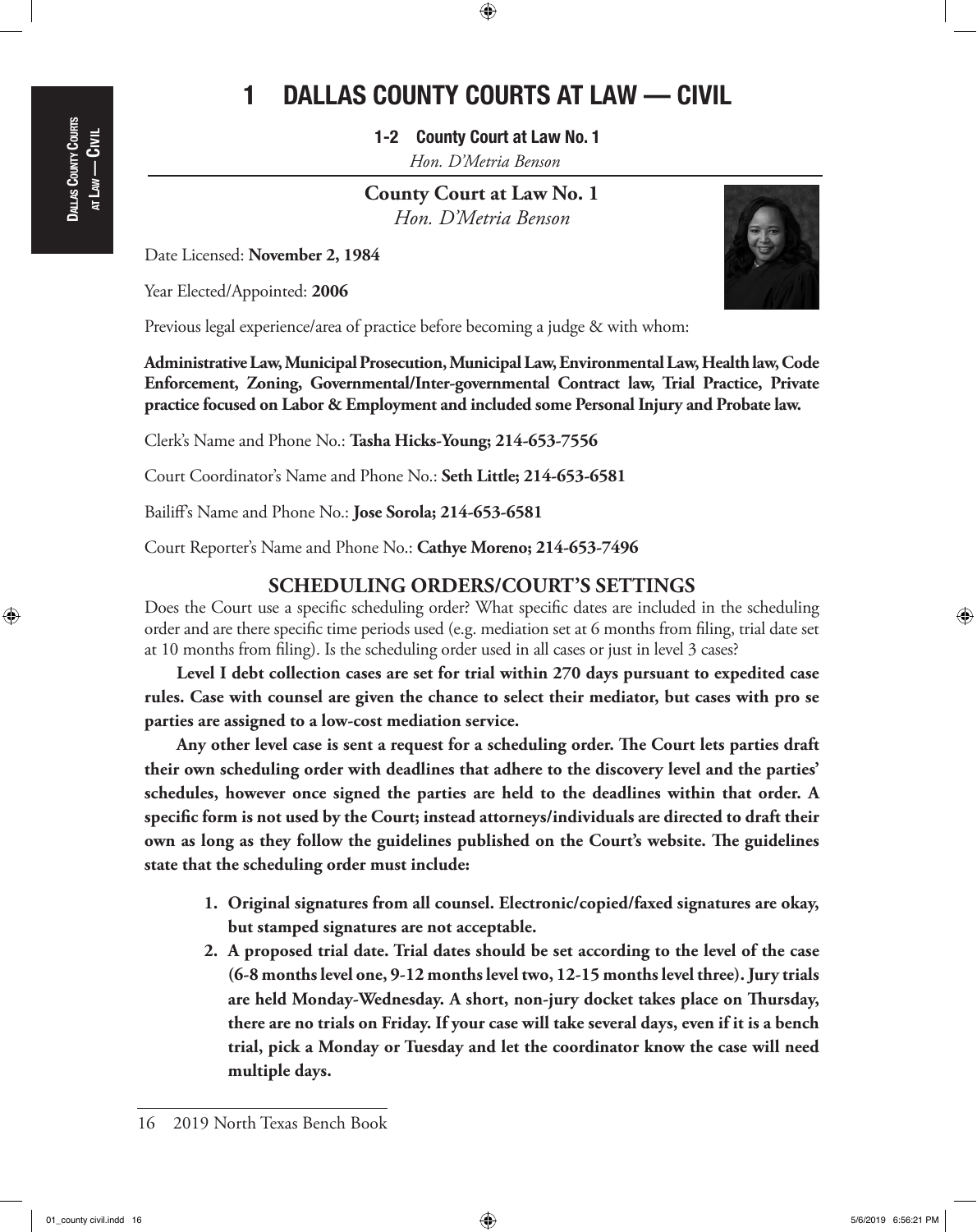## Dallas County Courts at Law<br>| <u>ດ</u><br>ອ

⊕

# 1 DALLAS COUNTY COURTS AT LAW — CIVIL

 $\textcolor{black}{\textcircled{\tiny \#}}$ 

1-2 County Court at Law No. 1 *Hon. D'Metria Benson*

- **3. Name a specific, Court-approved mediator. Current mediator list can be found at the Dallas County website: https://www.dallascounty.org/government/courts/ county\_court\_at\_law/law1/ Mediation is not optional and must take place at least 45 days before trial. Motions for summary judgment will not be set or considered until mediation has taken place. Once a mediator is selected by the parties, they may not change mediators later on without Court permission. If no mediator is selected, the Court will appoint one they may not object to later.**
- **4. Include any discovery or deposition dates.**
- **5. All deadlines must be date specific (not x days before trial or "according to TRCP").**

Does the Court have any settings such as DWOP, mediation, trial dates, others that are set and noticed automatically upon filing suit or some other triggering date?

**When a new lawsuit is filed, a dismissal letter is automatically sent. This gives the plaintiff roughly 120 days to get the defendant served and for either the defendant to answer or take default judgment against them.**

**After a defendant has answered, a request is mailed to all parties giving them 30 days to provide an agreed scheduling order or mediator designation so trial can be set.**

**Once the plaintiff or mediator notifies the Court that a case has settled, it is placed on a 30 day disposition docket to provide time for a final order or judgment to be filed.**

## **EMERGENCY RELIEF/CONTACTING THE COURT**

What is your preferred procedure for contacting the court in a true emergency? What if the emergency occurs after hours?

**Contact either the court coordinator or the court clerks. If the emergency is after hours, leave a voice message with the court coordinator and he will contact you the next morning during business hours.**

Can the court be contacted by e-mail or fax? If so, what is the number or address?

**Contact by e-mail and fax is limited, it is best to call by telephone.**

## **DISCOVERY**

Describe your expectations or specific requirements of parties bringing discovery disputes before the Court. How does the Court handle discovery disputes that arise during a deposition? Can the attorneys contact the Court directly? If the Court is not available can the attorneys contact the master and, if so, who? Does the Court refer all discovery disputes to the master initially?

**No response.**

## **PLEADINGS & MOTIONS**

Describe any specific requirements of the Court regarding filing pleadings or motions with the Court? Is there any specific time or other requirement for filing responsive or reply motions prior to the hearing (other than summary judgment motions)? How soon before a hearing should all responses be filed for the Court to have the opportunity to review the response?

2019 North Texas Bench Book 17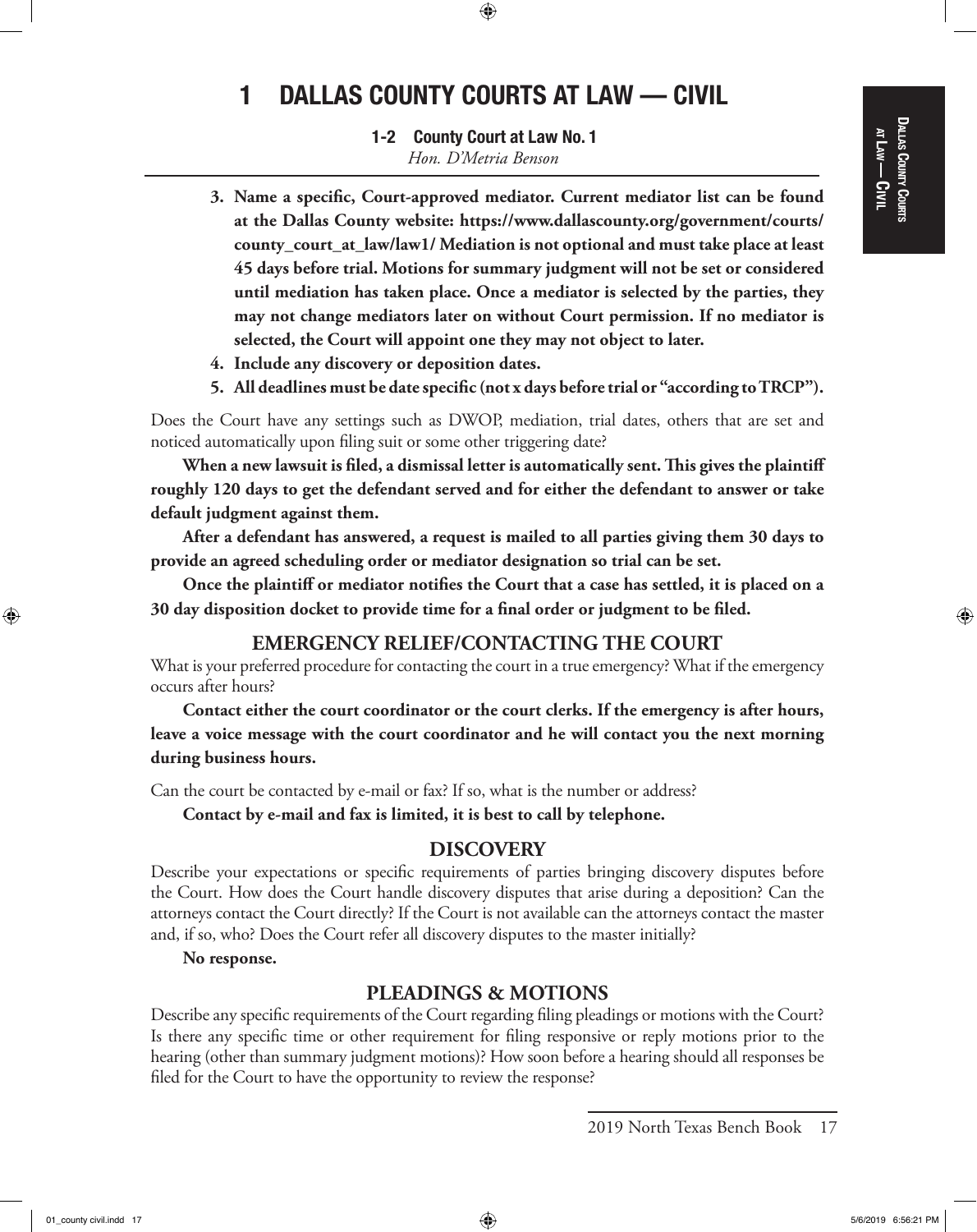$\textcolor{black}{\textcircled{\tiny \#}}$ 

1-2 County Court at Law No. 1 *Hon. D'Metria Benson*

**Any motion or pleading not on the list of pleadings which are automatically submitted for review will require a hearing and therefore require a certificate of conference and a blank fiat/notice of hearing so the court clerk can set the document for oral hearing.**

## How do you like briefs to be organized?

**Courtesy copies should be provided one week in advance of the hearing date for any motions greater than ten pages in length. These should be filed in a binder, marked with dividers/tabs as necessary and include any responses, replies, sur replies or specific case law.**

Does the court accept filings by fax or e-mail? If available, is this filing limited to the District Clerk or can fax filings be made directly with the Court's clerk?

**All Dallas County filings are now done by e-filing. The Court cannot accept filings by fax, e-mail or in person.**

What is your preferred procedure for contacting the court or court staff regarding the status of motions (e.g. rulings on motions taken under advisement)?

**Parties may check the Dallas County Courts Portal website for status of any case file or docket. Any signed orders will be posted there within 24 hours of signature. Copies of dispositive orders will be mailed to all parties. Parties may also call occasionally to check status if they wish.**

## **PRE-TRIAL HEARINGS/HEARING DOCKET**

Describe any specific policies of the Court relating to hearings, scheduling hearings, days of the week set aside for hearings, certain types of hearing on certain days or at certain times of the day (e.g. default judgment, discovery disputes, special exceptions, sanctions, severance/ consolidation, summary judgment, others).

**The Court hears motions every day. The Monday-Thursday motion docket is from 9:00-9:30 am while the Friday motion docket last from 9:00 am-12:00 noon and is reserved for more time-extensive motions. Motions for summary judgment, new trials or anything requiring 15 minutes or more are only set on Fridays. The motion docket is usually booked at least one month in advance.**

**Default prove-ups are scheduled for Friday afternoons at 2:30 pm. You cannot call and ask to be set on this docket, as all default motions are reviewed by submission first. Please submit your default paperwork and our office will contact you and set you for a prove-up if necessary.**

**All motions should include certificates of conference with opposing counsel or clients where appropriate. Any motion that may need an oral hearing should include a blank fiat or notice setting hearing for our clerks to fill out.**

⊕

<sup>18</sup> 2019 North Texas Bench Book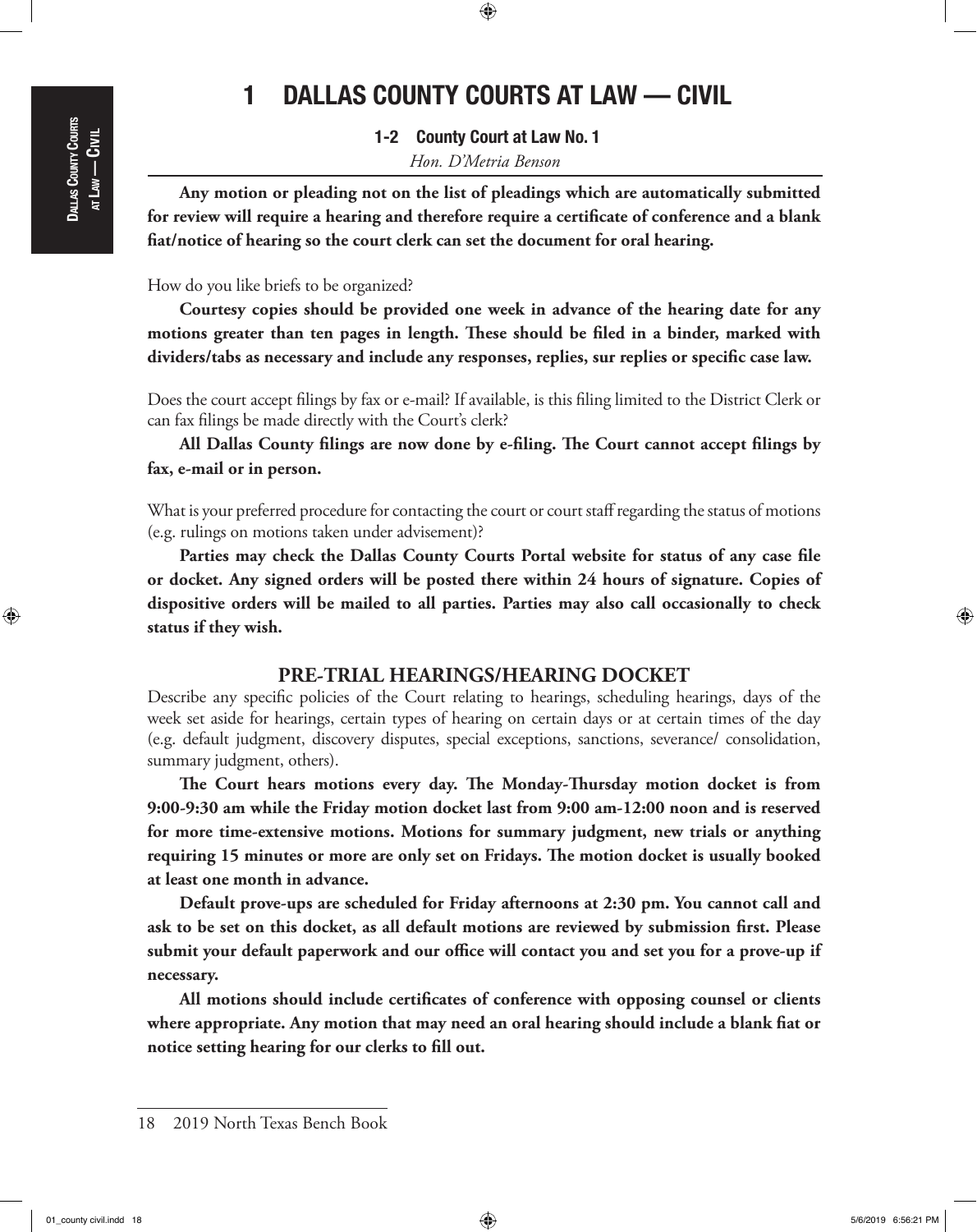## DALLAS COUNTY COURTS Dallas County Courts at Law<br>| <u>ດ</u><br>ອ

⊕

# 1 DALLAS COUNTY COURTS AT LAW — CIVIL

 $\textcolor{black}{\textcircled{\tiny \#}}$ 

1-2 County Court at Law No. 1 *Hon. D'Metria Benson*

When and how should motions be set for submission or oral hearing? (i.e., does the Court automatically set hearings and notify the parties or should the movant contact the coordinator to set the hearing?)

**Motions are not "set" for submission; motions for substitute service, withdraw of counsel, default judgment or dismissal/nonsuit are automatically submitted for review. For contested motions, the party who files the motion is responsible for scheduling an oral hearing with our clerk. A hearing will not be set unless a motion is on file and there is a blank fiat/notice of hearing to use. Check with the court clerk's office if they can set your motion for you.**

Does the Court automatically allow oral hearings if requested? What procedures should be followed to obtain an expedited hearing?

**Oral hearings are not automatically given; they must be based off a filed pleading with the opposing side given proper notice. Expedited hearings are not usually granted unless there is dire need and require the Judge's permission to overbook our docket to accommodate. Contact the court clerk if your request is a true emergency.**

Do you allow telephone conferences for the resolution of motions? If so, who arranges them and when and how are they scheduled?

**Telephone conferences usually are not an option.**

What is your preference on cases attached to briefs or motions? Do you prefer pertinent provisions of the cases to be highlighted?

**Yes.**

⊕

How are attorneys or parties notified of rulings on motions not made during the hearing?

**They are either contacted by phone once the ruling is made or copies of the rulings are mailed to their office. They should also check the online docket.**

## **MASTERS & VISITING JUDGES**

Describe the Court's policy on the use of masters, visiting judges, visiting judges and masters the Court uses, for what purposes or types of matters, and the Court's policy on the parties objecting to the use of masters or visiting judges.

**The county courts do not use masters. A visiting judge may be used if a sitting judge becomes ill or is otherwise away from the bench. If this is scheduled in advance, the trial or hearing notice will state that a visiting judge will be presiding that day and parties are expected to object well before that day.** 

## **ALTERNATIVE DISPUTE RESOLUTION**

What is the Court's policy on appointing mediators and setting mediation deadlines? What is the Court's policy on referring cases to alternative dispute resolution? Under what circumstances do you order mediation, when is it ordered, and how is the mediator chosen? Is the Court amicable to the

2019 North Texas Bench Book 19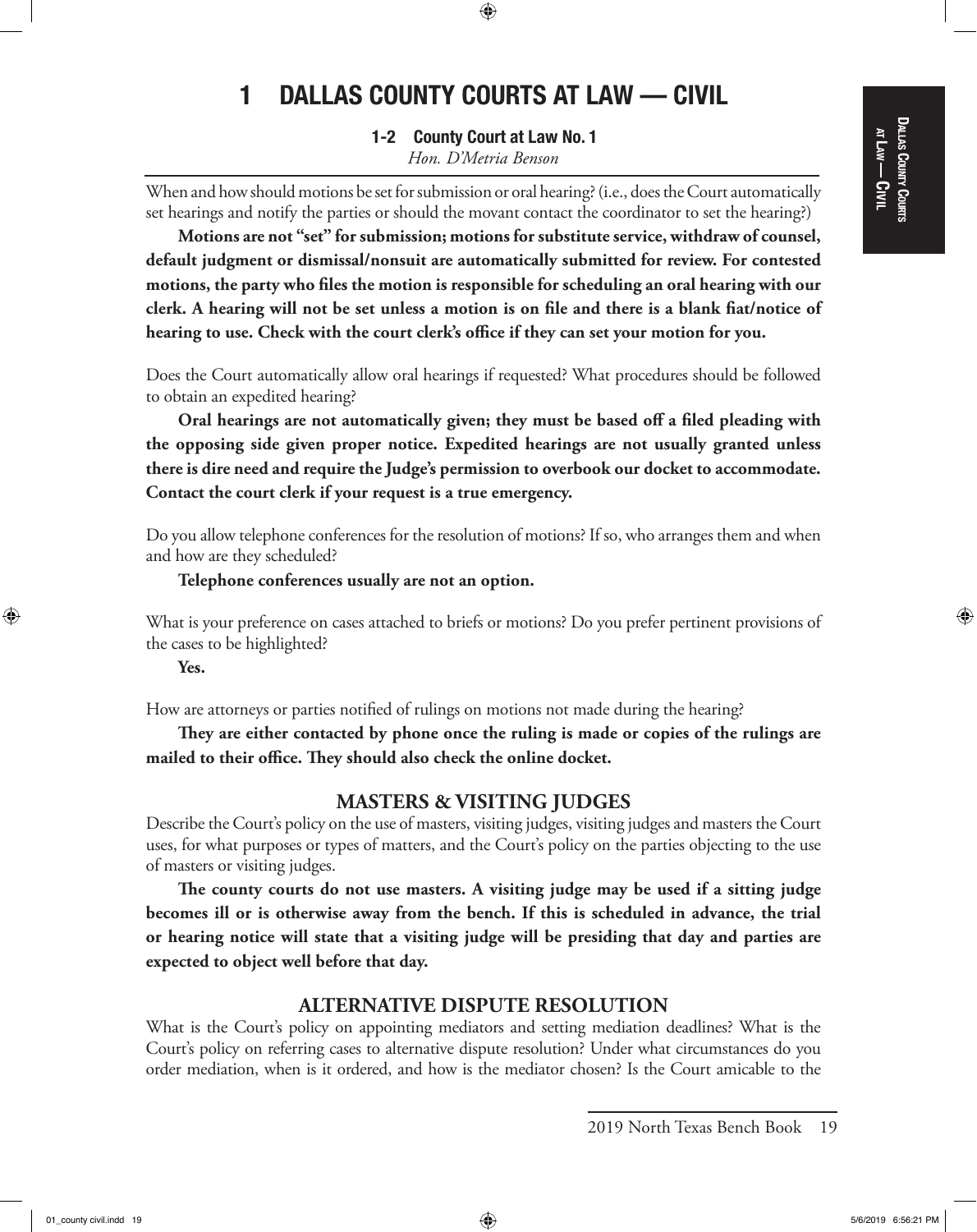⊕

# 1 DALLAS COUNTY COURTS AT LAW — CIVIL

 $\bigoplus$ 

## 1-2 County Court at Law No. 1 *Hon. D'Metria Benson*

parties agreeing on and using a mediator other than the one appointed by the Court? Is a motion to substitute mediators required before the Court will allow the use of an alternate mediator or may the parties simply agree on and use another mediator? What if the Court has already appointed a mediator?

**Mediators and deadlines are set by Court order for each case. For debt collection cases this is automatic, for all other cases the parties themselves are given the choice as to which mediator they wish to use when they draft and agree to the scheduling order. If the parties do not select a mediator, the Court selects one for them. All cases are expected to attempt mediation in good faith with the mediator assigned to them. If the parties wish to use another mediator, they must file an agreed motion to change mediator and provide good reason for the change. Simply agreeing to use another mediator will be seen as a violation of Court order. Motions to substitute mediators are not looked upon favorably.**

## **TRIALS**

What is the Court's procedure for setting a trial? How are cases that are not reached reset? Do you grant special trial settings, and, if so, under what circumstances (e.g. lengthy trials, witnesses or parties with handicaps or serious health conditions, out of town parties or witnesses). How should they be requested?

**Trials are set by the date requested in the parties' agreed scheduling order. The coordinator will usually be able to use the exact date requested, sometimes the date may be adjusted for another day the same week or the week before/after if the parties requested a jury trial during a non-jury week/holiday. All cases set for a day are expected to appear for docket call at 9:00 am; if they are not selected for trial that day they will be reset. This may be later that week or the next available trial docket. Special settings are designated by the Judge for older cases that need priority settings or for other cases that may have lengthy trials or special requirements. These concerns should be addressed to the coordinator/Judge as far in advance as possible.**

When and in what form do you want proposed jury charges or findings of fact and conclusions of law presented (e.g., prior to trial, first day of trial, charge conference)?

**Depending on the case, these may be filed the week prior to trial, at the pre-trial conference (if scheduled) or the day before trial. For complex cases or cases with complex issues, these matters should be filed sufficiently in advance of trial to allow hearing at a pretrial conference. Courtesy copies should be brought to court on a flash drive.**

What is your procedure for continuing trials? How early or late will you grant/deny a request and how early do you want the request made? Is a first motion for continuance usually granted if requested at a reasonable time prior to trial? Are agreed motions for continuance usually granted?

**All motions for continuance, whether agreed or opposed, will be considered by the Judge. First motions for continuance are not automatically granted. Parties are expected to have followed the agreed scheduling orders they signed when trial was first set. If a continuance** 

<sup>20</sup> 2019 North Texas Bench Book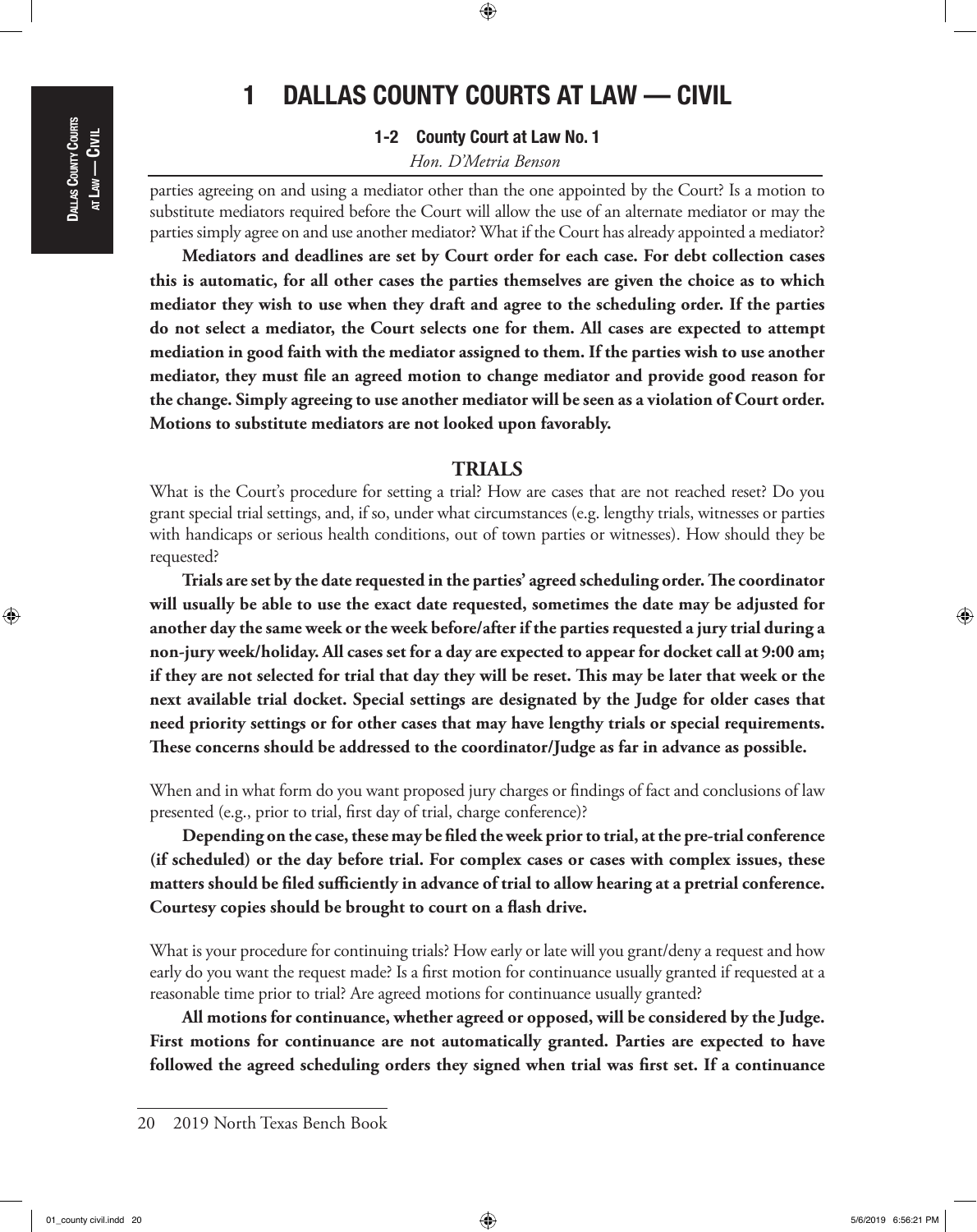## DALLAS COUNTY COURTS Dallas County Courts at Law<br>| <u>ດ</u><br>ອ

⊕

# 1 DALLAS COUNTY COURTS AT LAW — CIVIL

 $\textcolor{black}{\textcircled{\tiny \#}}$ 

1-2 County Court at Law No. 1 *Hon. D'Metria Benson*

**is necessary, a motion should be filed as soon as possible before trial along with a proposed scheduling order (from all parties if possible). The scheduling order should state deadlines for whatever remains to be completed before trial, as well as a new proposed trial date where all parties would be available.**

#### *Trial Motions*

When should parties present motions for continuance, motions to exclude, motions in limine, Robinson/Daubert motions, or any other specific trial motion? What is the Court's policy on hearing such motions? Do you have any particular rules governing pre-trial exhibits, motions, or orders (i.e. witness lists, draft jury charges, etc.)? Is a form available? When is it presented?

#### **No response.**

#### *Voir Dire*

Describe the Court's specific policies on conducting voir dire. Does the Court conduct any portion of the voir dire and, if so, describe what the Court does. What is the Court's policy on setting time limits on voir dire? Does the Court have specific time limits for certain types of cases and, if so, what are they? (e.g., MISTI cases) What are the Court's procedures for striking jurors (peremptory, for cause – i.e. during voir dire outside the presence of the panel, en masse after completion of voir dire, other matters)?

**Generally the Court allows the attorneys to conduct voir dire. However, if the circumstances require, the Court will conduct all or part of the examination as necessary. The Court generally sets time limits on voir dire that are appropriate to the case type and complexity. Jury strikes are made outside of the presence of the panel after the completion of voir dire. If necessary, individuals may be brought into the court to address specific or sensitive issues.**

#### *Opening*

⊕

Describe any specific requirements the Court has regarding opening statements. Does the Court impose specific time limits? What are they? Do they vary by type of case? Give examples of typical time limits, if any, for common cases.

**The Court generally sets time limits on opening statements that are appropriate to the case type and complexity.**

#### *Direct Examination*

Describe any specific policies on direct examination. For example - do you require attorneys to stand, sit, use a podium, or use microphones?

**Attorneys conduct witness examinations from a seated position and stand for objections or when addressing the Court.**

### *Cross Examination*

Describe any specific policies on direct examination.

**Attorneys conduct witness examinations from a seated position and stand for objections or when addressing the Court.**

<sup>2019</sup> North Texas Bench Book 21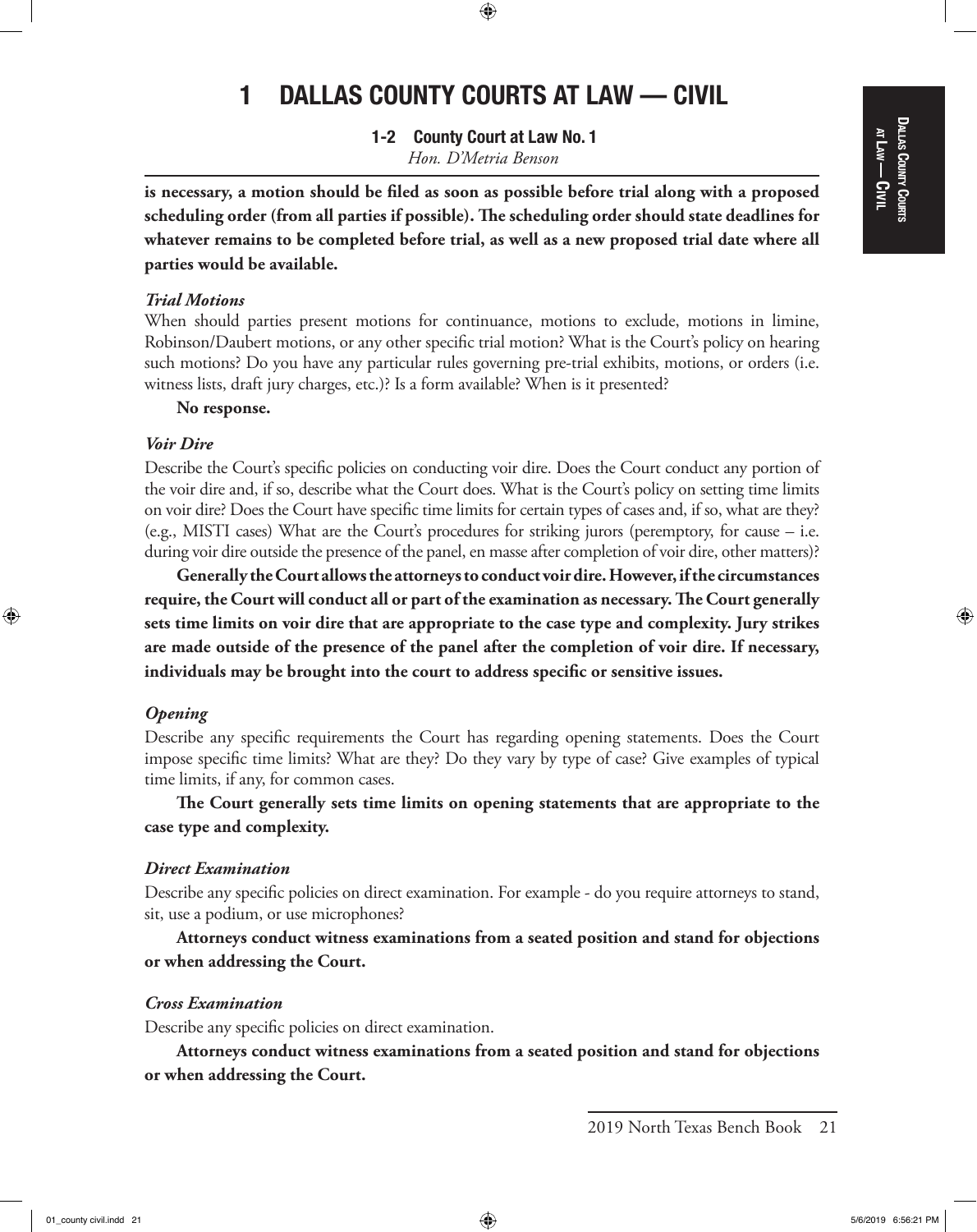$\textcolor{black}{\textcircled{\tiny \#}}$ 

1-2 County Court at Law No. 1

*Hon. D'Metria Benson*

## *Closing*

Describe any specific requirements the Court has regarding closing statements. Does the Court impose specific time limits? What are they? Do they vary by type of case? Give examples of typical time limits for common cases.

**The Court generally sets time limits on closing statements that are appropriate to the case type and complexity.**

#### *Audio/Visual Equipment*

Does the Court provide its own blackboard, easel, Elmo, overhead projector, video equipment, or other presentation equipment? What arrangements must be made to use them? What arrangements can be made to become familiar with them or prepare them before trial?

**The Court has available for attorney use of an overhead projector, document camera and DVD. There are also cables to connect laptops or tablets to the projector for presentations. Call the court coordinator if you have questions.**

## **TRIAL DOCKET**

What is the Court's procedure for notifying parties of assignment to trial? Describe any specific policies of the Court relating to its trial docket, scheduling trials, continuances, days of the week set aside for trials versus hearings. Does the Court set aside certain days, weeks, or months for certain types of cases (e.g. MISTI cases, complex commercial litigation, others).

**Please reference the answers to the earlier questions regarding scheduling orders, motion settings and continuances. Once a trial date is assigned based from the parties' scheduling order, the coordinator mails trial notices to all parties of record. The parties are expected to follow the scheduling order and attend mediation. If the case still proceeds to trial, the parties will announce on Thursday & Friday the week prior to their trial setting. The coordinator will ask if they are ready, how many witnesses they are bringing and how long they expect to need for trial. For cases that may require three or more days of trial, large parties or translator requirements, advance notice is greatly appreciated so we can accommodate everyone. If parties mention these types of needs when initially scheduling their cases, the Court may be able to provide special settings or adapt trial schedules as necessary.**

## **OTHER**

What are the Court's procedures and criteria for court appointments of ad litems?

#### **Ad litems are appointed by the Court.**

Anything the Court would like attorneys practicing before it to know that is not covered above. For example: Do you have any special rules governing courtroom decorum? (e.g., addressing the court, opposing counsel or witnesses, requirement that counsel use only podium, approach the witness, talking or passing notes at the counsel table, beverages allowed at the counsel table).

**Please remember to silence all mobile devices while in the courtroom and/or court is in session. However, having your mobile device is useful if you need to call your office or check your calendar when resetting motions or trials.** 

⊕

<sup>22</sup> 2019 North Texas Bench Book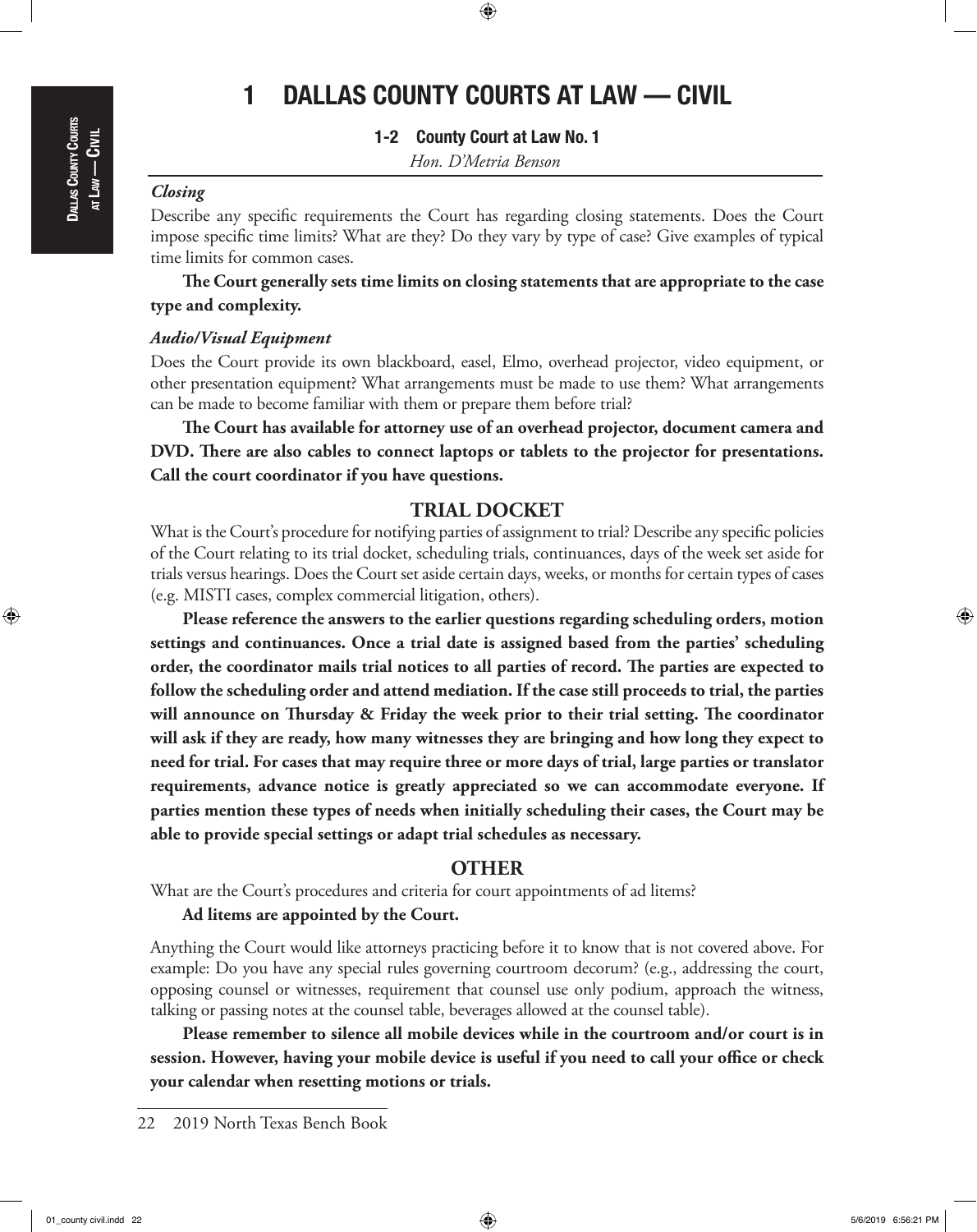$\textcolor{black}{\textcircled{\tiny \#}}$ 

1-2 County Court at Law No. 2 *Hon. Melissa J. Bellan*

**County Court at Law No. 2** *Hon. Melissa J. Bellan*

Date Licensed: **November 2003**

Year Elected/Appointed: **May 1, 2018**

Previous legal experience/area of practice before becoming a judge and with whom:

Clerk's Name and Phone No.: **Michael Intharansy; 214-653-7366**

Court Coordinator's Name and Phone No.: **Laura Nutting; 214-653-7365**

Bailiff's Name and Phone No.: **Norman Williams; 214-653-7771**

Court Reporter's Name and Phone No.: **Robin Washington; 214-653-7497**

## **SCHEDULING ORDERS/COURT'S SETTINGS**

Does the Court use a specific scheduling order? What specific dates are included in the scheduling order and are there specific time periods used (e.g. mediation set at 6 months from filing, trial date set at 10 months from filing). Is the scheduling order used in all cases or just in level 3 cases?

**The court does not use a scheduling order at this time.**

Does the Court have any settings such as DWOP, mediation, trial dates, others that are set and noticed automatically upon filing suit or some other triggering date?

**The court sets a dismissal hearing upon filing suit in 90 days. Once the defendant files an answer, a trial date is scheduled and notice sent along with a mediation order.**

## **EMERGENCY RELIEF/CONTACTING THE COURT**

What is your preferred procedure for contacting the court in a true emergency? What if the emergency occurs after hours?

Can the court be contacted by e-mail or fax? If so, what is the number or address?

## **DISCOVERY**

Describe your expectations or specific requirements of parties bringing discovery disputes before the Court. How does the Court handle discovery disputes that arise during a deposition? Can the attorneys contact the Court directly? If the Court is not available can the attorneys contact the master and, if so, who? Does the Court refer all discovery disputes to the master initially?

⊕

<sup>2019</sup> North Texas Bench Book 23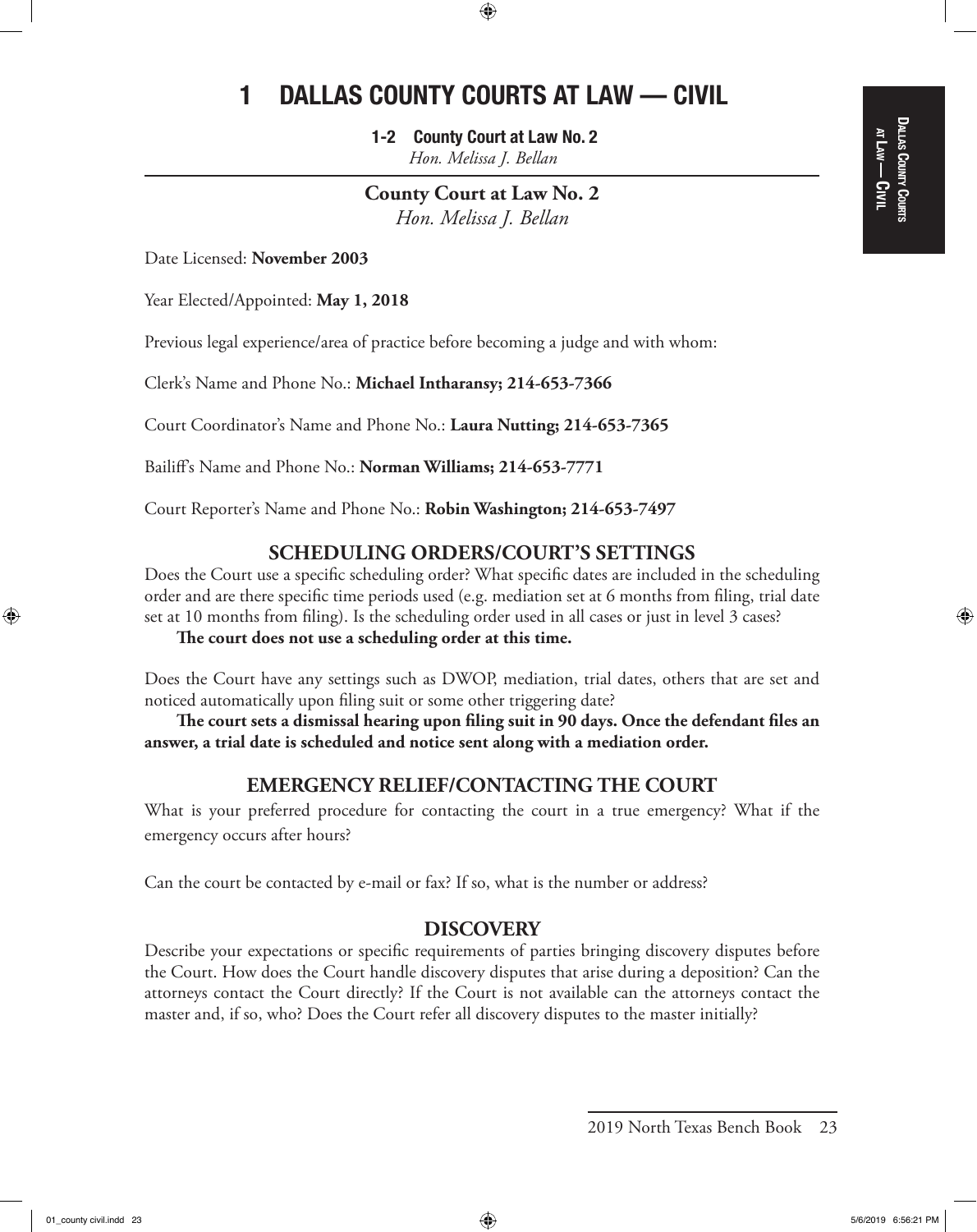⊕

# 1 DALLAS COUNTY COURTS AT LAW — CIVIL

 $\textcolor{black}{\textcircled{\footnotesize{1}}}$ 

1-2 County Court at Law No. 2

*Hon. Melissa J. Bellan*

## **PLEADINGS & MOTIONS**

Describe any specific requirements of the Court regarding filing pleadings or motions with the Court? Is there any specific time or other requirement for filing responsive or reply motions prior to the hearing (other than summary judgment motions)? How soon before a hearing should all responses be filed for the Court to have the opportunity to review the response?

How do you like briefs to be organized?

Does the court accept filings by fax or e-mail? If available, is this filing limited to the District Clerk or can fax filings be made directly with the Court's clerk?

What is your preferred procedure for contacting the court or court staff regarding the status of motions (e.g. rulings on motions taken under advisement)?

## **PRE-TRIAL HEARINGS/HEARING DOCKET**

Describe any specific policies of the Court relating to hearings, scheduling hearings, days of the week set aside for hearings, certain types of hearing on certain days or at certain times of the day (e.g. default judgment, discovery disputes, special exceptions, sanctions, severance/ consolidation, summary judgment, others)?

When and how should motions be set for submission or oral hearing? (i.e., does the Court automatically set hearings and notify the parties or should the movant contact the coordinator to set the hearing?)

Does the Court automatically allow oral hearings if requested? What procedures should be followed to obtain an expedited hearing?

Do you allow telephone conferences for the resolution of motions? If so, who arranges them and when and how are they scheduled?

What is your preference on cases attached to briefs or motions? Do you prefer pertinent provisions of the cases to be highlighted?

How are attorneys or parties notified of rulings on motions not made during the hearing?

## **MASTERS & VISITING JUDGES**

Describe the Court's policy on the use of masters, visiting judges, visiting judges and masters the Court uses, for what purposes or types of matters, and the Court's policy on the parties objecting to the use of masters or visiting judges.

## **ALTERNATIVE DISPUTE RESOLUTION**

What is the Court's policy on appointing mediators and setting mediation deadlines? What is the Court's policy on referring cases to alternative dispute resolution? Under what circumstances do you

24 2019 North Texas Bench Book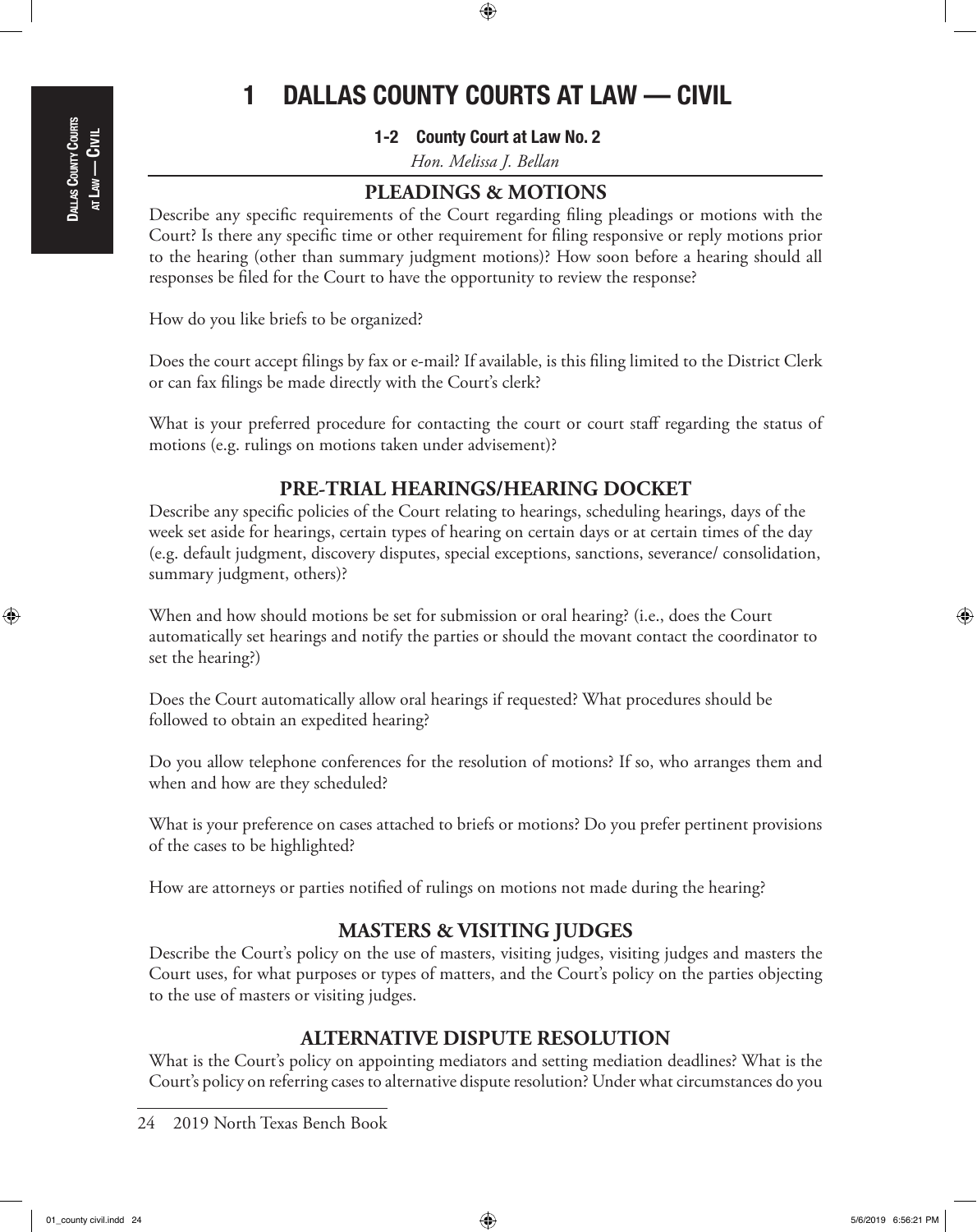## DALLAS COUNTY COURTS Dallas County Courts at Law<br>| <u>ດ</u><br>ອ

⊕

# 1 DALLAS COUNTY COURTS AT LAW — CIVIL

 $\textcolor{black}{\textcircled{\footnotesize{1}}}$ 

1-2 County Court at Law No. 2 *Hon. Melissa J. Bellan*

order mediation, when is it ordered, and how is the mediator chosen? Is the Court amicable to the parties agreeing on and using a mediator other than the one appointed by the Court? Is a motion to substitute mediators required before the Court will allow the use of an alternate mediator or may the parties simply agree on and use another mediator? What if the Court has already appointed a mediator?

## **TRIALS**

What is the Court's procedure for setting a trial? How are cases that are not reached reset? Do you grant special trial settings, and, if so, under what circumstances (e.g. lengthy trials, witnesses or parties with handicaps or serious health conditions, out of town parties or witnesses). How should they be requested?

When and in what form do you want proposed jury charges or findings of fact and conclusions of law presented (e.g., prior to trial, first day of trial, charge conference)?

What is your procedure for continuing trials? How early or late will you grant/deny a request and how early do you want the request made? Is a first motion for continuance usually granted if requested at a reasonable time prior to trial? Are agreed motions for continuance usually granted?

## *Trial Motions*

⊕

When should parties present motions for continuance, motions to exclude, motions in limine, Robinson/Daubert motions, or any other specific trial motion? What is the Court's policy on hearing such motions? Do you have any particular rules governing pre-trial exhibits, motions, or orders (i.e. witness lists, draft jury charges, etc.)? Is a form available? When is it presented?

#### *Voir Dire*

Describe the Court's specific policies on conducting voir dire. Does the Court conduct any portion of the voir dire and, if so, describe what the Court does. What is the Court's policy on setting time limits on voir dire? Does the Court have specific time limits for certain types of cases and, if so, what are they? (e.g., MISTI cases) What are the Court's procedures for striking jurors (peremptory, for cause – i.e. during voir dire outside the presence of the panel, en masse after completion of voir dire, other matters)?

#### *Opening*

Describe any specific requirements the Court has regarding opening statements. Does the Court impose specific time limits? What are they? Do they vary by type of case? Give examples of typical time limits, if any, for common cases.

## *Direct Examination*

Describe any specific policies on direct examination. For example - do you require attorneys to stand, sit, use a podium, or use microphones?

01\_county civil.indd 25  $5/6/2019$  6:56:21 PM

<sup>2019</sup> North Texas Bench Book 25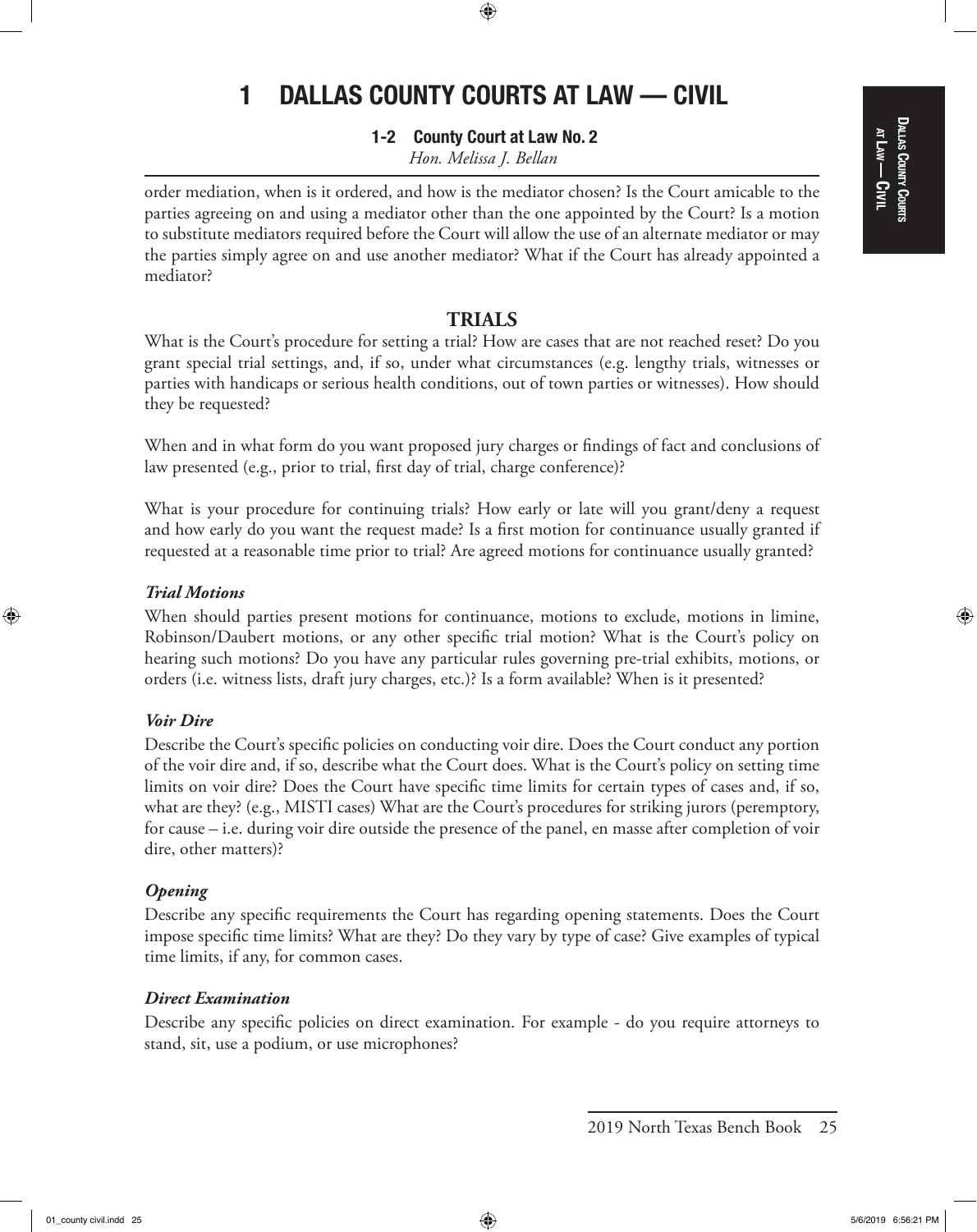## $\textcolor{black}{\textcircled{\footnotesize{1}}}$

# 1 DALLAS COUNTY COURTS AT LAW — CIVIL

## 1-2 County Court at Law No. 2

*Hon. Melissa J. Bellan*

## *Cross Examination*

Describe any specific policies on direct examination.

## *Closing*

Describe any specific requirements the Court has regarding closing statements. Does the Court impose specific time limits? What are they? Do they vary by type of case? Give examples of typical time limits for common cases.

### *Audio/Visual Equipment*

Does the Court provide its own blackboard, easel, Elmo, overhead projector, video equipment, or other presentation equipment? What arrangements must be made to use them? What arrangements can be made to become familiar with them or prepare them before trial?

## **TRIAL DOCKET**

What is the Court's procedure for notifying parties of assignment to trial? Describe any specific policies of the Court relating to its trial docket, scheduling trials, continuances, days of the week set aside for trials versus hearings. Does the Court set aside certain days, weeks, or months for certain types of cases (e.g. MISTI cases, complex commercial litigation, others).

## **OTHER**

What are the Court's procedures and criteria for court appointments of ad litems?

Anything the Court would like attorneys practicing before it to know that is not covered above. For example: Do you have any special rules governing courtroom decorum? (e.g., addressing the court, opposing counsel or witnesses, requirement that counsel use only podium, approach the witness, talking or passing notes at the counsel table, beverages allowed at the counsel table).

⊕

<sup>26</sup> 2019 North Texas Bench Book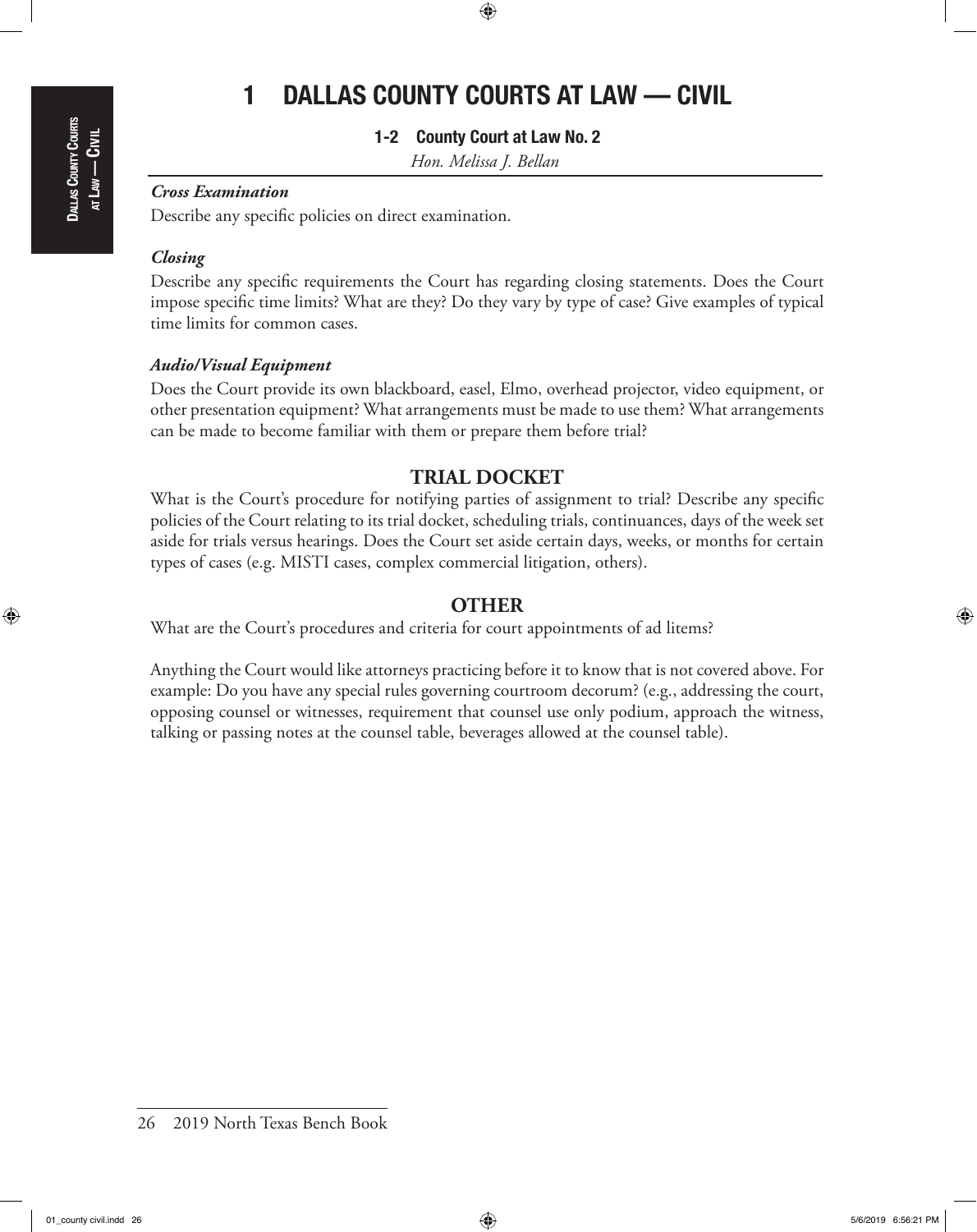⊕

1-3 County Court at Law No. 3 *Hon. Sally L. Montgomery*

**County Court at Law No. 3** *Hon. Sally L. Montgomery*

Date Licensed: **1980**

Year Elected/Appointed: **2003**



Previous legal experience/area of practice before becoming a judge and with whom:

**Visiting District Judge '01-'02, 95th District Court '97-'00, Law Offices of Sally L Montgomery '82-'96, Dalton, Moore, Forde, Joiner & Stollenwerck, P.C. '80-'81; Trial and mediation of civil and family cases and energy and corporate law.**

Clerk's Name and Phone No.: **Danny Yzaguirre: 214-653-7595**

Court Coordinator's Name and Phone No.: **Stefanie Evans: 214-653-6394**

Bailiff's Name and Phone No.: **John Allen: 214-653-7595**

Court Reporter's Name and Phone No.: **Janet Wright; 214-653-7831**

## **SCHEDULING ORDERS/COURT'S SETTINGS**

Does the Court use a specific scheduling order? What specific dates are included in the scheduling order and are there specific time periods used (e.g. mediation set at 6 months from filing, trial date set at 10 months from filing). Is the scheduling order used in all cases or just in level 3 cases?

**Yes, we use a scheduling order in all cases. We use Specific time periods in conjunction with incorporating the discovery period established by the Texas Rules of Civil Procedure 190.2 for Level 1 and 190.3 for Level 2 cases. The time periods established by the Scheduling Orders affect the time of filing of** *Daubert* **Motions, Motions to Compel, amended pleadings, and addition of parties. The Scheduling Orders also set up time periods affecting the management of trials, which time periods include deadlines for the exchange of lists of exhibits, including demonstrative aids and affidavits, exhibits, deadlines for designation of deposition testimony and filing of motions in limine, conferences to establish any stipulations as to facts, exhibits, and motions in limine, and the filing of an estimate of the length of trial. There is a different Scheduling Order required in Level III cases. The Scheduling Order for Level III cases includes the above deadlines and conferences for Level I and II cases as well as other deadlines and agreements concerning discovery. A form order is available upon request.** 

⊕

Dallas County Courts DALLAS COUNTY COURTS at Law<br>| <u>ດ</u><br>ອ

<sup>2019</sup> North Texas Bench Book 27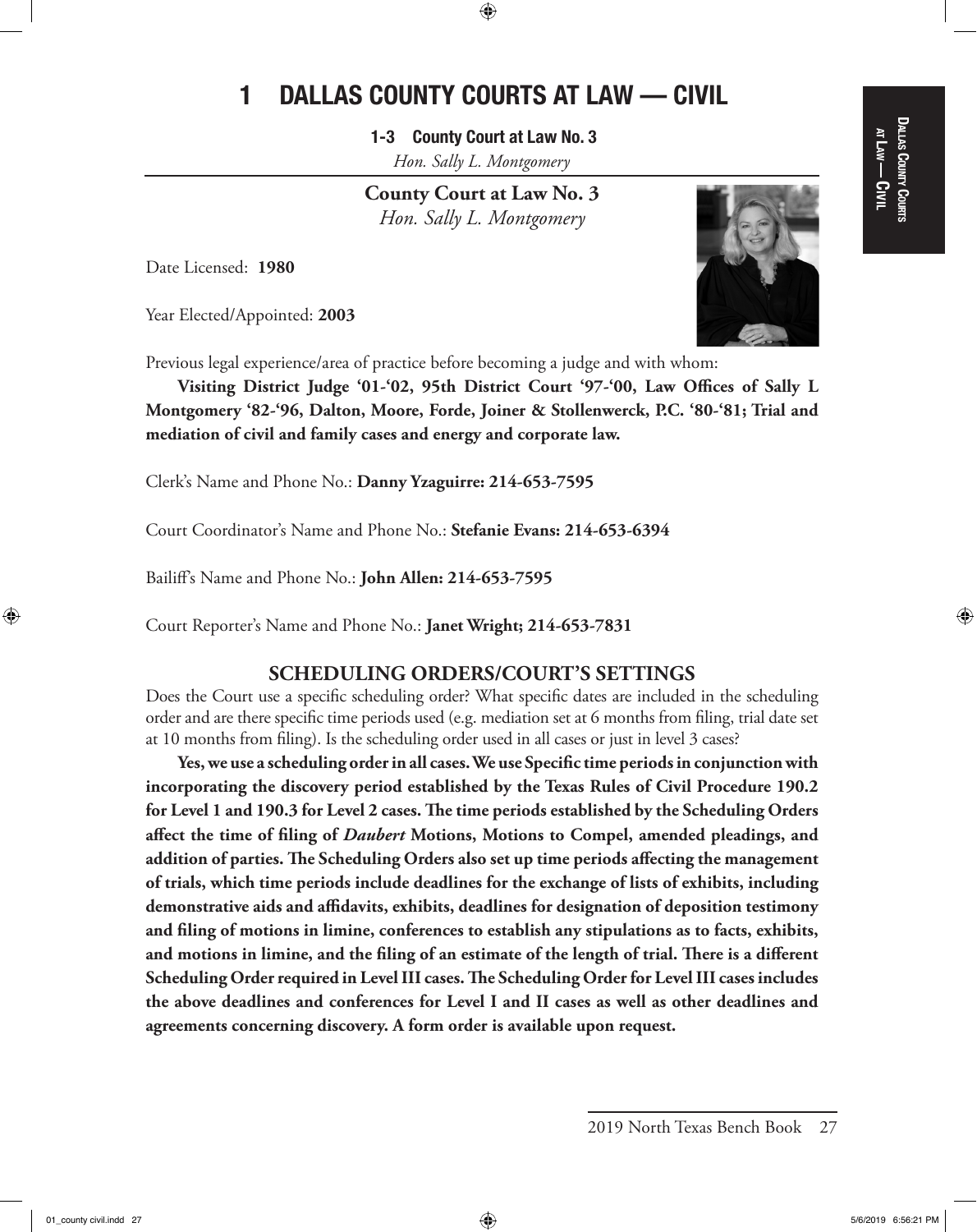# Dallas County Courts  $A$ TLAW — Civil

⊕

# 1 DALLAS COUNTY COURTS AT LAW — CIVIL

 $\textcolor{black}{\textcircled{\footnotesize{1}}}$ 

1-3 County Court at Law No. 3

*Hon. Sally L. Montgomery*

Does the Court have any settings such as DWOP, mediation, trial dates, others that are set and noticed automatically upon filing suit or some other triggering date?

**Only as to DWOP.**

## **EMERGENCY RELIEF/CONTACTING THE COURT**

What is your preferred procedure for contacting the court in a true emergency? What if the emergency occurs after hours?

**After hours not applicable. Contact the Court Administrator in a true emergency.**

Can the court be contacted by e-mail or fax? If so, what is the number or address?

**Yes, but it is only given out as needed to attorneys in process of conducting a trial.**

## **DISCOVERY**

Describe your expectations or specific requirements of parties bringing discovery disputes before the Court. How does the Court handle discovery disputes that arise during a deposition? Can the attorneys contact the Court directly? If the Court is not available can the attorneys contact the master and, if so, who? Does the Court refer all discovery disputes to the master initially?

**In case of discovery disputes just call the Court. The County Courts-at-Law have no master. As far as discovery disputes and going to the master: as earlier stated, we have no master.**

## **PLEADINGS & MOTIONS**

Describe any specific requirements of the Court regarding filing pleadings or motions with the Court? Is there any specific time or other requirement for filing responsive or reply motions prior to the hearing (other than summary judgment motions)? How soon before a hearing should all responses be filed for the Court to have the opportunity to review the response?

**No requirements, unless the motion involves a special appearance, or motion for new trial. Then the filing should be filed at least the morning before the hearing at the desk of the clerk assigned to the court.** 

How do you like briefs to be organized?

**Your most favorable issues should be briefed first. Subheadings are encouraged. If deposition testimony is required, attach only the relevant parts of the deposition. The language needing to be emphasized should be quoted in the body of the brief. If you are relying heavily on a case, the case should be provided to the Court with the relevant provisions highlighted. Opposing Counsel should receive a copy reflecting the highlighted provisions.**

Does the court accept filings by fax or e-mail? If available, is this filing limited to the County Clerk or can fax filings be made directly with the Court's clerk?

**The court rarely accepts filing by fax, as efiling is now required by the Texas Supreme Court. Copies of Summary Judgment Motions, Responses and Replies contained in one** 

<sup>28</sup> 2019 North Texas Bench Book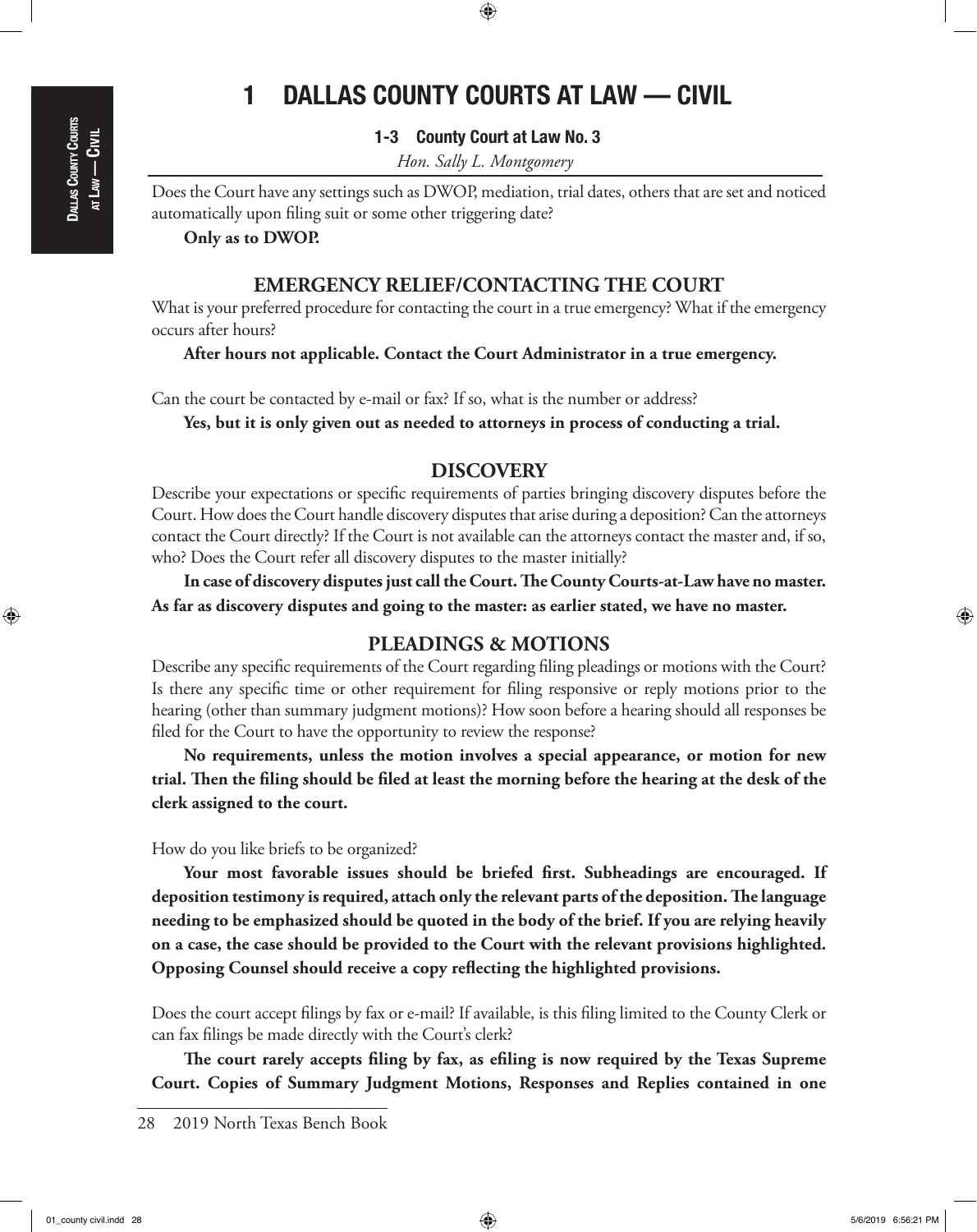## DALLAS COUNTY COURTS Dallas County Courts at Law<br>| <u>ດ</u><br>ອ

⊕

# 1 DALLAS COUNTY COURTS AT LAW — CIVIL

⊕

1-3 County Court at Law No. 3 *Hon. Sally L. Montgomery*

**binder and presented jointly by the parties should be delivered to my Court Coordinator the morning of the day before a scheduled hearing. An extra copy of any last minute e-mail filing should be brought to the Court at the time of hearing. Exceptions for fax filing are made in unusual circumstances if approval of the coordinator has been obtained.**

What is your preferred procedure for contacting the court or court staff regarding the status of motions (e.g. rulings on motions taken under advisement)?

**Call the Clerk regarding the status of motions. For an expedited hearing, file the motion and talk to the Clerk regarding an appropriate time for a hearing. Should this be inadequate to meet your needs, contact the Court Coordinator who will discuss the hearing with you and if necessary request the Court Coordinator talk with the Judge to find out if any other solution may be available. If I am not in trial I can hear emergency matters by telephone conference immediately. The Coordinator will call you with rulings on motions which have been taken under advisement or you can find them on www.JudgeSallyMontgomery.com. However, if you feel the need to check on the status of pending motions, the Coordinator is aware of the status of cases under advisement.** 

## **PRE-TRIAL HEARINGS/HEARING DOCKET**

Describe any specific policies of the Court relating to hearings, scheduling hearings, days of the week set aside for hearings, certain types of hearing on certain days or at certain times of the day (e.g. default judgment, discovery disputes, special exceptions, sanctions, severance/ consolidation, summary judgment, others).

**Motions must contain a certificate of conference, including Motions to Designate a Third Party. If the motion is opposed, attach a fiat, an extra copy of the motion and a self-addressed, stamped envelope for the Clerk to return. The movant is to notify opposing counsel for the date and time set for the hearing. Agreed orders should be signed by all counsel or the certificate of conference must state that the other side agrees. Orders reflecting rulings should indicate the other side's approval as to form or request the Court to hold number of days (a minimum of 5 days) in order for the other side to have time to notify the Court of any objections.**

a. Discovery motions: **No response.**

b. Motions for summary judgment: **Exhibits attached as evidence should be tabbed. Both counsel should see that a book with the Motion, Response and any Reply as well as both sides cases be delivered to the Court Coordinator the morning of the day before the scheduled hearing. Cases submitted with briefs should be underlined and submitted to not only the Court, but also opposing counsel.**

c. Motions to dismiss/nonsuit (D.W.O.P.): **Orders should be simultaneously presented with the motions and reflect within the title of the order if the order is either a partial or final order.**

d. Motions in limine (i.e., when presented-day of voir dire or before): **At the Court's option either the day prior to the trial date or the day of voir dire. Attorneys must confer and reach agreements where possible prior to case being called to trial.**

<sup>2019</sup> North Texas Bench Book 29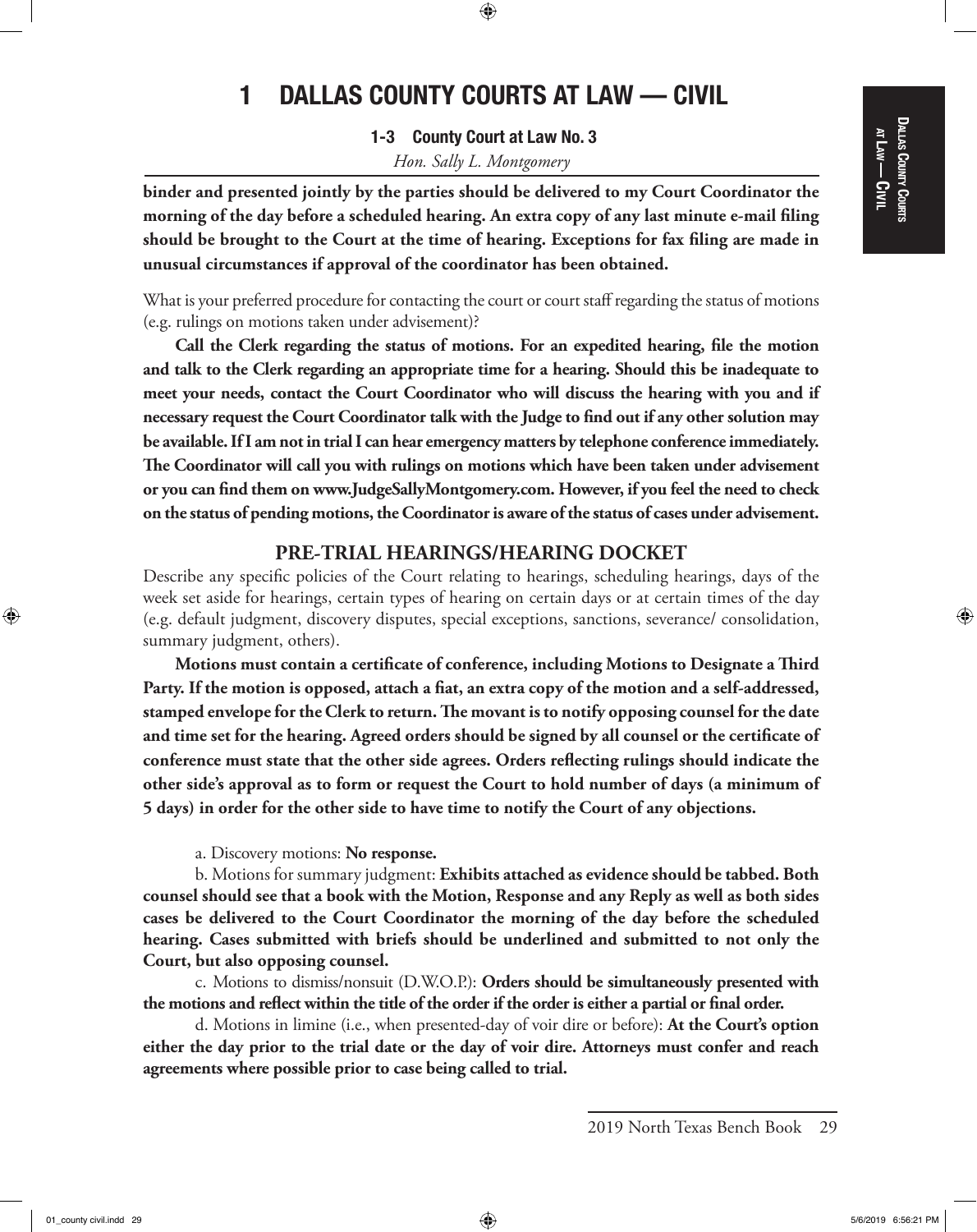# Dallas County Courts  $A$ TLAW — Civil

 $\textcircled{\scriptsize{+}}$ 

# 1 DALLAS COUNTY COURTS AT LAW — CIVIL

 $\textcolor{black}{\textcircled{\footnotesize{1}}}$ 

1-3 County Court at Law No. 3 *Hon. Sally L. Montgomery*

e. Other motions (special exceptions, sanctions, severance/consolidation, default judgment, etc.): **Default judgment need only be heard if damages are unliquidated. No hearing is necessary if damages are liquidated. I require an affidavit of attorneys' fees, Certificate Of Last Known Address for the defendant(s), and an affidavit of an individual defendant's non-military status to be filed at the time of the filing of the motion for default judgment. Also included in the file must be an affidavit of amount due, including interest rate calculations and a copy of the underlying note or credit card account where applicable.**

**Generally, prior to a hearing on a Motion for Temporary Injunction, mediation is required.**

When and how should motions be set for submission or oral hearing? (i.e., does the Court automatically set hearings and notify the parties or should the movant contact the coordinator to set the hearing?)

**When a motion is filed if it has a fiat or notice of hearing attached, the Clerks automatically set the case for a hearing. They send it back to whomever submitted it and then they are required to notice all parties involved. If counsel is from out-of-town, telephone conferences will be allowed when requested. If only the Movant appears, a copy of the notice to the other party must be shown to the Court. If the hearing is to be conducted by telephone conference, as a precaution against the Respondent not appearing, a copy of the notice should be filed in the case jacket prior to the hearing.** 

Does the Court automatically allow oral hearings if requested?

**Yes, except for prove-ups of Default Judgment involving only liquidated damages, which Motions for Default Judgments are only taken by submission.**

What procedures should be followed to obtain an expedited hearing?

**Call the Clerk or the Court Coordinator for an expedited hearing.**

Do you allow telephone conferences for the resolution of motions? If so, who arranges them and when and how are they scheduled?

**If a case is on the Motion docket, Court Call is required. However, telephone conferences are allowed for Motions for Continuance and for the resolution of the wording of an Order after a hearing when the parties cannot agree.**

What is your preference on cases attached to briefs or motions? Do you prefer pertinent provisions of the cases to be highlighted?

**Yes, I prefer pertinent provisions of the cases to be highlighted.**

How are attorneys or parties notified of rulings on motions not made during the hearing?

**The Court Coordinator calls them or the can check the Court's website: www. JudgeSallyMontgomery.com.**

30 2019 North Texas Bench Book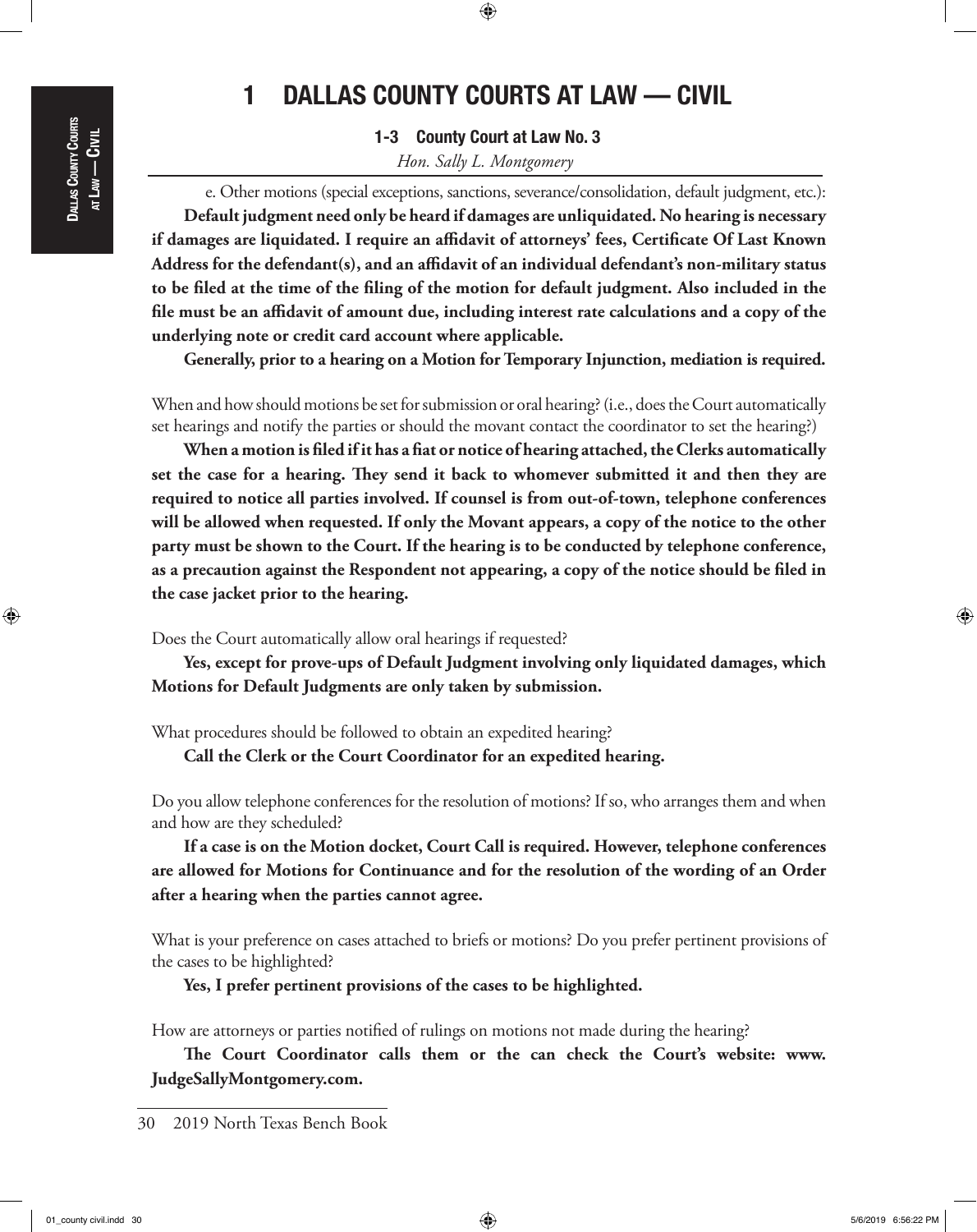$\textcolor{black}{\textcircled{\footnotesize{1}}}$ 

1-3 County Court at Law No. 3

*Hon. Sally L. Montgomery*

## **MASTERS & VISITING JUDGES**

Describe the Court's policy on the use of masters, visiting judges, visiting judges and masters the Court uses, for what purposes or types of matters, and the Court's policy on the parties objecting to the use of masters or visiting judges.

**There are no masters or visiting judges allowed in our budget.** 

## **ALTERNATIVE DISPUTE RESOLUTION**

What is the Court's policy on appointing mediators and setting mediation deadlines? What is the Court's policy on referring cases to alternative dispute resolution? Under what circumstances do you order mediation, when is it ordered, and how is the mediator chosen? Is the Court amicable to the parties agreeing on and using a mediator other than the one appointed by the Court? Is a motion to substitute mediators required before the Court will allow the use of an alternate mediator or may the parties simply agree on and use another mediator? What if the Court has already appointed a mediator?

**Every case that is set for trial is automatically sent to mediation. The Court Coordinator assigns a mediator on a random basis unless the parties submit a Motion Requesting A Mediator to whom they have already agreed. If a mediator has already been appointed and the parties want to agree to another mediator, a Motion To Substitute Mediator is required within 30 days after appointment of the first mediator. Approval is automatic. If the Motion to Substitute Mediator is filed after 30 days, a hearing will be required.**

## **TRIALS**

What is the Court's procedure for setting a trial? How are cases that are not reached reset? Do you grant special trial settings, and, if so, under what circumstances (e.g. lengthy trials, witnesses or parties with handicaps or serious health conditions, out of town parties or witnesses). How should they be requested?

**Whenever an answer is filed, the Court sets the case for trial. Yes, we will grant special trial settings. They are to be requested through the Court Coordinator.**

When and in what form do you want proposed jury charges or findings of fact and conclusions of law presented (e.g., prior to trial, first day of trial, charge conference)?

**Jury charges proposed to the Court should be filed prior to trial. Findings of fact and conclusions of law are provided to the Court by the winning party of a bench trial after requested by the unsuccessful party.**

What is your procedure for continuing trials? How early or late will you grant/deny a request and how early do you want the request made? Is a first motion for continuance usually granted if requested at a reasonable time prior to trial? Are agreed motions for continuance usually granted?

**Cases on file for less than one year may be reset by having a written motion and order for continuance. The Motion should include the reason for the continuance and a time frame agreed upon for the reset. Cases on file for more than a year, even if agreed to, require a formal motion**  ⊕

<sup>2019</sup> North Texas Bench Book 31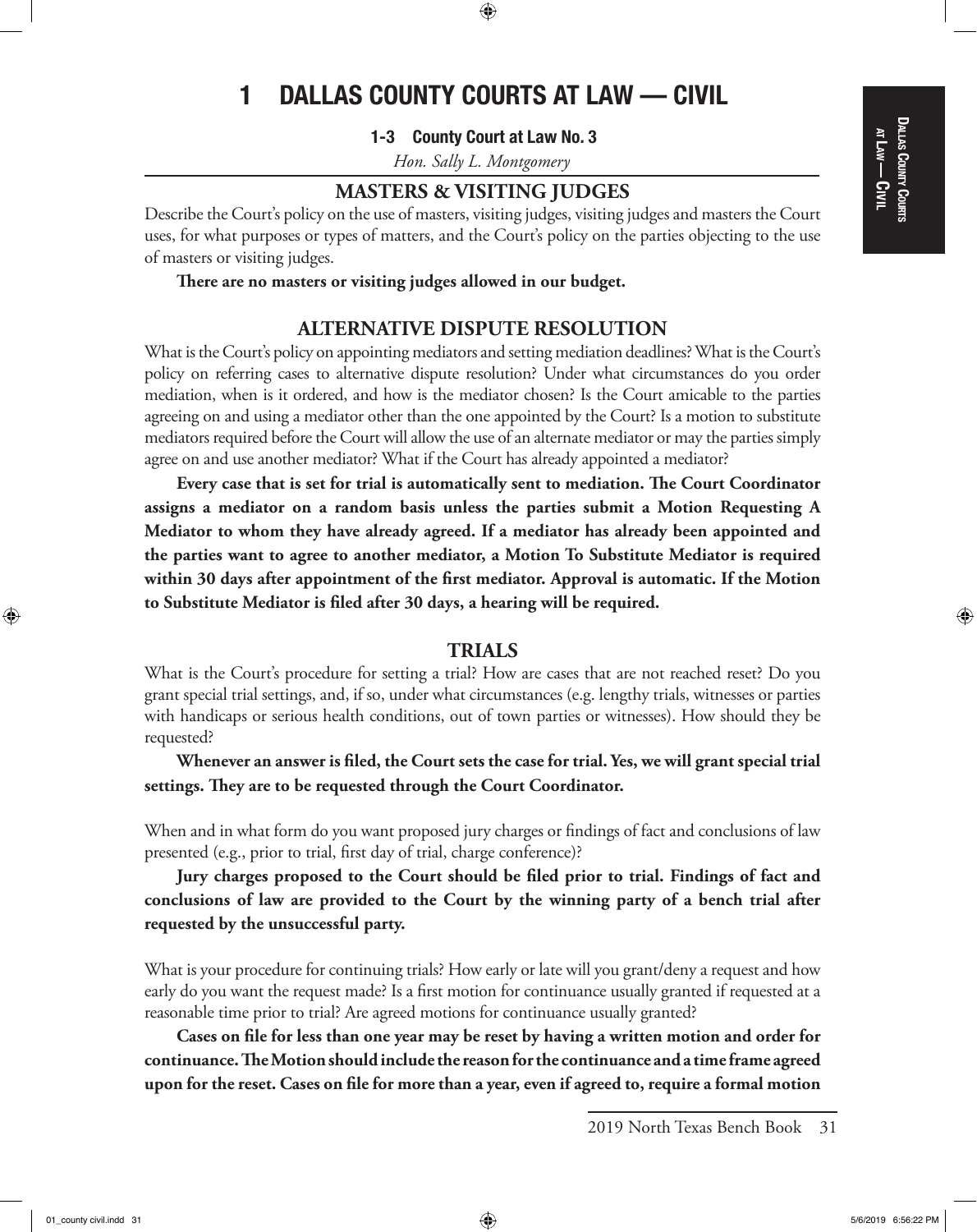⊕

# 1 DALLAS COUNTY COURTS AT LAW — CIVIL

 $\textcolor{black}{\textcircled{\footnotesize{1}}}$ 

1-3 County Court at Law No. 3

*Hon. Sally L. Montgomery*

**for continuance with signatures of all parties and all attorneys with a form order granting same. An agreed scheduling order with signatures must be submitted contemporaneously or else the deadlines will not be extended. Opposed motions must contain a Certificate Of Conference with opposing counsel stating that the motion is opposed and a fiat for the Clerk to set a hearing. If the hearing cannot be set prior to the trial date, it will be heard by telephone conference arranged through the Court Coordinator upon request.**

## *Trial Motions*

When should parties present motions for continuance, motions to exclude, motions in limine, Robinson/Daubert motions, or any other specific trial motion? What is the Court's policy on hearing such motions? Do you have any particular rules governing pre-trial exhibits, motions, or orders (i.e. witness lists, draft jury charges, etc.)? Is a form available? When is it presented?

### **Please see the responses above.**

### *Voir Dire*

Describe the Court's specific policies on conducting voir dire. Does the Court conduct any portion of the voir dire and, if so, describe what the Court does. What is the Court's policy on setting time limits on voir dire? Does the Court have specific time limits for certain types of cases and, if so, what are they? (e.g. MISTI cases) What are the Court's procedures for striking jurors (peremptory, for cause)? i.e. during voir dire outside the presence of the panel, en masse after completion of voir dire, other matters)?

**Time for voir dire will vary depending on the complexity and sensitivity of the case. Jury questionnaires are always allowed upon the submission of the questionnaires to the Court for pre-approval.**

## *Opening*

Describe any specific requirements the Court has regarding opening statements. Does the Court impose specific time limits? What are they? Do they vary by type of case? Give examples of typical time limits, if any, for common cases.

**The Court does have specific time limits on opening statements depending on the complexity of the case.** 

## *Direct Examination*

Describe any specific policies on direct examination. For example - do you require attorneys to stand, sit, use a podium, or use microphones?

**I require the attorneys to use a podium and use microphones.**

#### *Cross Examination*

Describe any specific policies on cross examination.

**Use podium. Depositions are only referred to for the purpose of recall or impeachment. The proper predicate must be used, and then the page and line references announced, prior to the attorney being allowed to approach the witness. The witness then gets to read the specified** 

<sup>32</sup> 2019 North Texas Bench Book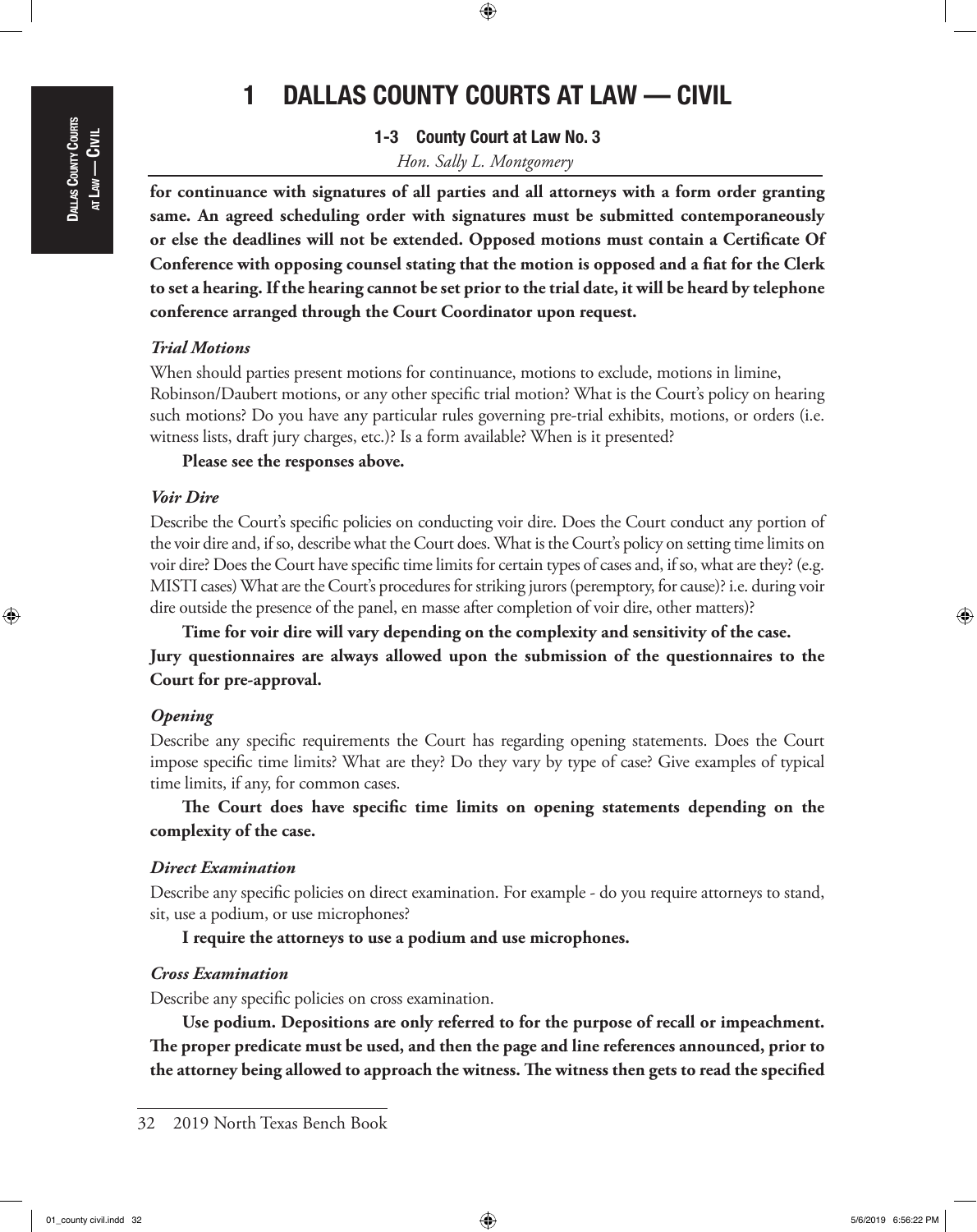## DALLAS COUNTY COURTS Dallas County Courts at Law<br>| <u>ດ</u><br>ອ

⊕

# 1 DALLAS COUNTY COURTS AT LAW — CIVIL

 $\textcolor{black}{\textcircled{\footnotesize{1}}}$ 

1-3 County Court at Law No. 3

*Hon. Sally L. Montgomery*

## **portion of the deposition before being required to answer follow-up questions. BE CAREFUL IF THE PURPOSE OF THE DEPOSITION IS FOR IMPEACHMENT TO HAVE ASKED THE SAME OR VERY SIMILAR QUESTION BEFORE ATTEMPTING IMPEACHMENT.**

## *Closing*

Describe any specific requirements the Court has regarding closing statements. Does the Court impose specific time limits? What are they? Do they vary by type of case? Give examples of typical time limits for common cases.

**Time for closing will vary depending on the complexity and sensitivity of the case.**

## *Audio/Visual Equipment Audio/Visual Equipment*

Does the Court provide its own blackboard, easel, Elmo, overhead projector, video equipment, or other presentation equipment? What arrangements must be made to use them? What arrangements can be made to become familiar with them or prepare them before trial?

**Yes, we provide the above mentioned equipment. You cannot change internal settings.**

## **TRIAL DOCKET**

What is the Court's procedure for notifying parties of assignment to trial? Describe any specific policies of the Court relating to its trial docket, scheduling trials, continuances, days of the week set aside for trials versus hearings. Does the Court set aside certain days, weeks, or months for certain types of cases (e.g. MISTI cases, complex commercial litigation, others).

**We send notices out of trial settings by regular mail. Starting in June 2014, we will have a Motions docket on Mondays, jury cases set on Tuesdays and Wednesdays, non-jury cases and appeals from Justice Court set on Thursday's and eviction cases appealed from Justice of the Peace Court set on Fridays. However, if you are set non-jury on a Thursday and you pay the jury fee your date does not change unless we are unable to get jurors.**

## **OTHER**

What are the Court's procedures and criteria for court appointments of ad litems?

**I interview the potential ad litems.**

Anything the Court would like attorneys practicing before it to know that is not covered above. For example: Do you have any special rules governing courtroom decorum? (e.g., addressing the court, opposing counsel or witnesses, requirement that counsel use only podium, approach the witness, talking or passing notes at the counsel table, beverages allowed at the counsel table, attire.)

**For additional information on Court procedures and administration, please review the Procedure section on my website: www.Judgesallymontgomery.com. My dockets are also currently posted on this website.**

**The Court requires that opposing counsel refers to each other as opposing counsel to the jury instead of by name unless there are multiple parties.**

<sup>2019</sup> North Texas Bench Book 33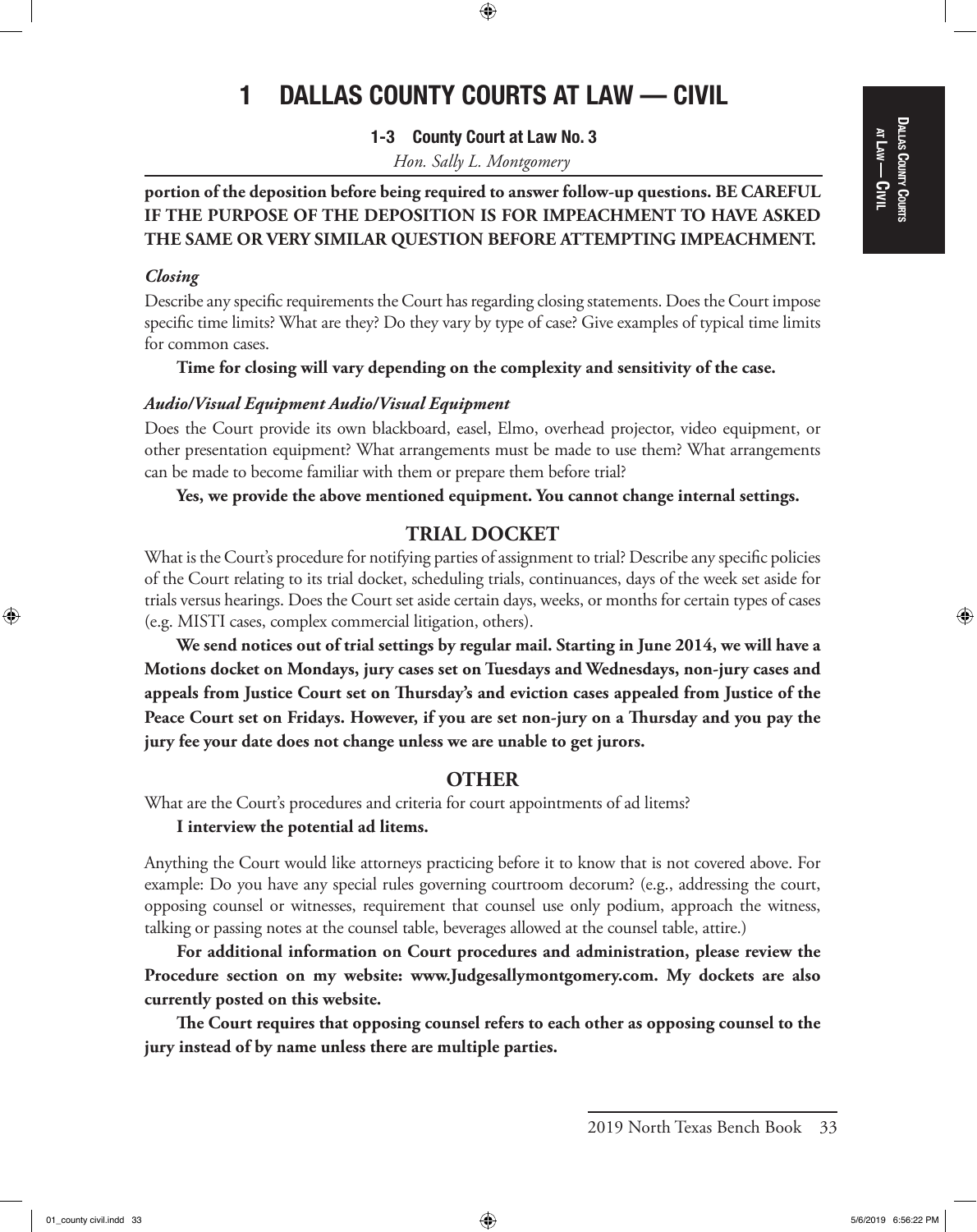$\textcolor{black}{\textcircled{\footnotesize{1}}}$ 

1-4 County Court at Law No. 4 *Hon. Paula M. Rosales*

**County Court at Law No. 4** *Hon. Paula M. Rosales*

Date Licensed: **2008**

Year Elected/Appointed: **2018**

Previous legal experience/area of practice before becoming a judge and with whom: **Miller Weisbrod, LLP, medical malpractice City of Dallas Municipal Court Judge Sole practitioner, personal injury, family and immigration law Assistant District Attorney, Dallas County, Misdemeanor and Appellate Sections**

Clerk's Name and Phone No.: **Ms. Kanetta Medford; 214-653-7466**

Court Coordinator's Name and Phone Number: **Cathy Moran; 214-653-7345**

Bailiff's Name and Phone No.: **TBA**

Court Reporter's Name and Phone No.: **Ms. Coral Wahlen; 214-653-7468**

## **SCHEDULING ORDERS/COURT'S SETTINGS**

Does the Court use a specific scheduling order? What specific dates are included in the scheduling order and are there specific time periods used (e.g. mediation set at 6 months from filing, trial date set at 10 months from filing). Is the scheduling order used in all cases or just in level 3 cases?

**The Court requires a Scheduling Order/Docket Control Order in all cases.**

**After the first answer is filed, Court Coordinator Ms. Cathy Moran, will set the trial date and notify counsel by letter. Parties will have 20 days from the date of such a letter to file their Agreed Scheduling Order; the deadlines must be date-specific (vs. "XX days before trial, according to TRCP.") and track the Dallas County Uniform Scheduling Order.**

**Accordingly, all scheduling orders require that dispositive motions and expert challenges be filed and heard not later than 30 days before trial. Motions for summary judgment will not be set or considered until mediation has taken place (see below). In complex cases, your scheduling order must include a "rebuttal expert" deadline.**

Does the Court have any settings such as DWOP, mediation, trial dates, others that are set and noticed automatically upon filing suit or some other triggering date?

**New cases (filings) are put on the dismissal docket four months out. Trial date and mediation orders are set once an original answer has been filed.**

**Cases are placed on the trial disposition docket when a settlement has been announced.**

⊕

<sup>34</sup> 2019 North Texas Bench Book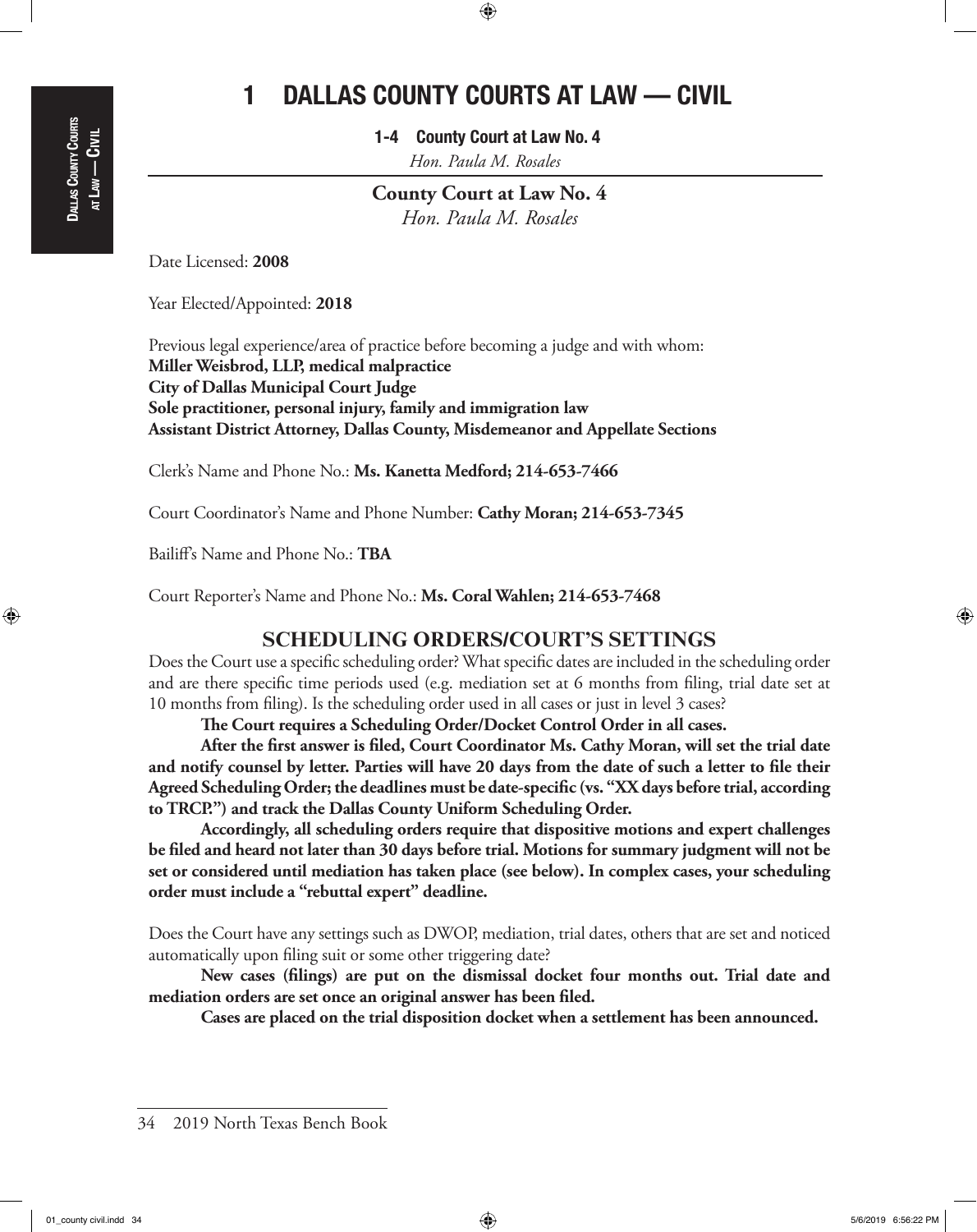## Dallas County Courts at Law<br>| <u>ດ</u><br>ອ

⊕

# 1 DALLAS COUNTY COURTS AT LAW — CIVIL

⊕

1-4 County Court at Law No. 4

*Hon. Paula M. Rosales*

## **EMERGENCY RELIEF/CONTACTING THE COURT**

What is your preferred procedure for contacting the court in a true emergency? What if the emergency occurs after hours?

**In a true emergency, counsel may contact the Coordinator by telephone or in person and explain the nature of the emergency. The Coordinator will relay the message to the judge. The Court cannot be contacted by email.**

Can the court be contacted by e-mail or fax? If so, what is the number or address? **See above.**

## **DISCOVERY**

Describe your expectations or specific requirements of parties bringing discovery disputes before the Court. How does the Court handle discovery disputes that arise during a deposition? Can the attorneys contact the Court directly? If the Court is not available can the attorneys contact the master and, if so, who? Does the Court refer all discovery disputes to the master initially?

**Counsel must meaningfully confer on discovery issue. Their motion should document all their attempts to resolve their issue and include their discovery deficiency letters sent to opposing counsel. Counsel must submit a Certificate of Conference that conforms to the Local Rules before a hearing is set.**

**In accordance with the Texas Rules of Civil Procedure, attorney's fees may be awarded if the Court has to grant any part of a Motion to Compel.**

**If a dispute arises during a deposition, the court will rule on objections if available.**

## **PLEADINGS & MOTIONS**

Describe any specific requirements of the Court regarding filing pleadings or motions with the Court? Is there any specific time or other requirement for filing responsive or reply motions prior to the hearing (other than summary judgment motions)? How soon before a hearing should all responses be filed for the Court to have the opportunity to review the response?

### **Courtesy Copies/Notebooks.**

**No later than two (2) business days before the hearing, the moving party must deliver to the Court a courtesy notebook containing the motion, notice of hearing, response, and reply, if any. Therefore, responses must be filed three (3) days in advance.**

#### **Motions/Briefs Organization**

- Create a topic outline, index of cases, and summary of the arguments.
- • Cases relied upon should be attached to the briefs.
- • Pertinent language should be highlighted.
- Be succinct (i.e. do not submit more than 10 pages, whenever possible).
- Present a proposed order to the Court at the commencement of the hearing.

How do you like briefs to be organized? **See above.**

<sup>2019</sup> North Texas Bench Book 35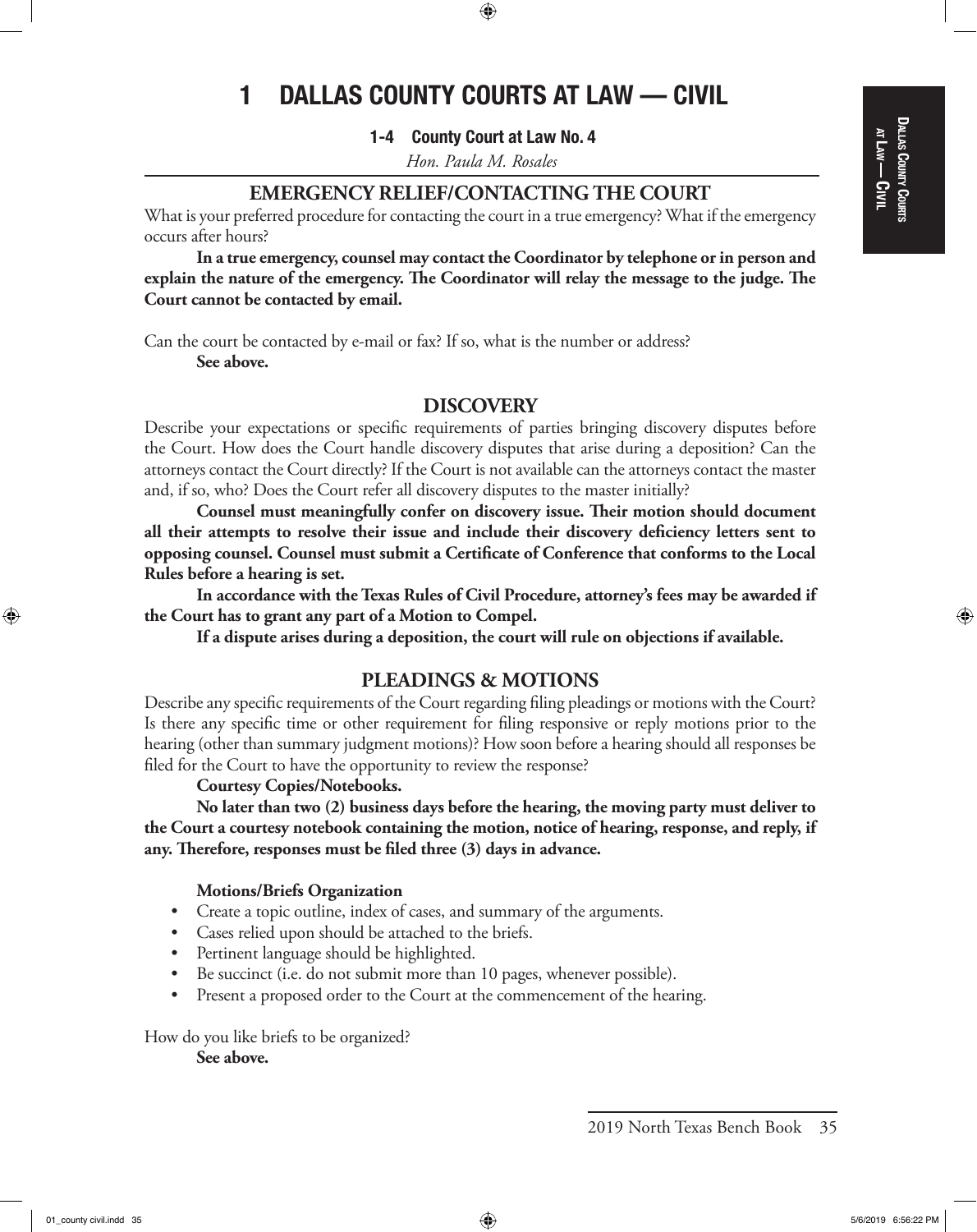⊕

# 1 DALLAS COUNTY COURTS AT LAW — CIVIL

 $\textcolor{black}{\textcircled{\footnotesize{1}}}$ 

## 1-4 County Court at Law No. 4

*Hon. Paula M. Rosales*

Does the court accept filings by fax or e-mail? If available, is this filing limited to the District Clerk or can fax filings be made directly with the Court's clerk? **No.**

What is your preferred procedure for contacting the court or court staff regarding the status of motions (e.g. rulings on motions taken under advisement)?

### **If a ruling is not received within 30 days, contact the Court Coordinator.**

## **PRE-TRIAL HEARINGS/HEARING DOCKET**

Describe any specific policies of the Court relating to hearings, scheduling hearings, days of the week set aside for hearings, certain types of hearing on certain days or at certain times of the day (e.g. default judgment, discovery disputes, special exceptions, sanctions, severance/ consolidation, summary judgment, others).

**Certificates of Conference**

**The clerk** *cannot* **set a hearing on a motion without a certificate of conference, except to the extent excluded by Local Rules, such as for motions for summary judgment. The certificates must substantially comply with Local Rule 2.07.**

**Settings**

- Once a motion is filed, the movant must contact Lead Clerk Ms. Kanetta Medfort or **Mr. Philip Soto at 214-653-7466 to set a hearing. Clerks will make every attempt to set hearings within two weeks of the request.**
- Hearings are scheduled on Mondays and Fridays, from 8:30 a.m. to noon. Please arrive at **least five minutes before your scheduled hearing time.**
- **• Hearings are scheduled in 15-minutes intervals. Dispositive motions, discovery disputes (e.g. motion to compel, protective orders, etc.) and expert challenges will receive a 30-minutes slot. If you will need more time, please send a letter to the Court discussing such a need.**

**Cancellation of Hearings**

**To cancel a hearing, e-file a letter to the Court notifying the Court of the cancellation. Send a copy of the letter to all parties.**

When and how should motions be set for submission or oral hearing? (i.e., does the Court automatically set hearings and notify the parties or should the movant contact the coordinator to set the hearing?)

**Once a motion has been filed, the movant must contact the Court Clerk to set a hearing. Motions that do not require a hearing should include the language "by submission" on the style of the case and include a proposed order.**

#### **Submission Docket**

**When a motion can be considered without an oral hearing (e.g. parties have agreed to submission, etc.), the movant must notify the Clerks the matter is being set on the submission docket. The Clerks will docket the motions by submission at 8 am on the Thursday following the** 

<sup>36</sup> 2019 North Texas Bench Book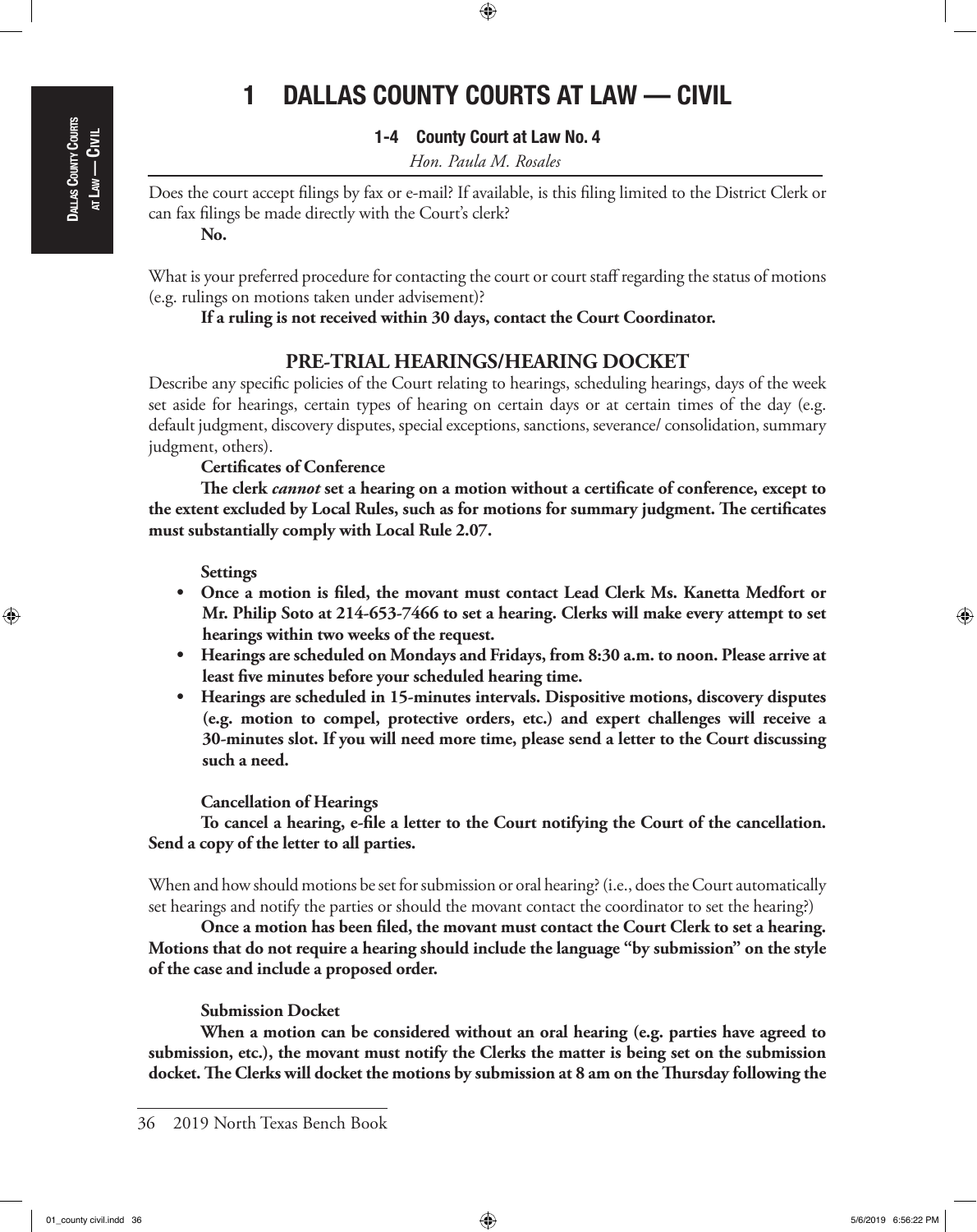## Dallas County Courts at Law<br>| <u>ດ</u><br>ອ

⊕

# 1 DALLAS COUNTY COURTS AT LAW — CIVIL

 $\textcolor{black}{\textcircled{\footnotesize{1}}}$ 

## 1-4 County Court at Law No. 4

*Hon. Paula M. Rosales*

**filing. The Court will consider the pleadings related to the motion and issue a ruling promptly (usually within a few days).**

Does the Court automatically allow oral hearings if requested? What procedures should be followed to obtain an expedited hearing?

**The Court will do its best to accommodate oral hearings in all cases. The Court seeks to be a welcoming court and encourages young attorneys to argue at the hearings. If an expedited hearing is required, contact the Court Coordinator.**

Do you allow telephone conferences for the resolution of motions? If so, who arranges them and when and how are they scheduled?

**Telephone Hearings**

- **• Telephonic hearings are permitted for Motions for Continuance and for the resolution of wording of an order after a hearing when the parties cannot agree.**
- **• Telephone hearings for all other purposes are permitted only if (a) no evidence or testimony will be presented and (b) counsel would have to travel more than 50 miles to reach the court. The Coordinator will schedule these hearings if pre-approved by the Court.**

What is your preference on cases attached to briefs or motions? Do you prefer pertinent provisions of the cases to be highlighted?

**Please highlight the pertinent provisions of the cases.**

How are attorneys or parties notified of rulings on motions not made during the hearing? **Attorneys or parties are notified of rulings via phone, email, or efile.**

## **MASTERS & VISITING JUDGES**

Describe the Court's policy on the use of masters, visiting judges, visiting judges and masters the Court uses, for what purposes or types of matters, and the Court's policy on the parties objecting to the use of masters or visiting judges.

**The Court has a limited budget for visiting judges. Therefore, they are seldom used.**

## **ALTERNATIVE DISPUTE RESOLUTION:**

What is the Court's policy on appointing mediators and setting mediation deadlines? What is the Court's policy on referring cases to alternative dispute resolution? Under what circumstances do you order mediation, when is it ordered, and how is the mediator chosen? Is the Court amicable to the parties agreeing on and using a mediator other than the one appointed by the Court? Is a motion to substitute mediators required before the Court will allow the use of an alternate mediator or may the parties simply agree on and use another mediator? What if the Court has already appointed a mediator?

**Mediation is not optional and must take place no later than 45 days before trial.**

**If the parties do not select their own mediator within 20 days from the date the first answer is filed, the Court will select a mediator. All cases are expected to attempt mediation in** 

<sup>2019</sup> North Texas Bench Book 37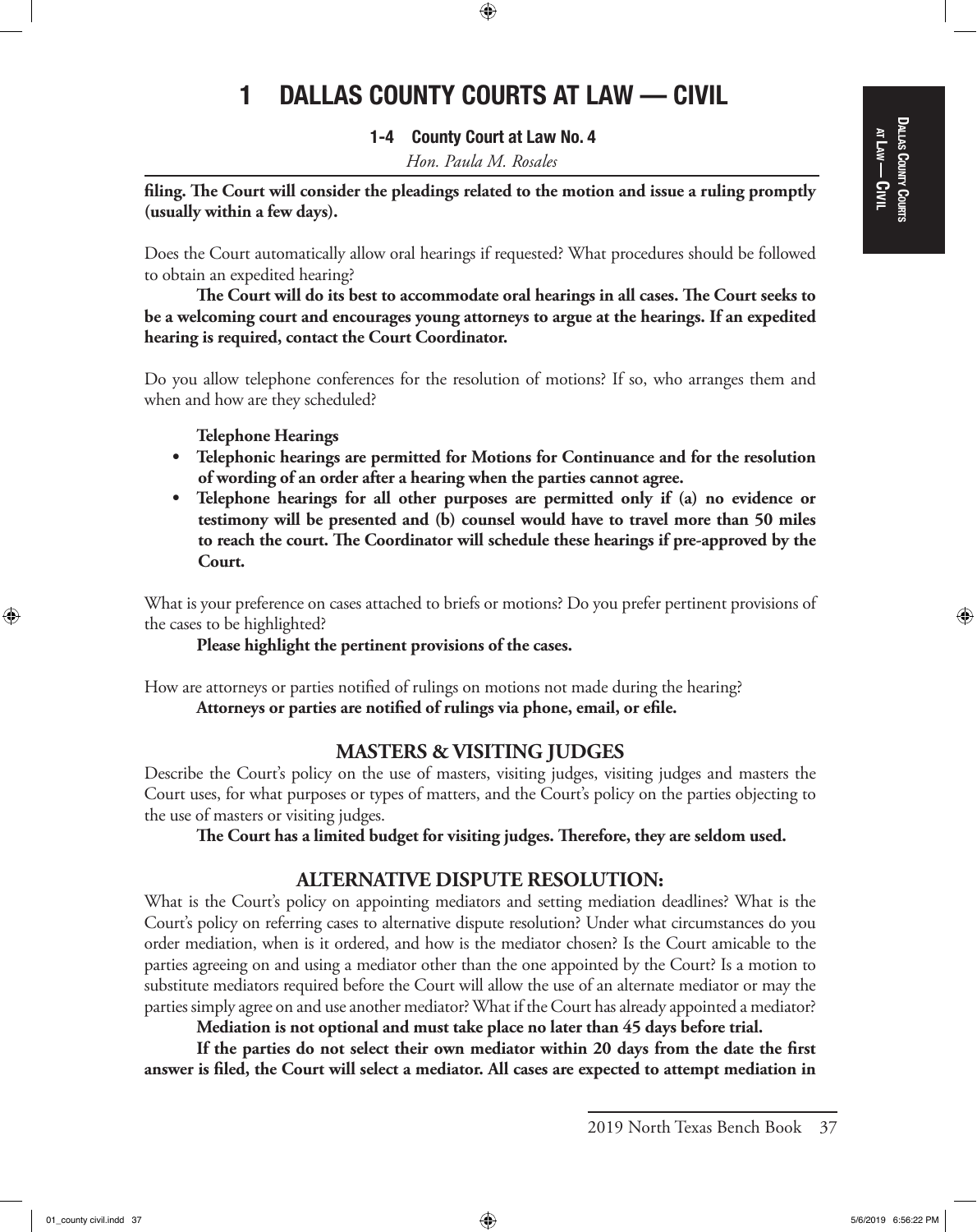⊕

# 1 DALLAS COUNTY COURTS AT LAW — CIVIL

 $\textcolor{black}{\textcircled{\footnotesize{1}}}$ 

1-4 County Court at Law No. 4

*Hon. Paula M. Rosales*

**good faith with the mediator assigned to them. If the parties wish to use another mediator after the Court selected one, they must file an agreed motion to change mediator and provide good reason for the change. Motions to substitute mediators are not looked upon favorably.**

## **TRIALS**

What is the Court's procedure for setting a trial? How are cases that are not reached reset? Do you grant special trial settings, and, if so, under what circumstances (e.g. lengthy trials, witnesses or parties with handicaps or serious health conditions, out of town parties or witnesses). How should they be requested?

#### *Announcements*

Do not expect the Coordinator to contact you about your announcements. Your legal team should call or email (Cathy.Moran@dallascounty.org) her. Parties must announce ready for trial on Thursday from 8:30 a.m. until 4:30 p.m. but no later than 10:30 a.m. on Friday. If you fail to make your announcement for trial, your case may be dismissed for want of prosecution.

### *Seven (7) Days Before Trial Setting*

**Parties must file with the Court 1) the material stated in Rule 166; 2) an estimate of the length of trial; 3) the designation of deposition testimony to be offered in direct examination; and 4) any Motions in Limine. Failure to file such materials may result in dismissal for want of prosecution or other appropriate sanction. (This requirement is included in the Uniform Scheduling Order).**

**Hearings on Motion in Limine and Exhibits List will occur from 8 am - 9 am on the morning of trial.**

#### *Trial Lasting More than Three (3) Days*

**If parties anticipate that a trial will last more than three days, they should request a pretrial conference at least a week in advance of the setting.**

#### *Jury Charge*

**Proposed jury charges should be emailed to the Court Reporter at coral.wahlen@ dallascounty.org, at least two (2) days in advance.**

#### *Jury Input*

**The Court may allow the Jury's input on the trial schedule: what time to start each day; what time to end each day; and how long for the lunch breaks. Jurors may be allowed to ask questions of witnesses. Jurors will be given an opportunity to write down any questions they would like to ask a witness. Upon the conclusion of the questioning of the witness by the lawyers, the bailiff will collect whatever questions the members of the jury have and bring them to the judge. Counsel will approach the bench and the judge will read each question (out of the hearing of the jurors and witness). The judge will then hear any objections from counsel and rule on which questions are proper and relevant. Those questions are then asked of the** 

<sup>38</sup> 2019 North Texas Bench Book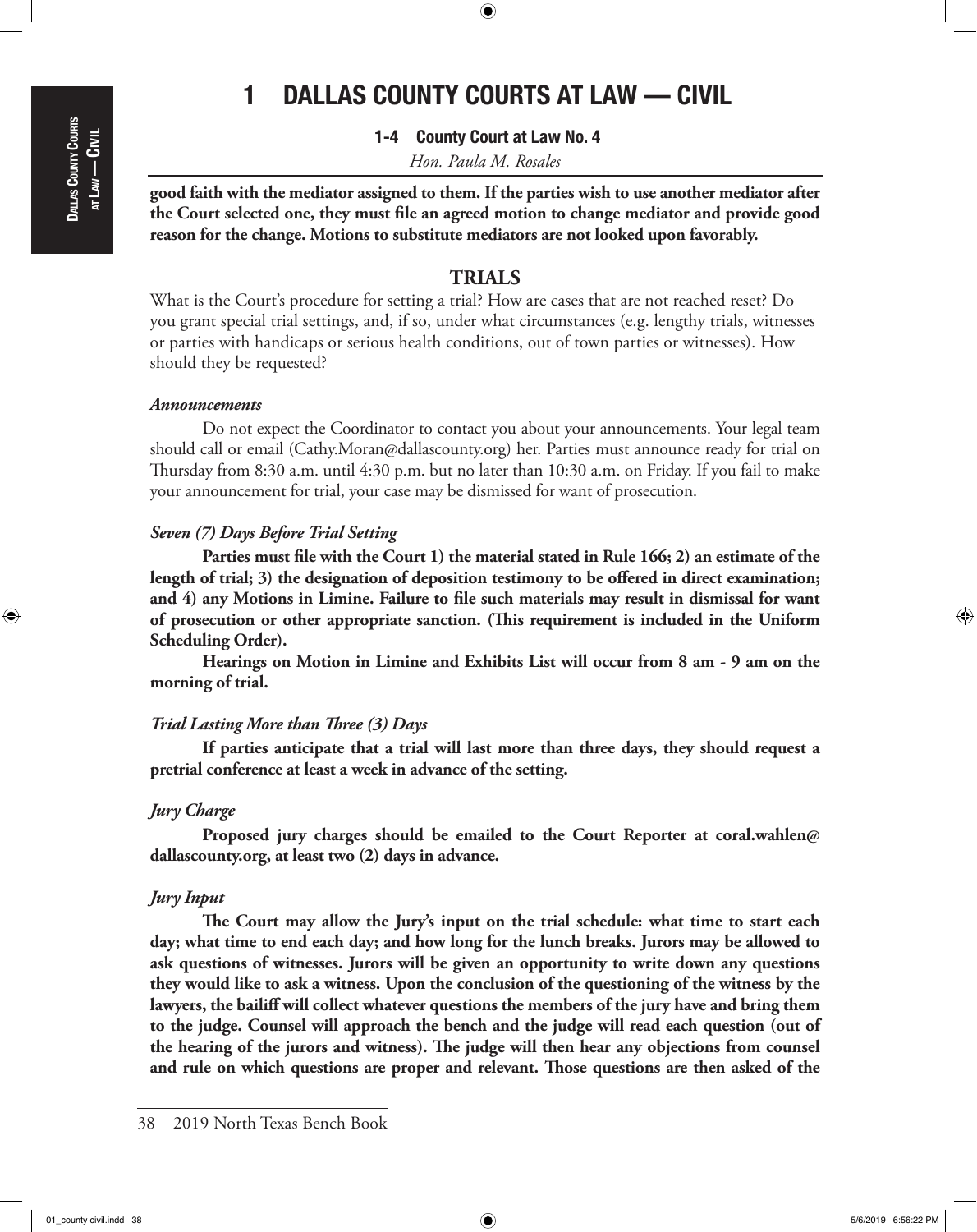## DALLAS COUNTY COURTS Dallas County Courts at Law<br>| <u>ດ</u><br>ອ

⊕

# 1 DALLAS COUNTY COURTS AT LAW — CIVIL

 $\textcolor{black}{\textcircled{\footnotesize{1}}}$ 

1-4 County Court at Law No. 4

*Hon. Paula M. Rosales*

**witness by the judge. After the witness answers the questions, counsel will be allowed further questioning by the lawyers. The Court will give Preliminary Instructions and Final Instructions on the process.**

When and in what form do you want proposed jury charges or findings of fact and conclusions of law presented (e.g., prior to trial, first day of trial, charge conference)?

**Jury charges or findings of fact and conclusions of law should be emailed to the Court Reporter in Word format at coral.wahlen@dallascounty.org, at least two (2) days in advance.**

What is your procedure for continuing trials? How early or late will you grant/deny a request and how early do you want the request made? Is a first motion for continuance usually granted if requested at a reasonable time prior to trial? Are agreed motions for continuance usually granted?

#### *Trial Motions*

When should parties present motions for continuance, motions to exclude, motions in limine, Robinson/Daubert motions, or any other specific trial motion? What is the Court's policy on hearing such motions? Do you have any particular rules governing pre-trial exhibits, motions, or orders (i.e. witness lists, draft jury charges, etc.)? Is a form available? When is it presented?

**Dispositive motions and expert challenges must be filed and heard at least 30 day before trial. Also, see all the answers above.**

#### *Voir Dire*

⊕

Describe the Court's specific policies on conducting voir dire. Does the Court conduct any portion of the voir dire and, if so, describe what the Court does. What is the Court's policy on setting time limits on voir dire? Does the Court have specific time limits for certain types of cases and, if so, what are they? (e.g. MISTI cases) What are the Court's procedures for striking jurors (peremptory, for cause – i.e. during voir dire outside the presence of the panel, en masse after completion of voir dire, other matters)?

**Voir Dire time limits will be set on a case-by-case basis. Counsel may agree upon time limits.**

**Parties may submit questionnaires but they must be pre-approved by the Court at least three days before trial.**

**Disqualification, exemption and hardship issues will be addressed by the Court and taken up with individual panel members and attorneys after voir dire, but before challenges.**

**The Court allows attorneys to identify specific jurors to be questioned individually before making for-cause challenges outside the presence of the venire panel.**

#### *Opening*

Describe any specific requirements the Court has regarding opening statements. Does the Court impose specific time limits? What are they? Do they vary by type of case? Give examples of typical time limits, if any, for common cases.

**The Court will seek Counsel's input regarding time allocations before imposing any time restrictions.**

<sup>2019</sup> North Texas Bench Book 39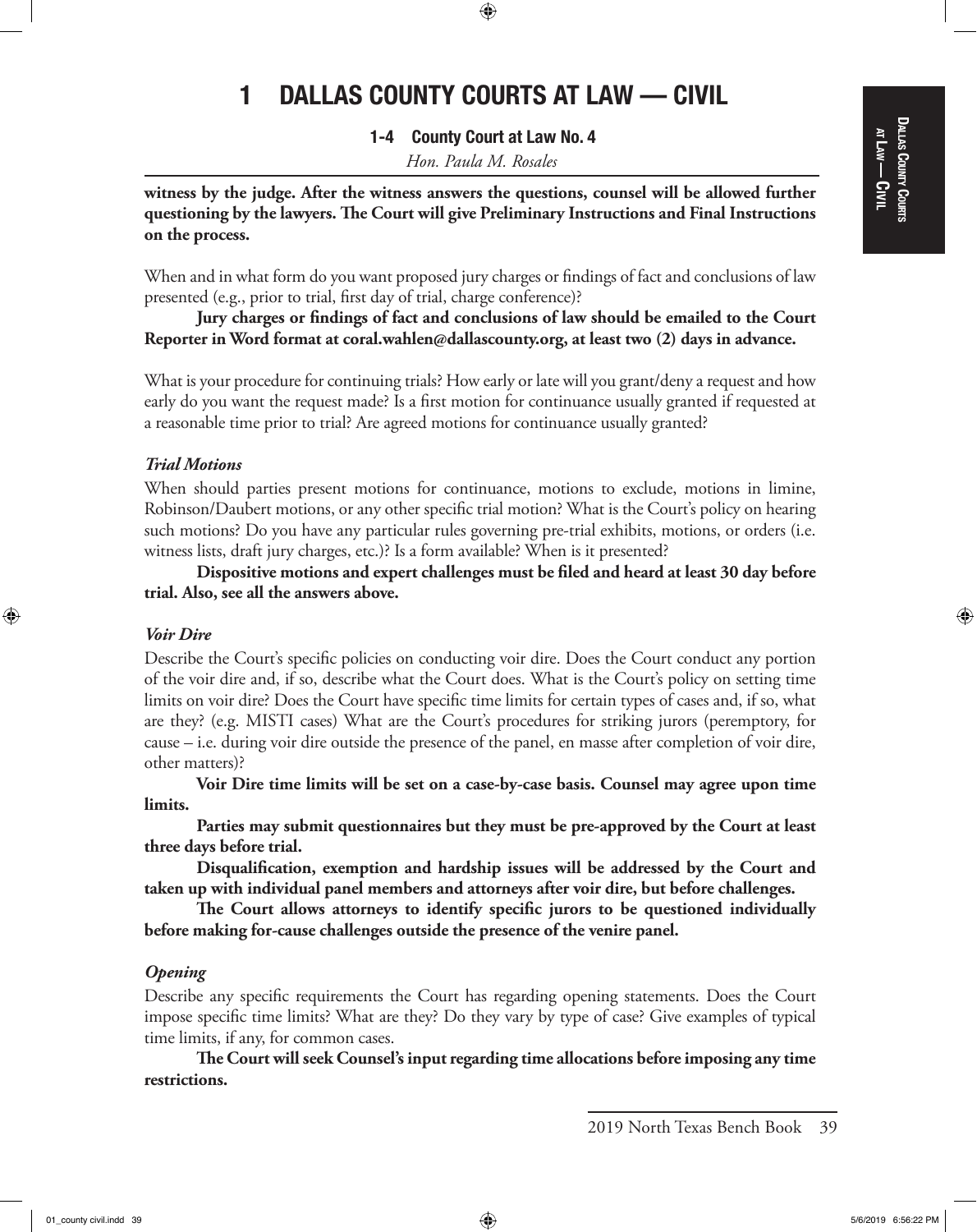# Dallas County Courts  $A$ TLAW — Civil

⊕

# 1 DALLAS COUNTY COURTS AT LAW — CIVIL

 $\textcolor{black}{\textcircled{\footnotesize{1}}}$ 

## 1-4 County Court at Law No. 4

*Hon. Paula M. Rosales*

## *Direct Examination*

Describe any specific policies on direct examination. For example - do you require attorneys to stand, sit, use a podium, or use microphones?

**Attorneys are required to stand when they address the Court and the Jury, but may remain seated to examine witnesses.**

#### *Cross Examination*

Describe any specific policies on direct examination. **See above.**

#### *Closing*

Describe any specific requirements the Court has regarding closing statements. Does the Court impose specific time limits? What are they? Do they vary by type of case? Give examples of typical time limits for common cases.

**The Court will seek Counsel's input regarding time allocations before imposing any time restrictions.**

#### *Audio/Visual Equipment*

Does the Court provide its own blackboard, easel, Elmo, overhead projector, video equipment, or other presentation equipment? What arrangements must be made to use them? What arrangements can be made to become familiar with them or prepare them before trial?

#### **Audio and Visual Equipment**

**The Court is equipped with a document reader ("the Elmo"), a DVD player, and the capacity for counsel to connect laptops and iPads to project presentations and video in the courtroom.**

**If you want to test the equipment, please contact Court Reporter Ms. Coral Wahlen to schedule an appointment days or weeks in advance of hearing or trial.**

## **TRIAL DOCKET**

What is the Court's procedure for notifying parties of assignment to trial? Describe any specific policies of the Court relating to its trial docket, scheduling trials, continuances, days of the week set aside for trials versus hearings. Does the Court set aside certain days, weeks, or months for certain types of cases (e.g. MISTI cases, complex commercial litigation, others).

**Court Coordinator mails a trial notice. Jury trials are set Tuesday, Wednesday, and Thursdays. Non-jury trials are scheduled on non-jury weeks.**

**Motions are heard Monday and Friday mornings. Forcible Entry & Detainer trials are heard Monday and Friday afternoons.**

**Complex cases are set by approval of the judge, after parties have reached an agreement.**

40 2019 North Texas Bench Book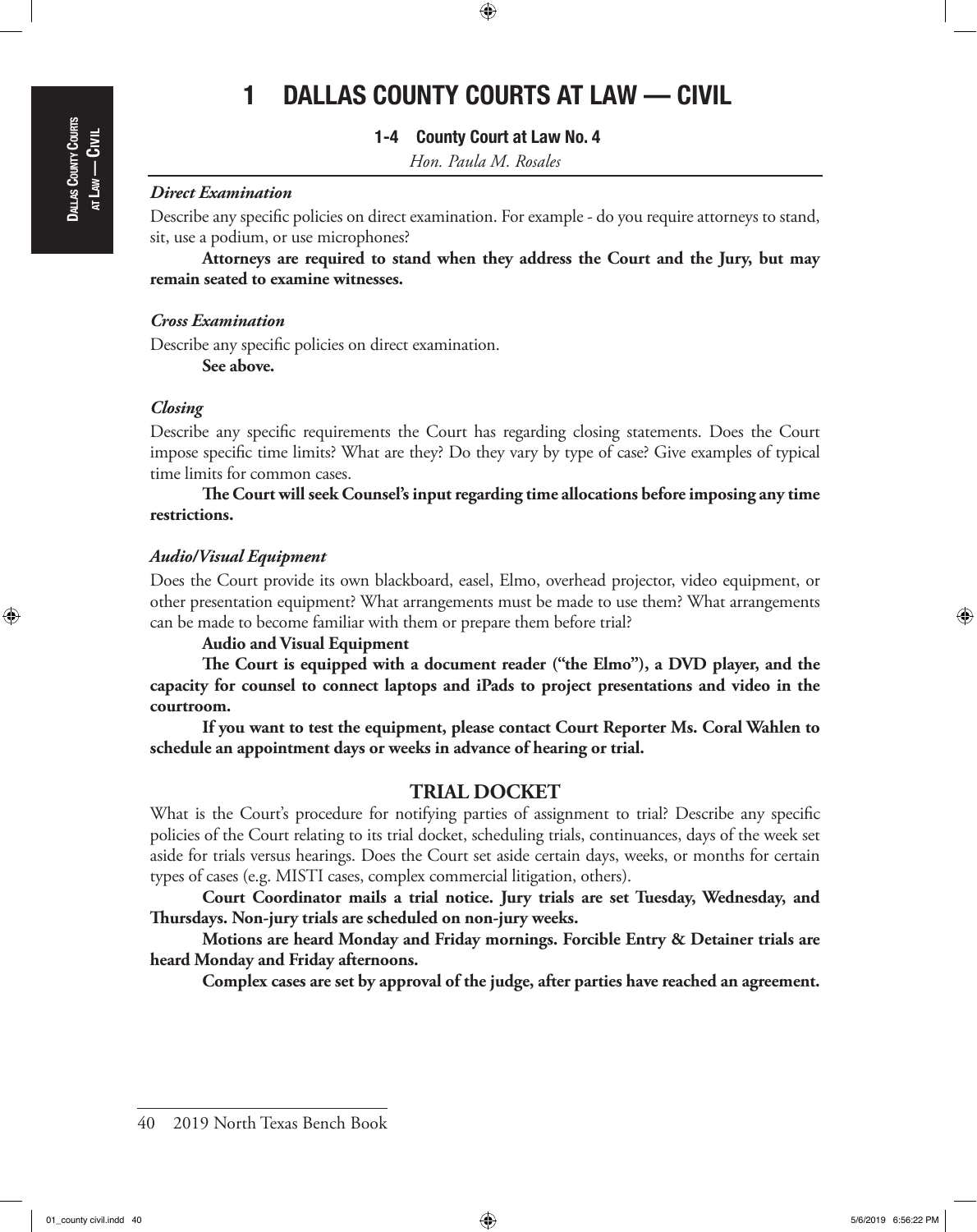## Dallas County Courts DALLAS COUNTY COURTS at Law<br>| <u>ດ</u><br>ອ

⊕

# 1 DALLAS COUNTY COURTS AT LAW — CIVIL

 $\textcolor{black}{\textcircled{\footnotesize{1}}}$ 

1-4 County Court at Law No. 4

*Hon. Paula M. Rosales*

## **OTHER**

What are the Court's procedures and criteria for court appointments of ad litems?

**The Court maintains a wheel for court appointed ad litems. Individuals wishing to serve as an ad litem should mail their resume to County Court at Law #4 outlining their experience, training, and the types of cases to which they would like to be appointed.**

Anything the Court would like attorneys practicing before it to know that is not covered above. For example: Do you have any special rules governing courtroom decorum? (e.g., addressing the court, opposing counsel or witnesses, requirement that counsel use only podium, approach the witness, talking or passing notes at the counsel table, beverages allowed at the counsel table).

**Protective Orders are intended to preserve the rights of litigants in proceedings to claim confidentiality of certain documents to be produced in litigation between the parties. The Court has a proposed form that may be utilized for this purpose. See Standing Order: Protective Order.**

**Protective Orders filed under the Texas Uniform Trade Secrets Act ("TUTSA") must specifically state in the caption: "Protective Order Under TUTSA, CPRC 134A.006" and be consistent with the statutory provisions therein.**

**The closure of trial proceedings and sealing of the record of a trial involve specific statutory considerations which may be taken up a separate matter upon the motion of any party in compliance with Rule 76a TRCP. NO DOCUMENT SHALL BE FILED WITH THE COURT UNDER SEAL UNLESS CONSISTENT WITH RULE 76a.**

**Visit: https://www.dallascounty.org/government/courts/county\_court\_at\_law/law4/**

2019 North Texas Bench Book 41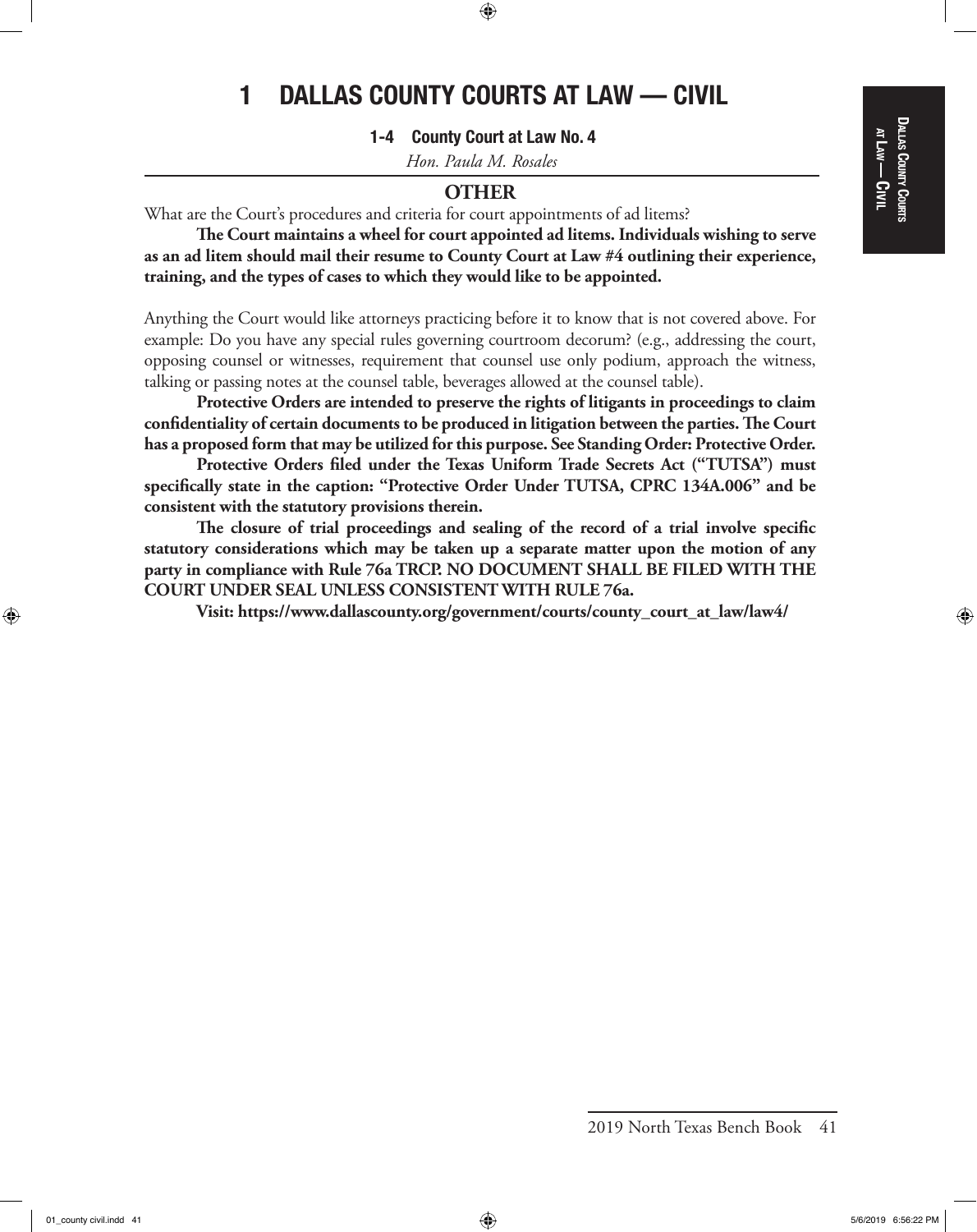1-5 County Court at Law No. 5 *Hon. Mark Greenberg*

 **County Court at Law No. 5** *Hon. Mark Greenberg*

Date Licensed: **1988**

Dallas County Courts  $A$ TLAW —

⊕

Civil

Year Elected/Appointed: **Elected 2002** 

Previous legal experience/area of practice before becoming a judge and with whom:

**(1) Associate Judge, Dallas County State District Courts, 1998 to 2002; (2) Staff Attorney, Fifth District Court of Appeals at Dallas, 1996 to 1998; (3) Attorney, Payne & Blanchard , L.L.P., formerly known as DeHay & Blanchard, L.L.P. 1989 to 1996; (4) Briefing Attorney, Fifth District Court of Appeals at Dallas, 1988 to 1989; (5) Intern, Texas Supreme Court, 1987.**

Clerk's Name and Phone No.: **Terrence Washington; 214-653-6441**

Court Coordinator's Name and Phone No.: **Sandra Humphrey; 214-653-6503**

Bailiff's Name and Phone No.: **Rick Wilson**

Court Reporter's Name and Phone No.: **Brooke Wagner; 214-653-6443**

## **SCHEDULING ORDERS / COURT'S SETTINGS**

The Court does not send out scheduling orders. For level 1 and 2 cases, the Court follows the time periods in the Texas Rules of Civil Procedure. For level 3 cases, the Court expects the parties to submit an agreed scheduling order. If agreement cannot be reached, counsel should file and set for hearing a motion for entry of scheduling order.

The coordinator sets cases on the DWOP docket four months after the filing date. The Court orders most cases to mediation and orders the mediation to take place no later than thirty days before trial. The Court sets most cases for an initial trial setting six months after the filing date.

## **EMERGENCY RELIEF / CONTACTING THE COURT**

In a true emergency, counsel may contact either the coordinator or the clerks and explain the nature of the emergency and ask that their message be relayed to the judge.

## **DISCOVERY**

Discovery motions are set on the Court's regular motion docket. If a dispute arises during a deposition, counsel may telephone the Court clerk to determine if the judge is available.

42 2019 North Texas Bench Book

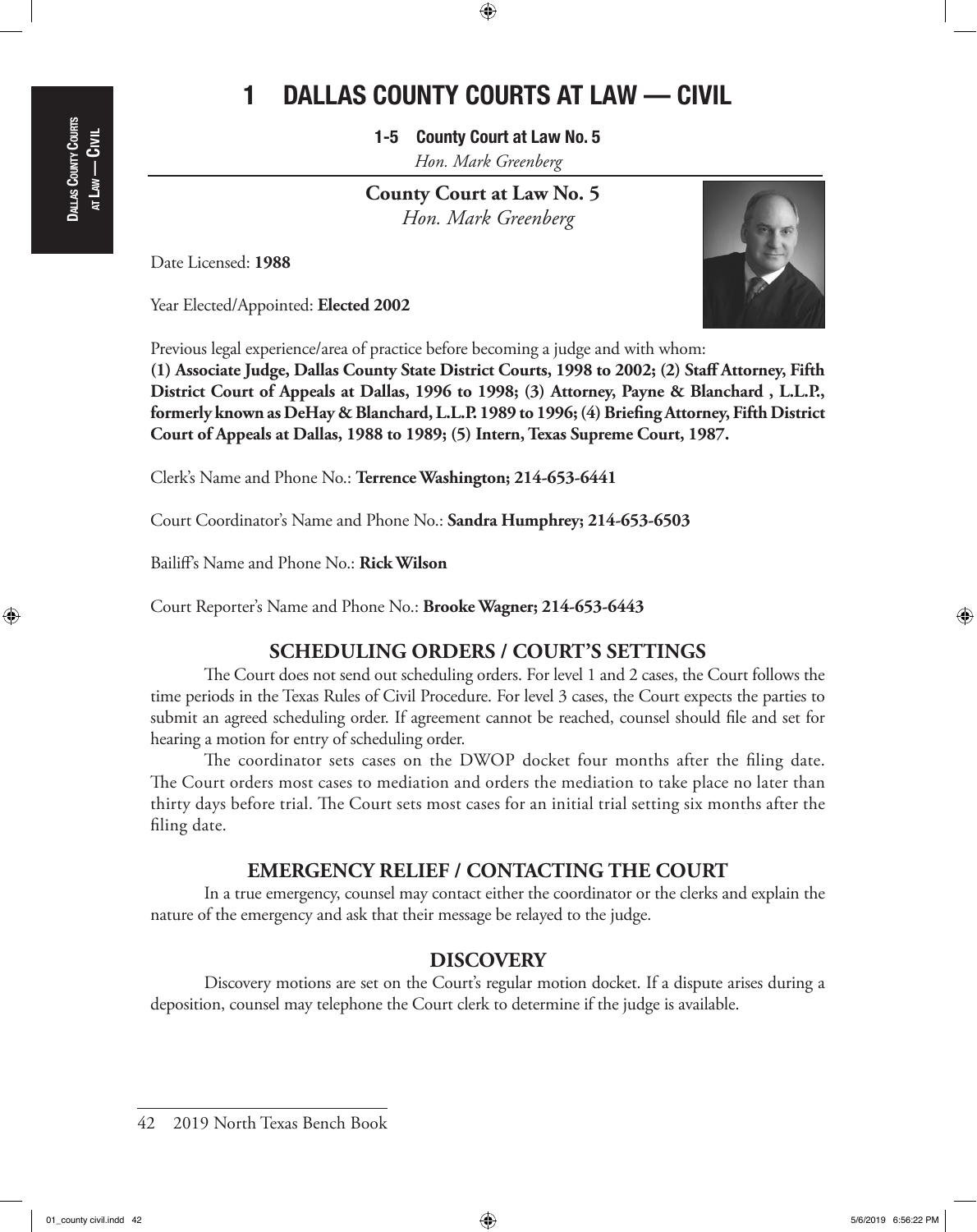## DALLAS COUNTY COURTS Dallas County Courts at Law<br>| <u>ດ</u><br>ອ

# 1 DALLAS COUNTY COURTS AT LAW — CIVIL

⊕

1-5 County Court at Law No. 5

*Hon. Mark Greenberg*

## **PLEADINGS & MOTIONS**

The Court does not have any specific requirements apart from those set forth in the Texas Rules of Civil Procedure and the Dallas County Local Rules. For complex motions, the Court greatly appreciates a bench book delivered at least one day before the hearing.

The Court does not have any specific requirements for the organization of briefs.

When the Court takes a matter under advisement, it usually gives counsel a rough estimate of when to expect a ruling. If counsel have not heard from the Court within a few days of the estimate given, they should contact the Court clerk and ask for a status report.

## **PRE-TRIAL HEARINGS / HEARING DOCKET**

The Court hears motions Monday through Thursday from 8:30 a.m. to 9:00 a.m. These times are reserved for non-evidentiary motions that do not require a Court reporter. The Court hears motions all day on Fridays. The Court considers most default judgments and agreed motions by submission. If a hearing is required, the Court will notify counsel.

Hearings may be set through the Court clerk.

The Court allows oral hearings when requested. If an expedited hearing is required, counsel should deliver a letter addressed to the Court explaining the reasons and ask the clerk to place the letter on the judge's desk.

The Court allows telephone conferences for most hearings if requested. If one or two parties are participating by telephone, the Court will initiate the teleconference. If more than two parties are participating, counsel must make arrangements for the teleconference.

Counsel are encouraged to bring highlighted copies of cases to the hearing.

The Court clerk will either fax an order to counsel or notify counsel of the ruling by telephone.

## **MASTERS & VISITING JUDGES**

The County Courts do not have Court masters. The Court occasionally uses a visiting judge.

## **ALTERNATIVE DISPUTE RESOLUTION**

The Court sends most cases to mediation. The Court assigns a mediator that it believes is appropriate for the case. If the parties agree on a different mediator, they may submit an agreed order to substitute mediators or a Rule 11 agreement. No motion is required.

## **TRIALS**

The Court coordinator sets cases for trial once an answer is filed and notifies counsel by letter. Cases that are not reached are reset. The Court rarely grants special settings. If counsel anticipate that a trial will last more than four days, they should request a pretrial conference at least a week in advance of the setting. Proposed jury charges should be provided to the Court on the first day of trial and counsel should be prepared to discuss them throughout the trial. The Court usually prepares the charge and provides copies to counsel before the close of evidence. The charge conference is likely to be brief. Be prepared. Counsel should give careful consideration to their proposed charge. The Court will not submit improperly worded questions, instructions or definitions. For bench trials, findings of fact and conclusions of law need not be filed unless the Court requests them.

⊕

01\_county civil.indd  $43$  5/6/2019 6:56:22 PM  $\langle\bigoplus\rangle$ 

<sup>2019</sup> North Texas Bench Book 43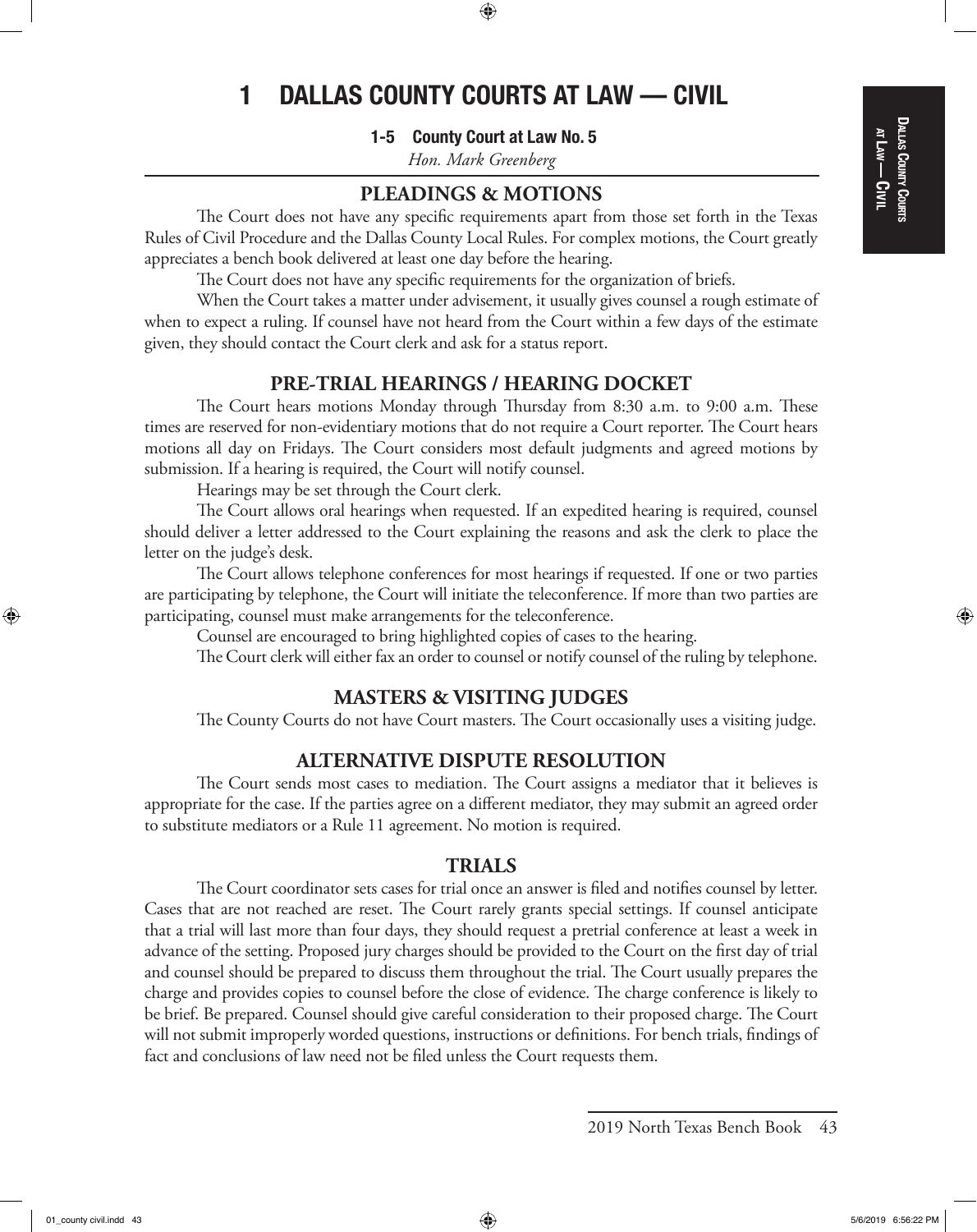## $\textcolor{black}{\textcircled{\footnotesize{1}}}$

## 1 DALLAS COUNTY COURTS AT LAW — CIVIL

1-5 County Court at Law No. 5 *Hon. Mark Greenberg*

## *Trial Motions*

Most agreed motions to continue the trial setting are granted without a hearing. If the case is old, the Court may request that counsel come in for a hearing or the Court may conduct a telephone hearing. Contested motions for continuance, motions to exclude, and *Robinson/Daubert* motions should be set for hearing on the Court's regular motion docket. For most cases, motions in limine are heard the morning of trial, and the Court expects counsel to confer and present to the Court only contested issues. The Court does not require an exhibit or witness list unless counsel have agreed to exchange such lists in a level 3 scheduling order. The Court greatly appreciates counsel agreeing on the admissibility of documents during pretrial.

## *Voir Dire*

The amount of time the Court allocates for voir dire varies depending on the nature of the case. In general, the Court allows more time for more complex cases. The Court will give brief introductory remarks and will question jurors who seek to be excused because of hardship. The attorneys conduct the remainder of the voir dire. Strikes for cause are made after the close of voir dire outside the presence of the panel.

#### *Opening*

The Court does not have any specific requirements for opening statements. The time the Court allows varies depending on the complexity of the case.

## *Direct Examination*

Counsel may examine the witness from counsel table or standing. Counsel need not ask permission to approach their own witnesses, but should ask permission to approach adverse or neutral witnesses.

## *Cross Examination*

The Court's policies for cross examination are the same as for direct examination.

#### *Closing*

The Court does not have any specific requirements for closing statements, and, as with opening statements, the time allowed varies depending on the complexity of the case.

#### *Audio/Visual Equipment*

The Court provides an easel and chart-size paper for diagrams. The Court has an Elmo and video equipment. Counsel who anticipate using the Elmo or video equipment should familiarize themselves with the equipment outside the presence of the jury. Counsel are welcome to try out the equipment the morning of trial before the jury arrives or any other time the Court is not in session.

⊕

<sup>44</sup> 2019 North Texas Bench Book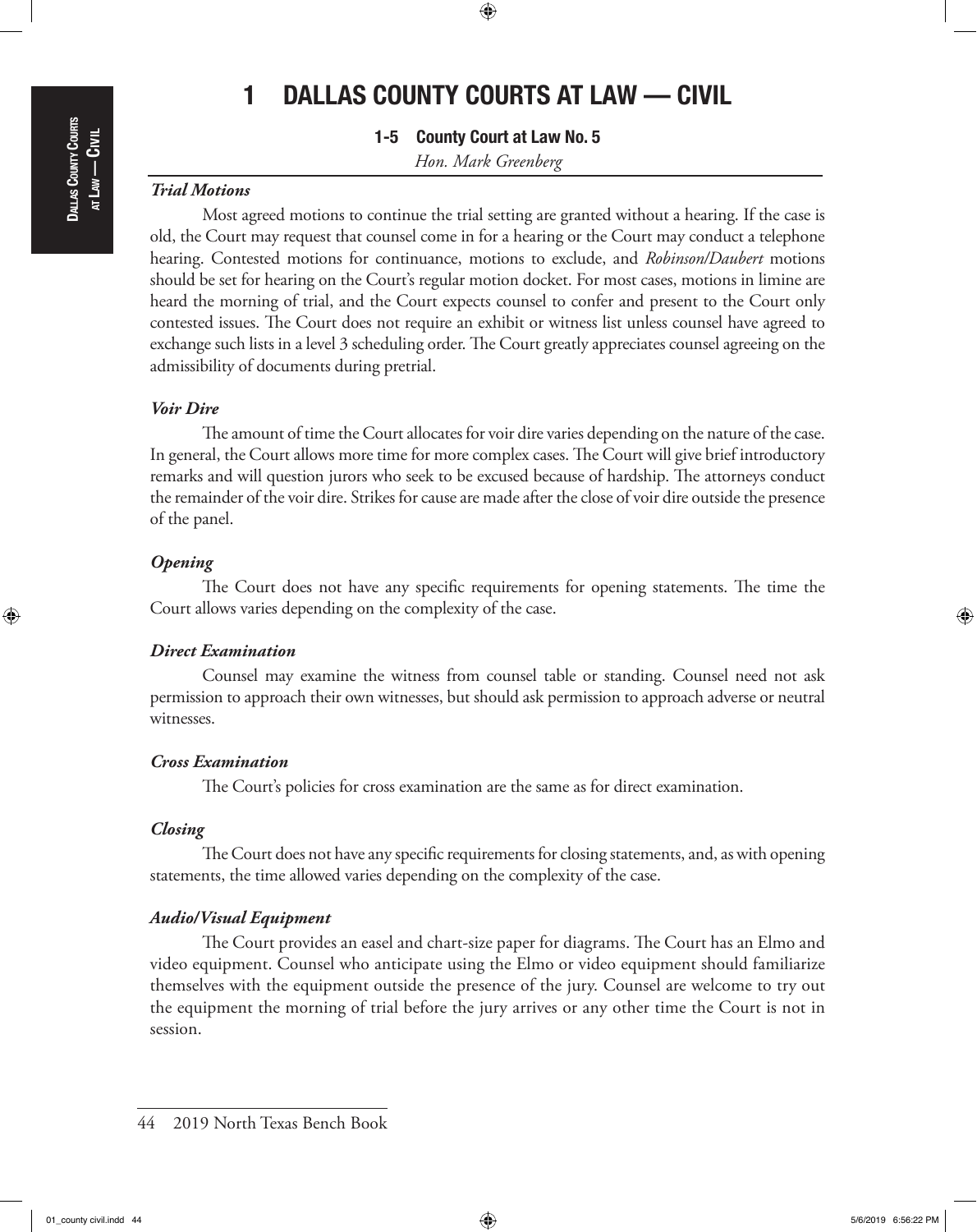## $\bigcirc\hspace{-1.4mm}\bigcirc$

# 1 DALLAS COUNTY COURTS AT LAW — CIVIL

1-5 County Court at Law No. 5

*Hon. Mark Greenberg*

## **TRIAL DOCKET**

The Court coordinator notifies counsel of trial settings by mail. Generally, jury trials are set on Mondays and Tuesdays, non-jury trials on Wednesdays, and Justice Court appeals on Thursdays.

## **OTHER**

When necessary, the Court appoints an ad litem whose experience is appropriate to the case. The Court insists that counsel respect the time of jurors. The Court starts on time and limits breaks to the amount of time announced to the jury. Video depositions or depositions read to the jury must be edited.

⊕

 $\bigoplus$ 

<sup>2019</sup> North Texas Bench Book 45